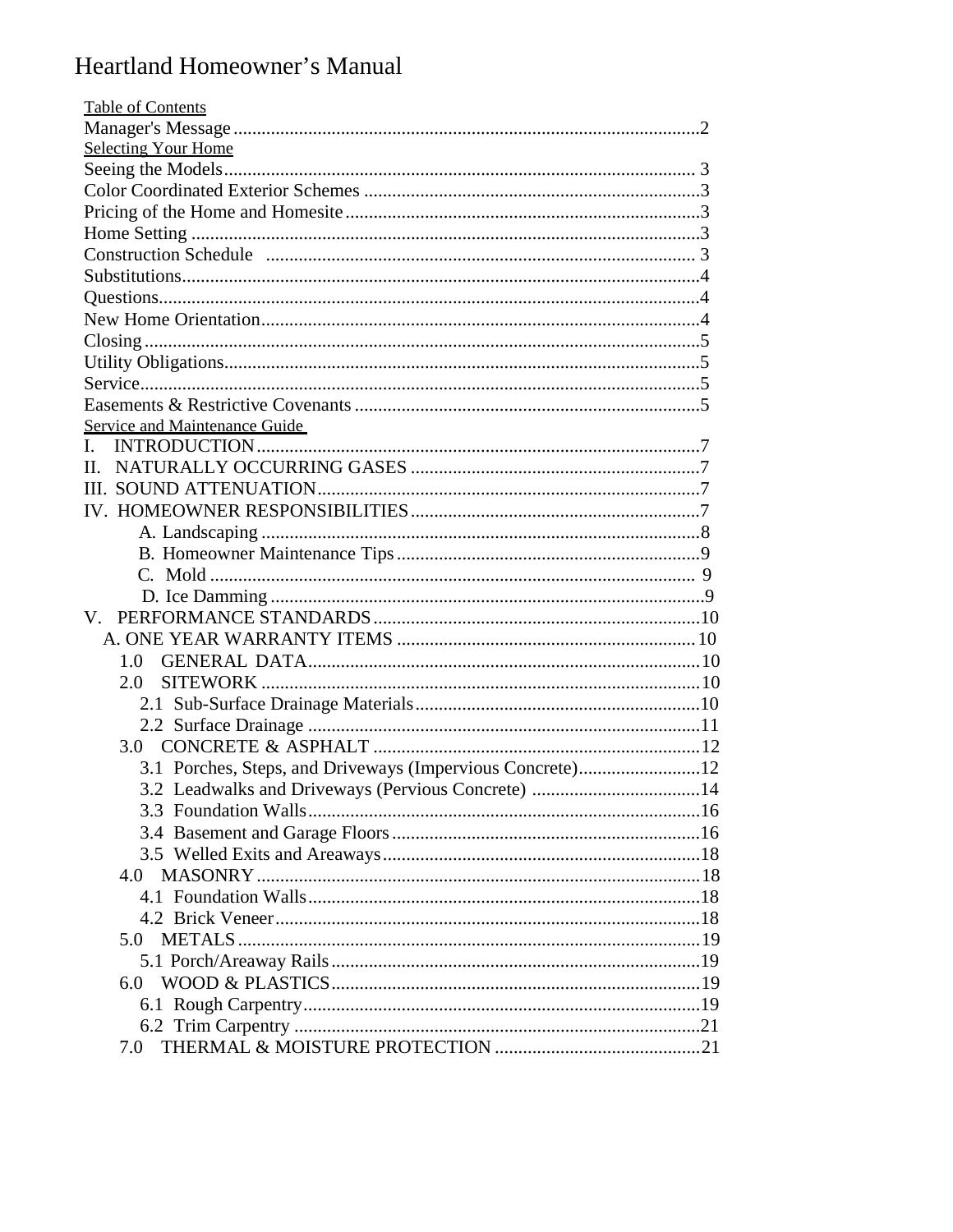| 8.0                                                |  |
|----------------------------------------------------|--|
|                                                    |  |
|                                                    |  |
|                                                    |  |
|                                                    |  |
|                                                    |  |
|                                                    |  |
|                                                    |  |
|                                                    |  |
|                                                    |  |
|                                                    |  |
|                                                    |  |
|                                                    |  |
|                                                    |  |
|                                                    |  |
|                                                    |  |
| 11.0 KITCHEN CABINETS, VANITIES AND COUNTERTOPS 40 |  |
|                                                    |  |
|                                                    |  |
|                                                    |  |
|                                                    |  |
|                                                    |  |
|                                                    |  |
|                                                    |  |
|                                                    |  |
|                                                    |  |
|                                                    |  |
|                                                    |  |
|                                                    |  |
|                                                    |  |
|                                                    |  |
|                                                    |  |
|                                                    |  |
|                                                    |  |
|                                                    |  |
|                                                    |  |
|                                                    |  |
|                                                    |  |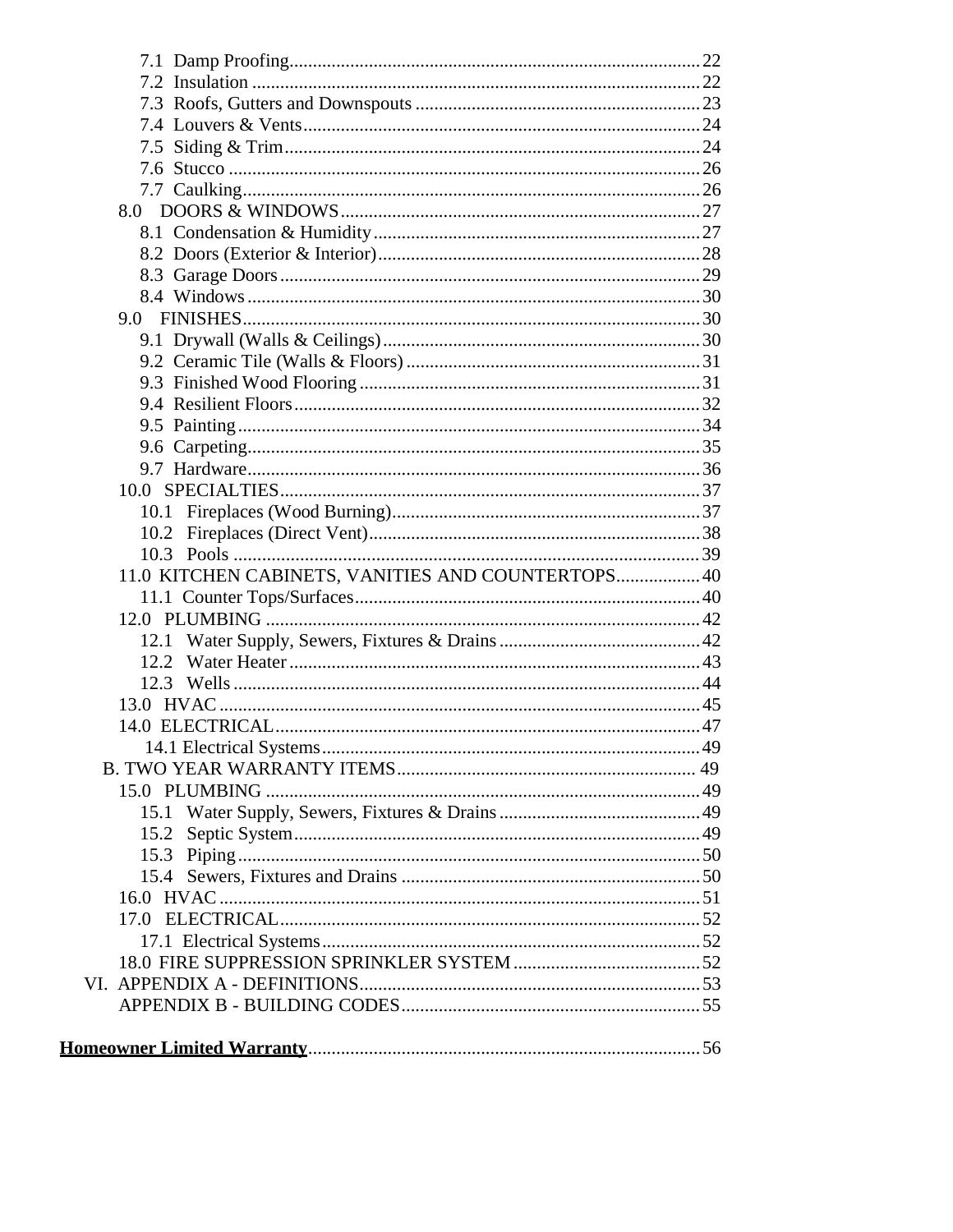

Manager's Message

The information in this booklet is presented to help you in selecting and maintaining your new home. The purchase of a new home may be the biggest single expenditure you will make in your lifetime. We intend that it be a happy and satisfying experience for your family. We encourage you to ask questions about anything that you don't completely understand.

In the first section of this booklet, we describe the process of viewing models, selecting options, signing the purchase agreement, obtaining a mortgage, reviewing the completed home closing, and moving into your new home. It is important that you understand this process so that you get the product that you are expecting.

The next portion of this guide deals with the maintenance of your home so that you may obtain maximum enjoyment from it. We stress that a good home does require maintenance. From the day you move in, your home will undergo wear and tear like any other product which is subject to use. However, if the instructions in this guide are carefully followed, you should be able to prevent many issues and take care of most of the maintenance with only occasional reliance on professional service personnel over the years you live in your home.

In most locations, the construction of each home includes our Standard Energy Package (S.E.P.). This construction process has evolved over several years and several thousand homes. The intent of the S.E.P. construction process is to give you a well-insulated home and to reduce air infiltration, a significant detail that most builders overlook.

In the final pages of this booklet, you will find our homeowners limited warranty. Please read it thoroughly and make certain you understand it before you execute a purchase agreement.

A very high percentage of our customers come from the recommendation of our current homeowners. We look forward to serving you and hope that you will be so enthusiastic about your home that you in turn will recommend us to others.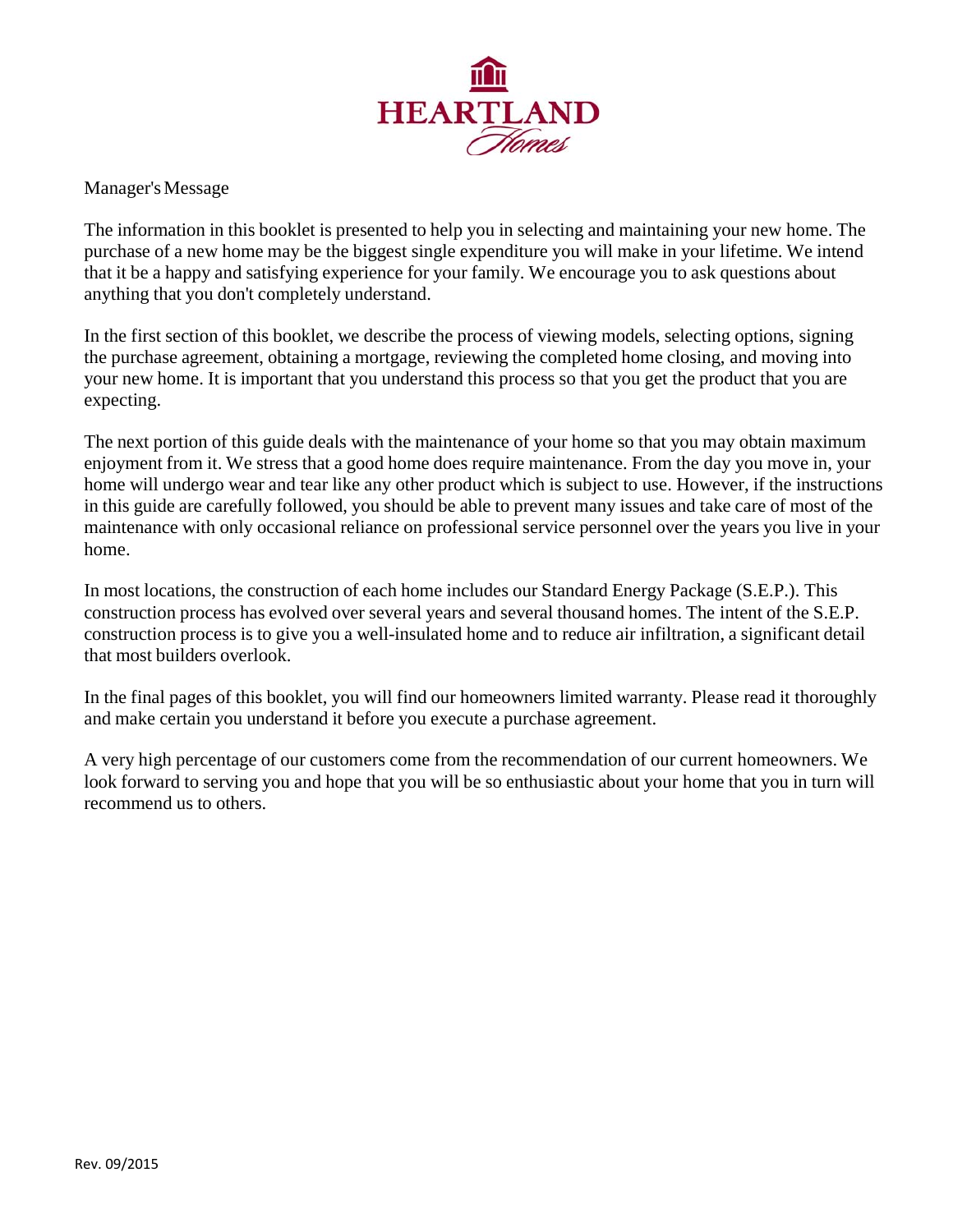# **Selecting Your Home**

# **Seeing the Models**

Our Homebuilding Operations build different types of homes in a number of geographically separated communities. The locations of these communities are selected in order to provide you with a choice of educational systems, convenient shopping, easy access to transportation and a variety of price ranges. Our models let you see different architectural designs, floor plans, exterior color combinations and material usages. Because of our wide variety of options, all available options cannot be shown on one model. If you don't see a type of design or an option in which you are interested, ask if it is available. For various reasons options on a home may vary from community to community and from home to home.

# **Color Coordinated Exterior Schemes**

In most locations, we have a color selection guide from which you may select the exterior colors of your home. The guide has been carefully planned by professional designers to create the most pleasing blend of coordinated exterior color schemes. The result is a more beautiful home for you and a more attractive neighborhood, which not only protects but also enhances your investment.

# **Pricing of the Home and Homesite**

Similar models may sell for different prices in different communities for various reasons. The cost of land, building permits, sewer and water fees and local building code requirements all have an effect on selling prices. Despite spiraling material and construction costs, the purchase price of your new home does not change after you have signed the purchase agreement and specified the options and selection sheet items you want. For pricing information see the price list published for the community in which you are interested or your Sales and Marketing Representative.

# **Home Setting**

The location of your home on the homesite is determined by many factors. Some of them are:

- 1) Municipality requirements for set back, front, rear and side yards
- 2) Soil conditions and topography
- 3) House type
- 4) Drainage
- 5) Easements
- 6) Sewer tap elevation
- 7) Driveway gradient

We use both professional engineers and our Project Managers to properly "site" your home on the homesite. In some cases, governmental agencies require a detailed home location plan or a "plot plan". We must then be sure the home is situated according to that plan. Home setting is a critical issue. We have the responsibility to set your home professionally. Sometimes additional trees must be removed to correctly establish swales so that your yard drains properly.

We will build your home either "per plan" or "reverse plan". One is the mirror image of the other. The contour of the homesite itself dictates which way the home is built. This allows us to minimize the driveway slope and properly move water around the house. In all matters pertaining to home setting, we have sole discretion and responsibility. We will make every effort to set your home on the homesite so that as many trees as are practical can remain for your enjoyment.

# **Construction Schedule**

When you sign your purchase agreement the Sales and Marketing Representative will refer to our long-range schedule and give you a tentative delivery date. Prior to the start of construction, there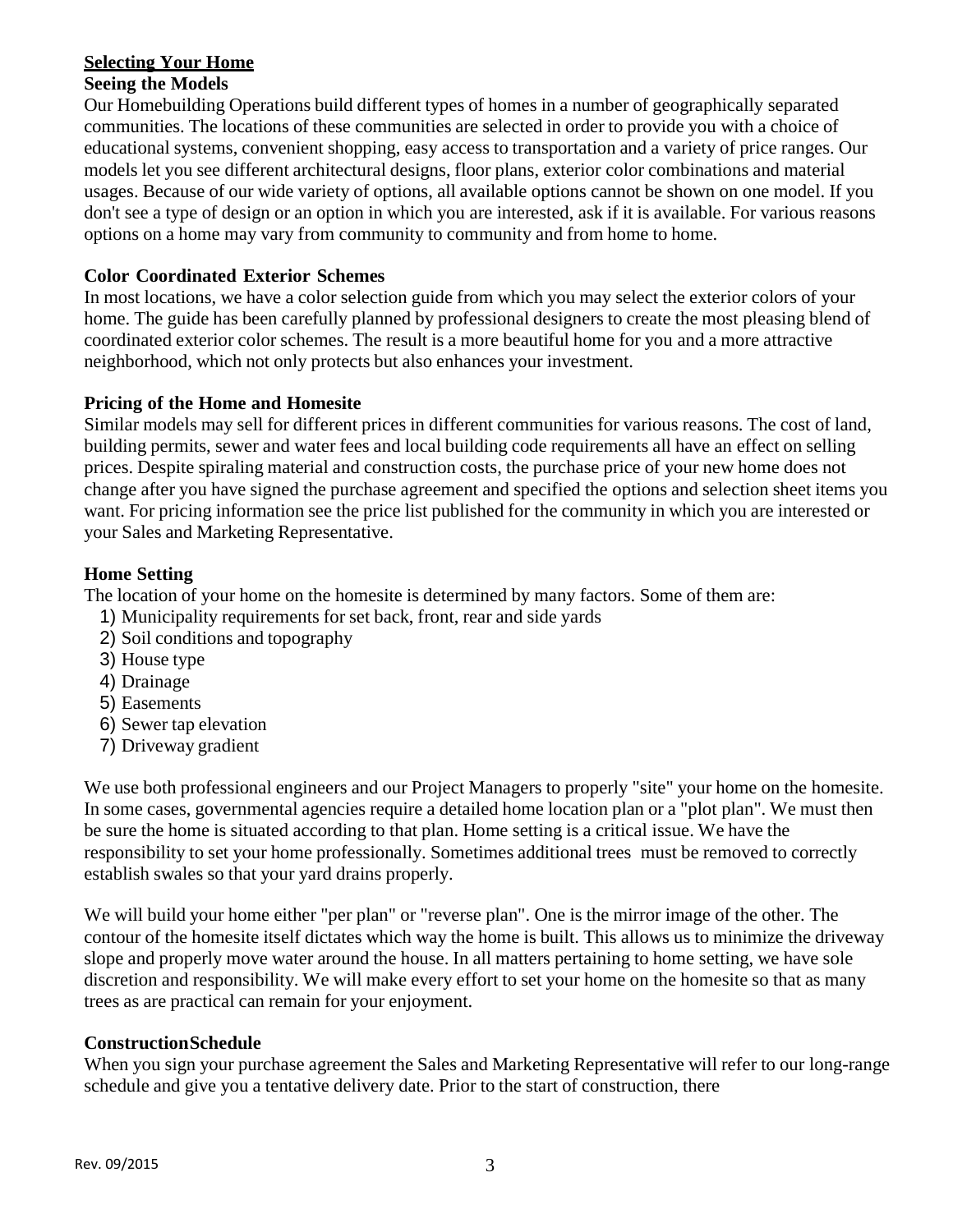are several things that are necessary for you to do. At a minimum, the selection sheet for your home must be completed, the mortgage approval must be obtained, and the balance of the down payment, as may be required by the purchase agreement, must be turned over to us.

When these items have been completed and we are in a position to start construction, the home is put on our production schedule. Construction time may vary depending on the size of the home you have purchased, the area of the country in which we are building and other circumstances. At the time we begin construction, we will inform you of the scheduled tentative delivery date and within approximately 30 days of the anticipated completion of construction, we will be in touch with you to coordinate the date of pre-settlement and closing.

The completion of your home is not entirely under our control. The delivery date may vary due to development of the community, weather, suppliers, and governmental process and procedures. Therefore, allow some time between our scheduled delivery date and the date you have to be out of your current residence.

Since you cannot move into your new home prior to final settlement, make your moving arrangements flexible. You should not establish a firm moving date until you have been informed of the exact closing date by our division office. We cannot be responsible for any interim or transition living arrangements.

# **Substitutions**

We are faced with the responsibility of constantly and continually evaluating our home plans and making changes to improve them or to meet governmental building code requirements as they change.

Sometimes the tile, countertop or vanity coverings, paint, electrical fixtures, or other items selected by you may be unavailable when we are ready to order and use them. There are also times when there is a variation in color or composition from one tile, brick or paint, etc. to another by the same manufacturer. These variations cannot always be controlled because subsequent production runs may have small differences. Because of our desire to avoid delay in completion of your home, we may have to make minor substitutions. We will stay as close to the original selection as possible.

Major substitutions, i.e., floor tile, siding color, etc. will not be made without notifying you. In all cases, substituted items will be of similar quality.

# **Questions**

There are literally thousands of details that are involved in the building of your home and it is impossible for us to tell you all of the things that may arise before, during and after construction. If you have any questions that you would like answered or clarified, please ask them.

Questions about construction of your home should be discussed with your Sales and Marketing Representative or the Project Manager. It may be necessary for an appointment to be scheduled. Our Project Managers are often responsible for several communities. Because of their schedule, it may take them up to 24 hours to return your call. Homes under construction contain many potential hazards. For insurance reasons, you are not allowed to visit the home while it is under construction.

# **New Home Orientation**

During all the steps previously mentioned and until the completion of your home, your Project Manager is constantly inspecting your home. You should be aware that there are different levels of inspections from local to state to federal.

Rev. 09/2015  $\frac{1}{4}$ Before taking possession of your home, a New Home Orientation will be scheduled with the Project Manager who has been in charge of the construction of your home. The purpose of this meeting is to familiarize you with the operation of all equipment, to review owner's maintenance responsibilities and to demonstrate the quality and features of your home. Any items that are not up to industry standards of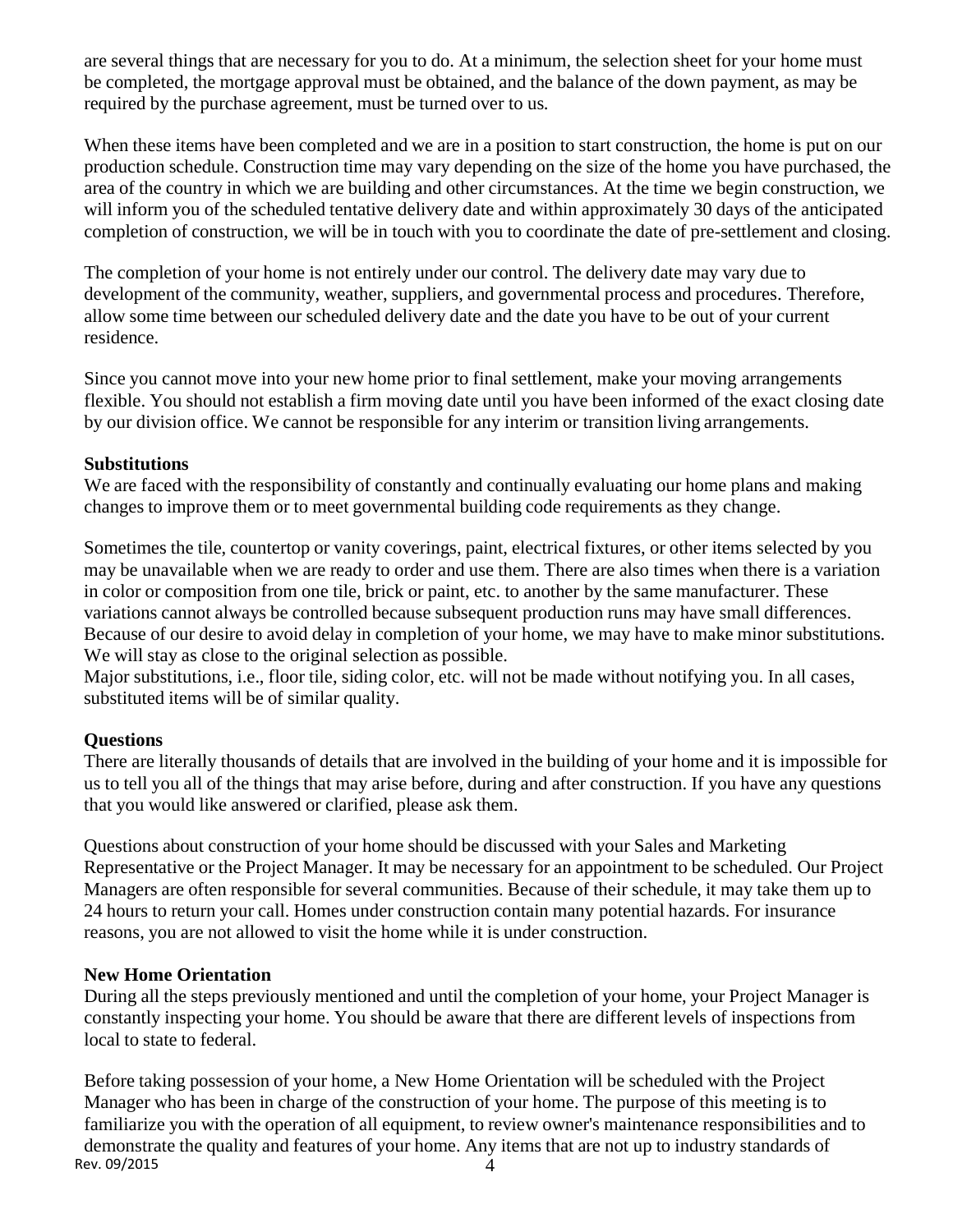workmanship will be noted for correction.

Please review kitchen cabinets, plumbing fixtures, lighting fixtures, flooring, siding, carpet and other visible items very carefully for scratches, chips or flaws, because these items will not be replaced or repaired after you have occupied the home. It must be assumed that any such damage resulted from your use of the home if not identified during the New Home Orientation.

We also ask that you pay close attention to all of the Project Manager's instructions, particularly on how to care for the kitchen cabinets, countertops, appliances, furnace and water heater. All agreed upon items for correction will be noted on the pre-settlement form, a copy of which will be given to you. Items noted should be attended to within ten (10) business days, weather permitting. When all noted items are completed, you will be asked to sign the New Home Orientation form that the work has been completed.

# **Closing**

Closing will take place at NVR Mortgage or another designated closing office. You will be given possession of the home following satisfactory completion of pre-settlement and closing, including transfer of funds.

You may not move your family or any of your furniture into the home before the final settlement takes place and the occupancy permit has been issued by the local municipality. You will receive the keys to your new home at your closing.

# **Utility Obligations**

In most communities you personally must apply for activating telephone, water, electrical and (where applicable) natural gas service. In some cities, utility companies require advance notice in order to service you in the time frame you require.

Also, in some cases, deposits may be required. You are required to remove our name as of date of closing.

# **Service**

In emergency situations (anything that may make the premises uninhabitable or cause permanent damage) you should contact directly those companies listed on the emergency phone list you received at the New Home Orientation. If you are unable to adequately take care of the problem, please call Customer Care for assistance between the hours of 7:00 a.m. and 7:00 p.m. EST during normal business days.

# **THE LIMITED WARRANTY PROVIDED FOR IN THIS BOOKLET INCLUDES BINDING ARBITRATION IN THE EVENT OF A DISPUTE WHICH IS NOT SETTLED BETWEEN YOU AND THE BUILDER. YOU SHOULD READ THE ARBITRATION PROCEDURES AND BE FAMILIAR WITH YOUR RIGHTS AND RESPONSIBILIITIES IN THE EVENT ARBITRATION IS USED.**

# **Easements & Restrictive Covenants**

It is very likely that easements on or adjacent to your lot have been granted to municipalities or utility companies. They typically include right-of-way areas for street, line of site, and sidewalk, as well as electric, telephone, sewer, water and gas utility lines. In some cases drainage easements have been established to control water run-off.

 $Rev. 09/2015$  5 The easements are normally included on your plot plan, the community map, and/or the recorded plot plan. This may not always be the case, however, because easements can be created at any time. They are, however, a matter of record and can be found on file in the land records at the local Court House. Please remember that the use of land within recorded easements is at the discretion of the municipality or utility companies. Therefore, transformers or other utility boxes may be located within these areas without our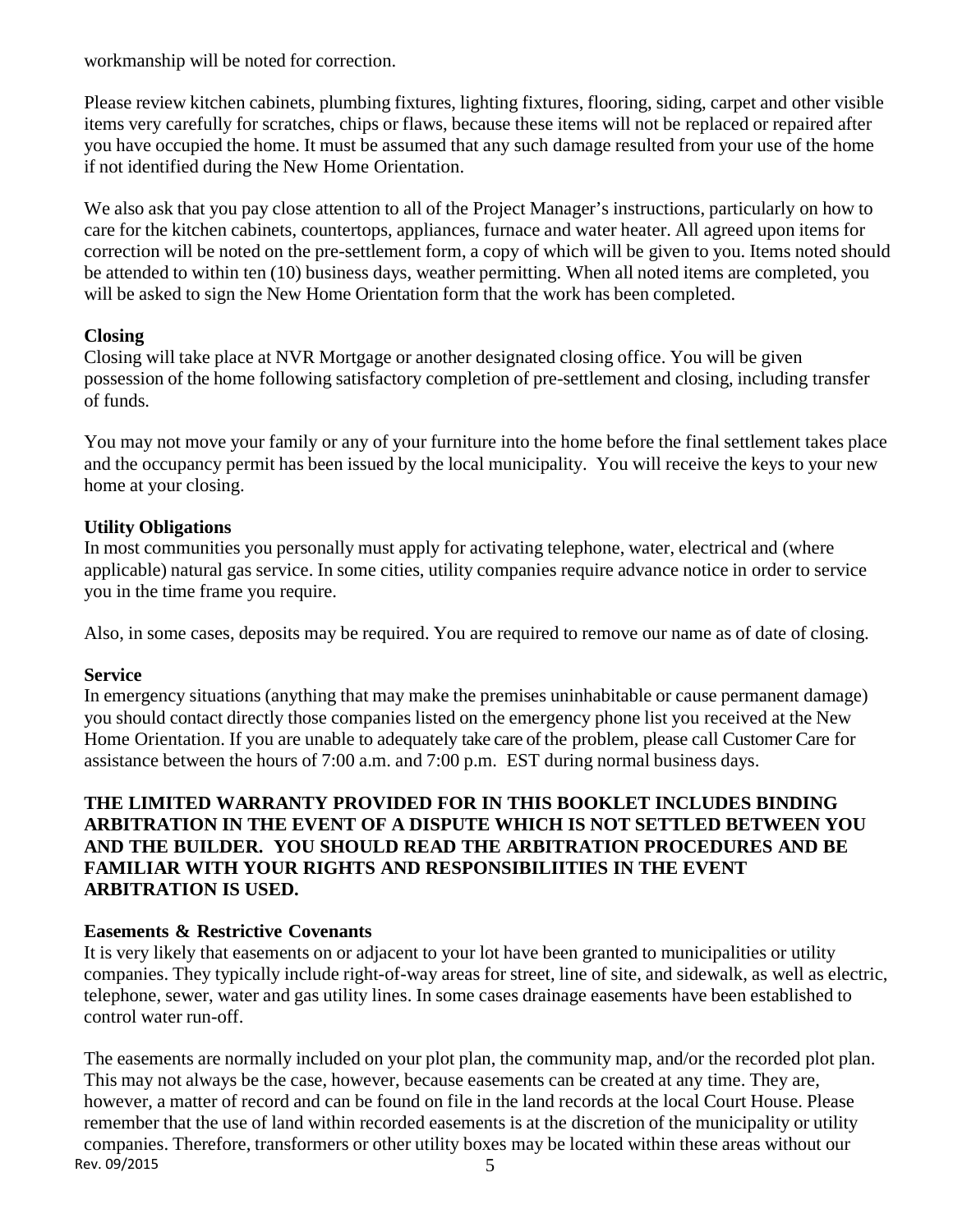knowledge. We have paid careful attention to these easements in locating your home on the lot and in the grading of your homesite. It's important not to change any grades in your drainage easements or install any structures of a permanent nature in easement areas.

Sometimes restrictive covenants may have been recorded by the community in which your new home will be built. These covenants are designed to protect the value of your property by prohibiting, without approval, certain practices such as keeping of livestock, erecting of fences, etc. The restrictions vary from community to community. Your Sales and Marketing Representative can supply you with a copy of these restrictions for your community.

In addition, there are zoning and community regulations that apply to your community. Such regulations govern building setback lines, side yard regulations, square footage regulations, and in some cases may cover the extent and type of alterations you can make to your property. Check with your local governmental authorities if you plan to alter your home or grounds.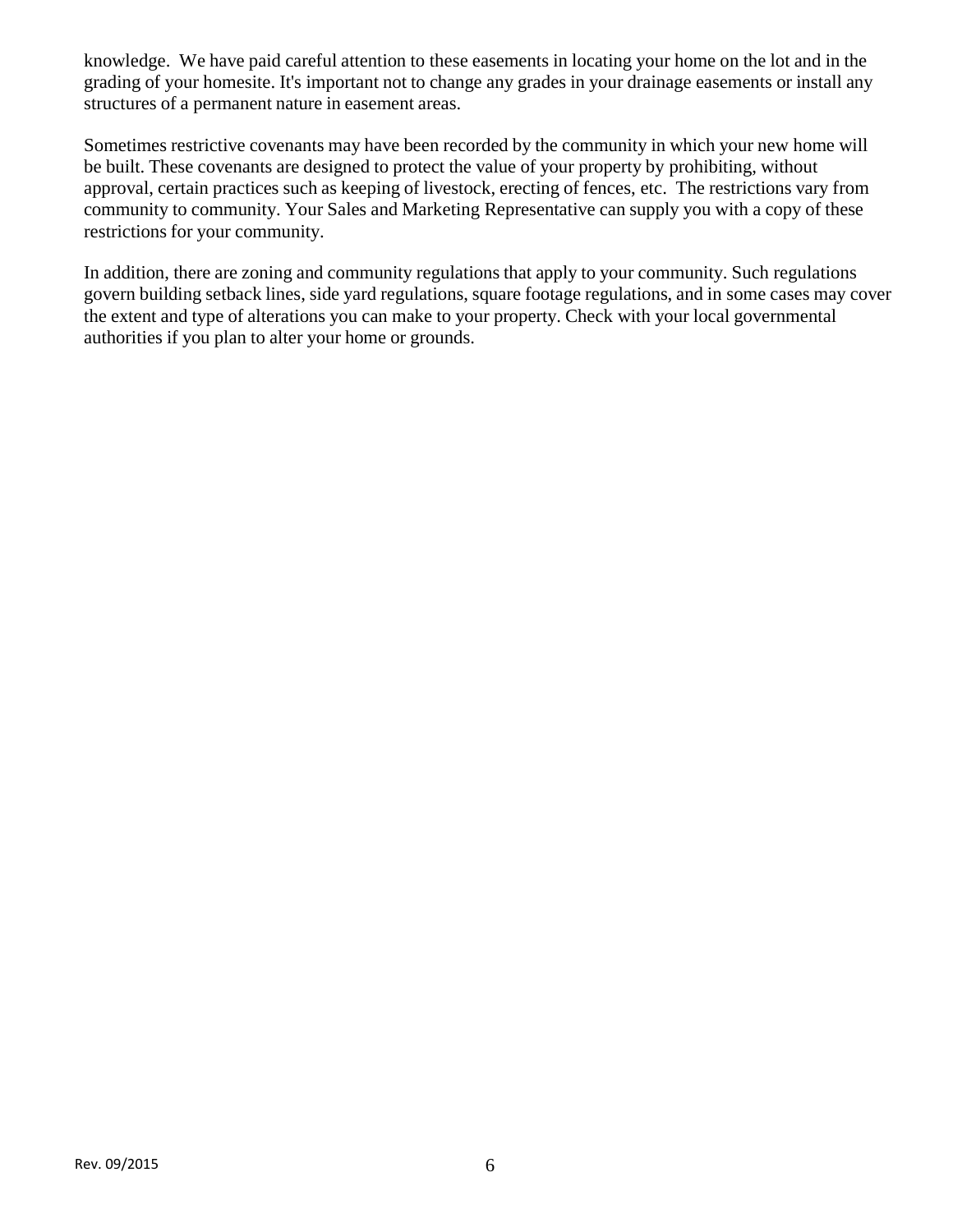# **I. INTRODUCTION**

PLEASE READ THIS CAREFULLY. The following is intended to acquaint you with our responsibilities under this Limited Warranty. If a defect that results in actual physical damage to the home occurs, the Performance Standards will be used to determine our obligation under this Limited Warranty. If a specific defect is not addressed in the Performance Standards, one of the following standards will be used to determine our obligation under this Limited Warranty:

- a. Locally adopted codes; or
- b. Model codes covering building, mechanical, plumbing and electrical systems (Appendix A); or
- c. Codes of nearby jurisdictions; or
- d. Locally accepted building practices.

Also note that coverage on certain items varies within the Warranty Period and some items rely on proper maintenance and timely notification by the Homeowner. We reserve the right to review each warranty claim individually based upon the circumstances of the claim.

Any time that warranty service is performed during the Warranty Period, such service continues to be covered within the remaining original Warranty Period; however, there is not any extension to any service item beyond the original Warranty Period.

# **II. NATURALLY OCCURRING GASES**

A small percentage of homes in the United States experience elevated levels of radon gas and/or methane gas or other naturally occurring gases. These are naturally occurring gases which rise up and escape from the soil. This phenomenon can occur in any home, regardless of the type of home or who builds it. We claim no expertise in the measurement or reduction of these gases in homes, nor do we provide any advice to homeowners as to acceptable levels or possible health hazards of the gases. As to radon, homeowners may wish to obtain a test kit that meets the EPA protocol for measuring the level of radon gas in their homes. EPA publishes a list which provides information on EPA-approved suppliers of such test kits. Further information is available through the U.S. Environmental Protection Agency or the applicable state environmental protection office. **WE MAKE NO WARRANTY, EITHER EXPRESS OR IMPLIED, AS TO THE PRESENCE OF NATURALLY OCCURRING GASES, SUCH AS RADON AND/OR METHANE, AT OR IN THE VICINITY OF THE SUBJECT PROPERTY.** 

# **III. SOUND ATTENUATION**

Although our homes meet or exceed the code requirements for sound attenuation, there remains the possibility that you will be able to hear sounds from interior and exterior sources through the windows, floors and walls. If noise is caused by a construction defect, such defect will be warranted as provided in this booklet; however, noise from whatever source cannot be excluded entirely.

# **IV. HOMEOWNER RESPONSIBILITIES**

The home requires an active maintenance effort on the Homeowner's part to reduce the likelihood of damage due to neglect, improper maintenance, or abnormal use. Various regions of the country have different local maintenance issues. Some specific Homeowner responsibilities are included under specific topics in the section on Performance Standards.

The following list of page and section numbers refer to specific home maintenance items which must be performed by the Homeowner.

| Landscaping                   |
|-------------------------------|
| <b>Surface Drainage</b>       |
| Damp Proofing                 |
| Roofs, Gutters and Downspouts |
|                               |
|                               |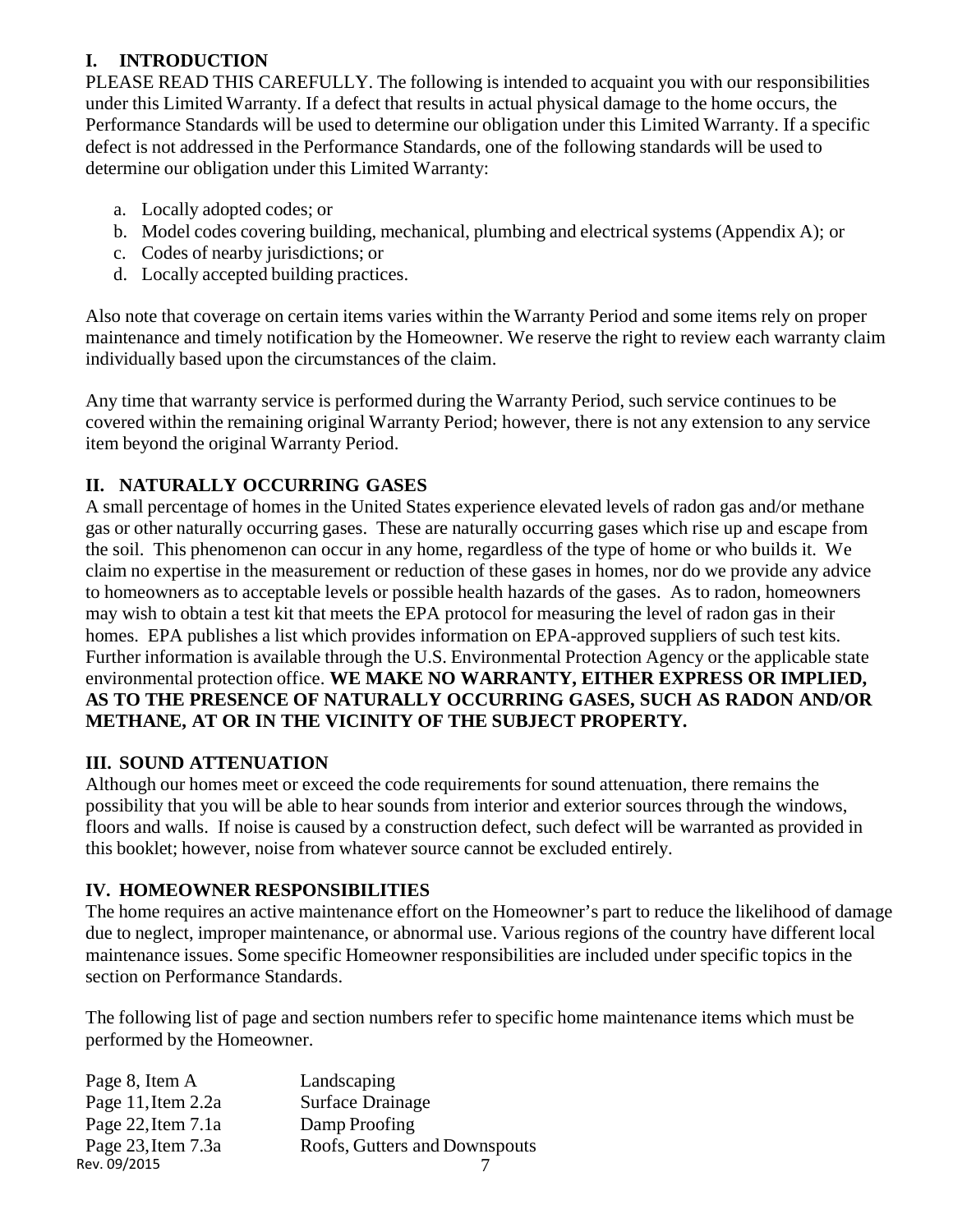| Page 26, Item 7.7a       | Caulking     |
|--------------------------|--------------|
| Page 31, Item 9.2a       | Ceramic Tile |
| Page $42$ , Item $12.1a$ | Plumbing     |
| Page 45, Item 13.0a      | <b>HVAC</b>  |

**NOTE:** Damage caused or made worse by Homeowner negligence, improper maintenance, or improper operation is expressly excluded under this Limited Warranty.

# **A. Landscaping**

**To properly start your lawn, we recommend that you purchase a book on lawn and garden care. Your lawn and/or shrubs will need regular and consistent attention. After final settlement, we cannot be responsible for seeing that this work is done. Your lawn and/or shrubs will show the effort you have put forth.** 

If you choose to install a sprinkler system we are not responsible for site conditions, such as rock, which may affect the cost of such system.

# SEEDED LAWNS:

If your contract included a lawn package, you will receive a starter yard. The most important time for your yard will be the first thirty days. Begin to water immediately to establish a moist soil condition, preferably in the morning. After this, water every day to maintain a moist soil surface for 20 to 30 days. In hot weather, disease and fungus will attack wet grass, so you must allow time for the grass to dry off before nightfall. The amount of water your lawn requires will vary depending on the type of soil you have, temperature, humidity, wind, and amount of rain.

On new grass, it is important to keep the lawn mower blade sharp, so that the grass blades are cut, rather than pulled out or torn. Minimum cutting height of 3 inches should be kept in mind. Do not rake newly seeded lawns, if possible bag or collect clippings to encourage new growth. With starter lawns there will be areas that require you to spot seed. Also, stones which surface to the top are normal and should be removed by hand.

Your lawn will need to be fertilized and/or limed. Do not fertilize in hot weather, and always water after applying fertilizer. The most important item your new lawn will need is water, water, and more water. The Builder's Limited Warranty does not include the replacement of seeding, or sod.

# SODDED LAWNS:

Sod must be kept moist until the sod is well established (roots have grown into soil). This will usually take 3-4 weeks. After turf begins to grow, reduce watering to 2-3 times a week. Leave sprinkler in the same spot for 1 hour or until the ground is fully saturated. Then cut, water, and fertilize as you would an established lawn.

Your lawn will need to be fertilized and/or limed. Do not fertilize in hot weather, and always water after applying fertilizer. The most important item your new lawn will need is water, water, and more water. The Warranty does not include the replacement of seeding, or sod.

# TREES AND SHRUBS:

Water every other day for the first week, then once a week if temperatures are below 85 degrees, twice a week if above 85 degrees. It is important to soak the plants, not sprinkle the top of the mulch. Watering should continue through the fall of the first year. Trees need 5 gallons of water per week, more if it is hot. Shrubs and trees will need pruning and fertilizing. Again, we recommend that you purchase a book on garden and lawn care for more detailed instructions as there are too many variables to be specific.

Rev. 09/2015 8 Trees and shrubs are not warranted by us, whether pre-existing or planted by us.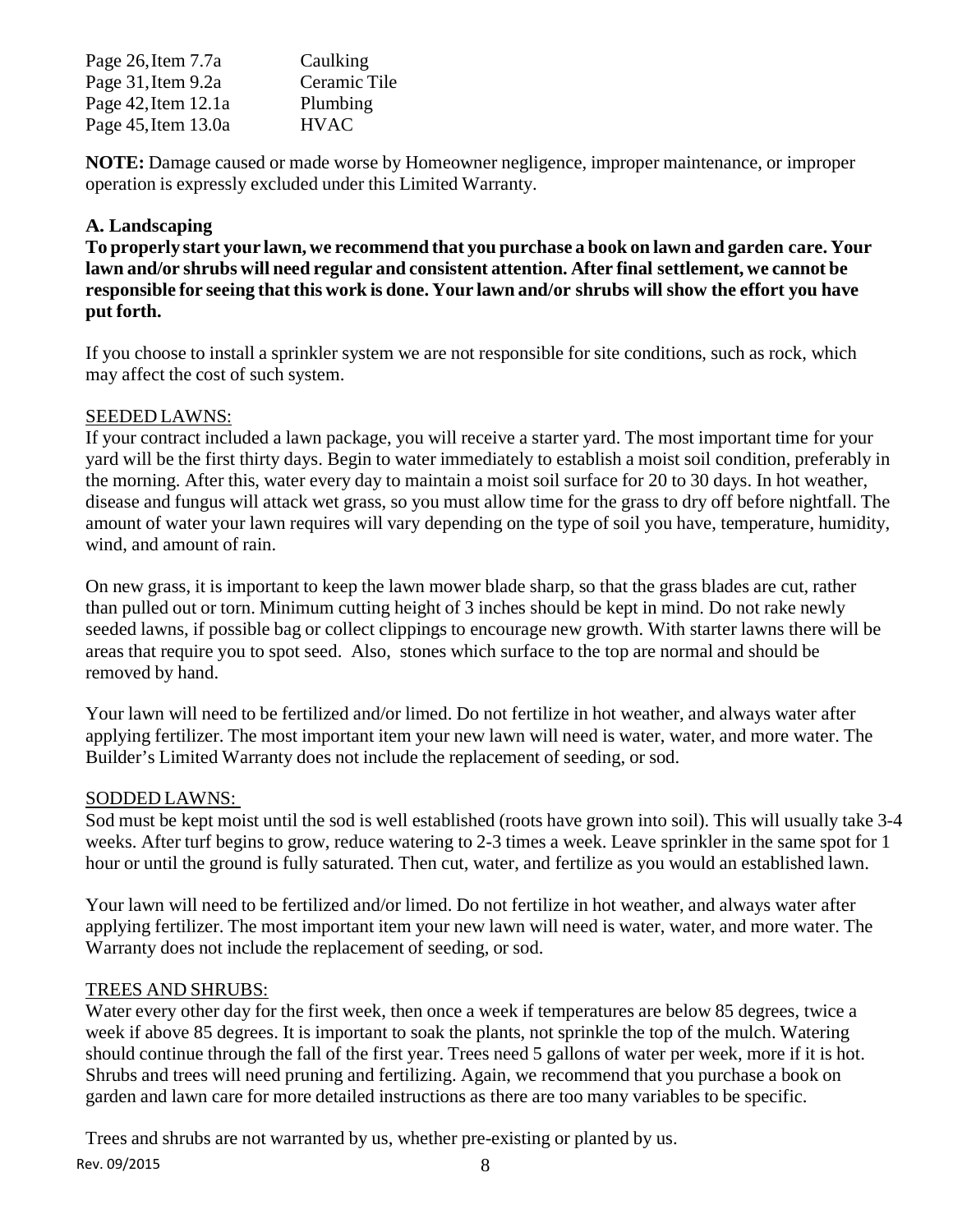# **B. Homeowner Maintenance Tips**

Your new home has been carefully designed and constructed to provide you and your family with a safe, comfortable home. However, in order to maintain your home in top condition, some periodic attention on your part is necessary. In this Manual, we have incorporated maintenance ideas that we hope will be helpful to you.

# **C. Mold**

Mold is a naturally occurring fungus which is spread by microscopic spores. Homes cannot be designed to exclude the possibility of mold spores circulating within the house and the subsequent development of mold. In order to grow, mold requires both a food source (i.e. fabric, carpet, drywall, and wood, among others) and moisture. A homeowner can and should minimize moisture within the home in order to reduce or minimize mold growth. There are many possible sources of moisture within a home including, but not limited to, humidity, condensation, leaks, spills and overflows. Some or all of these sources of moisture can be prevented through good maintenance and housekeeping practices. It is important to note that if the source of moisture is not minimized within 24-48 hours, that it can prove to be the basis upon which mold may develop.

In light of the above, a homeowner has a continuing obligation to minimize the potential for mold growth and minimize mold when and if it develops. This can be affected by some or all of the following:

- 1. Regular vacuuming and cleaning of the house, following manufacturer's recommendations for specific products.
- 2. The use of exhaust fans, the air conditioner and taking other steps to evaporate or facilitate the evaporation of moisture during seasons of high humidity, such as late spring, summer and early fall, to minimize the humidity within the home. If the home has a humidifier, make sure it is turned off during these seasons.
- 3. Inspection for leaks on a regular basis within the house and, in that regard, looking for wet spots, discoloration, musty odors and any visible signs of mold. Particular care should be given to the inspection of condensation pans in refrigerators and air conditioners. All leaks should be repaired promptly.
- 4. Any spills, puddles or other sources of moisture should be cleaned up and dried as soon as possible. Under no circumstances should water be allowed to pool or stand in your home. Any materials that cannot be thoroughly dried, including drywall, insulation, padding or carpeting, should be replaced promptly.
- 5. Use of exhaust fans while cooking or using shower.

If, notwithstanding all of these preventive measures, mold should develop, the affected area should be cleaned with proper cleaning solutions. Materials that cannot be cleaned effectively should be discarded. If the mold growth is severe, the services of a professional cleaner should be utilized.

As your builder, we should only be contacted where the source of moisture is a direct result of a building defect or mechanical problem within the applicable warranty period. Such notification must be given within 24 hours in order to minimize the possibility that the source of moisture will lead to mold development. We will not be responsible for any damages caused by mold or by any other agent arising from or connected with the mold for property damage, personal injury, emotional distress, death or adverse health effects.

# **D. Ice Damming**

During prolonged severe winter weather conditions, ice and snow build-up is likely to occur at the eaves of a roof. This condition occurs when snow and ice accumulate and gutters and downspouts freeze.

Rev. 09/2015  $\sim$  9 It is important to check the gutters in the spring and fall, since the most serious damage to your home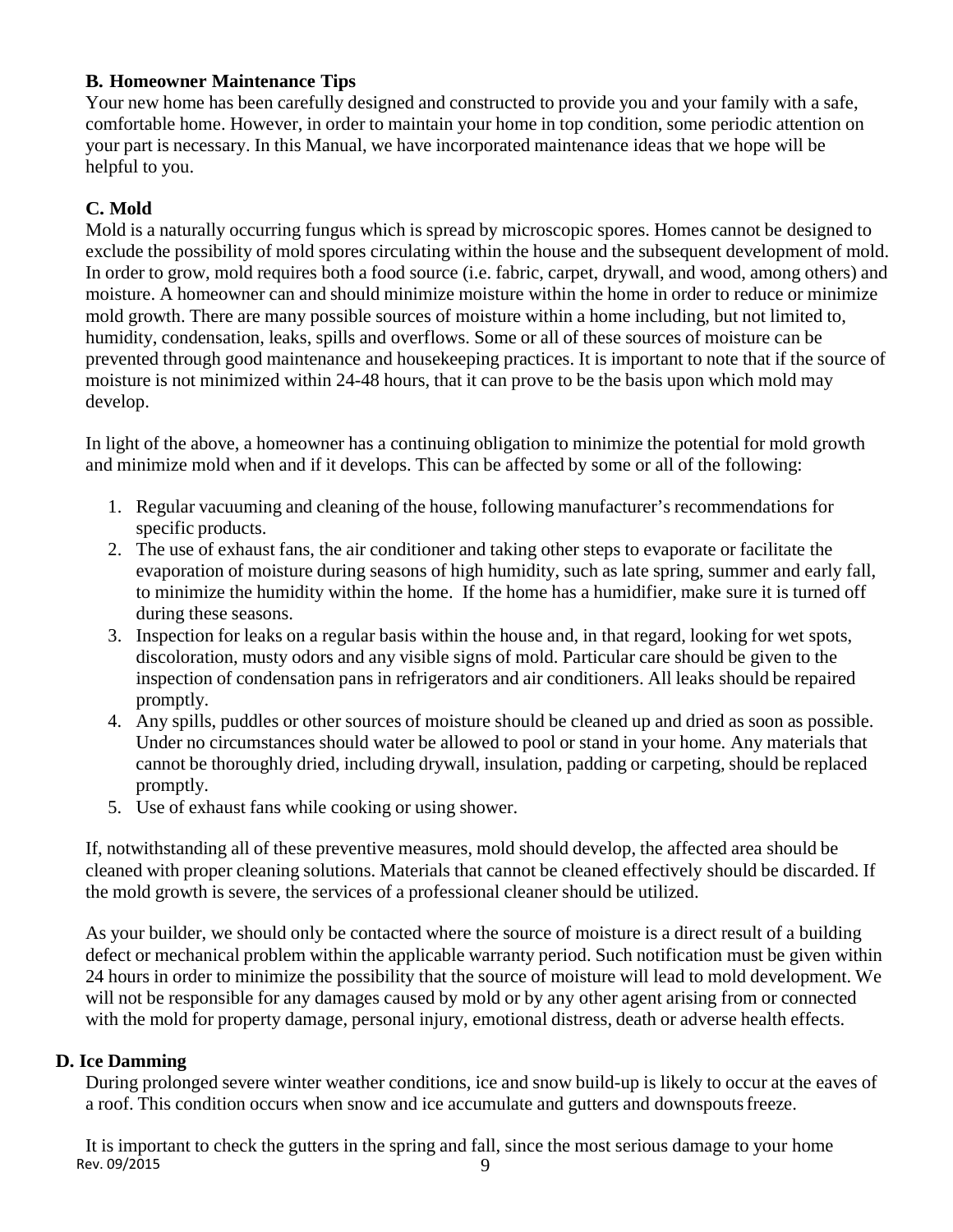will result in the winter if gutters and downspouts are obstructed. It is the Homeowner's responsibility to keep gutters and downspouts clear of tree limbs, leaves, balls and other obstructions which can stop the downspout from functioning properly.

In the winter, ice build-up at gutters can pull gutters loose from the home. Ice build-up can also cause water to back up under the shingles and leak into the home. The installation of gutter guards may aggravate ice damming problems. Also, we will not remove ice damming from the roof. You may want to discuss coverage for this kind of possible damage with your insurance agent when selecting a homeowner's insurance policy.

# **V. PERFORMANCE STANDARDS**

# **A. ONE YEAR WARRANTY ITEMS**

# **1.0 GENERAL DATA**

*Coverage:* 1st Year Only As Stated *Area:* Workmanship & Materials as stated

The Performance Standards list specific items (defects) within each separate area of coverage. The first section covers Workmanship and Materials; the second section covers Systems. The standards are expressed in terms of performance criteria. For easy comprehension, the format is designed as follows:

# **a. Service & Maintenance Tips**

# **b. Problem Solving**

# **1. Possible Condition**

Brief statement, in simple terms, of problems that may be encountered.

# **Performance Standard**

A performance standard relating to a specific deficiency.

# **Responsibility**

A statement of the corrective action required of the Builder to repair the condition or a statement of the Homeowner's maintenance responsibilities.

# **2.0 SITEWORK**

*Coverage:* 1st Year Only *Area:* Workmanship & Materials

# **2.1 Sub-Surface Drainage Materials**

# **a. Service & Maintenance Tips**

We have damp-proofed the outside of the foundation below grade with a high-quality damp-proofing material. In most locations, we have installed interior and/or exterior perimeter drainage to redirect any water that may accumulate at the base of the foundation. It is important that you keep the ends of these drain relief pipes clear, so that the water flowing from around the foundation is not blocked. We have established the grade around the outside of the home to carry the water away from your home. (See "Landscaping")

Your sump pump (if your home is equipped with one) should be checked periodically, and if there is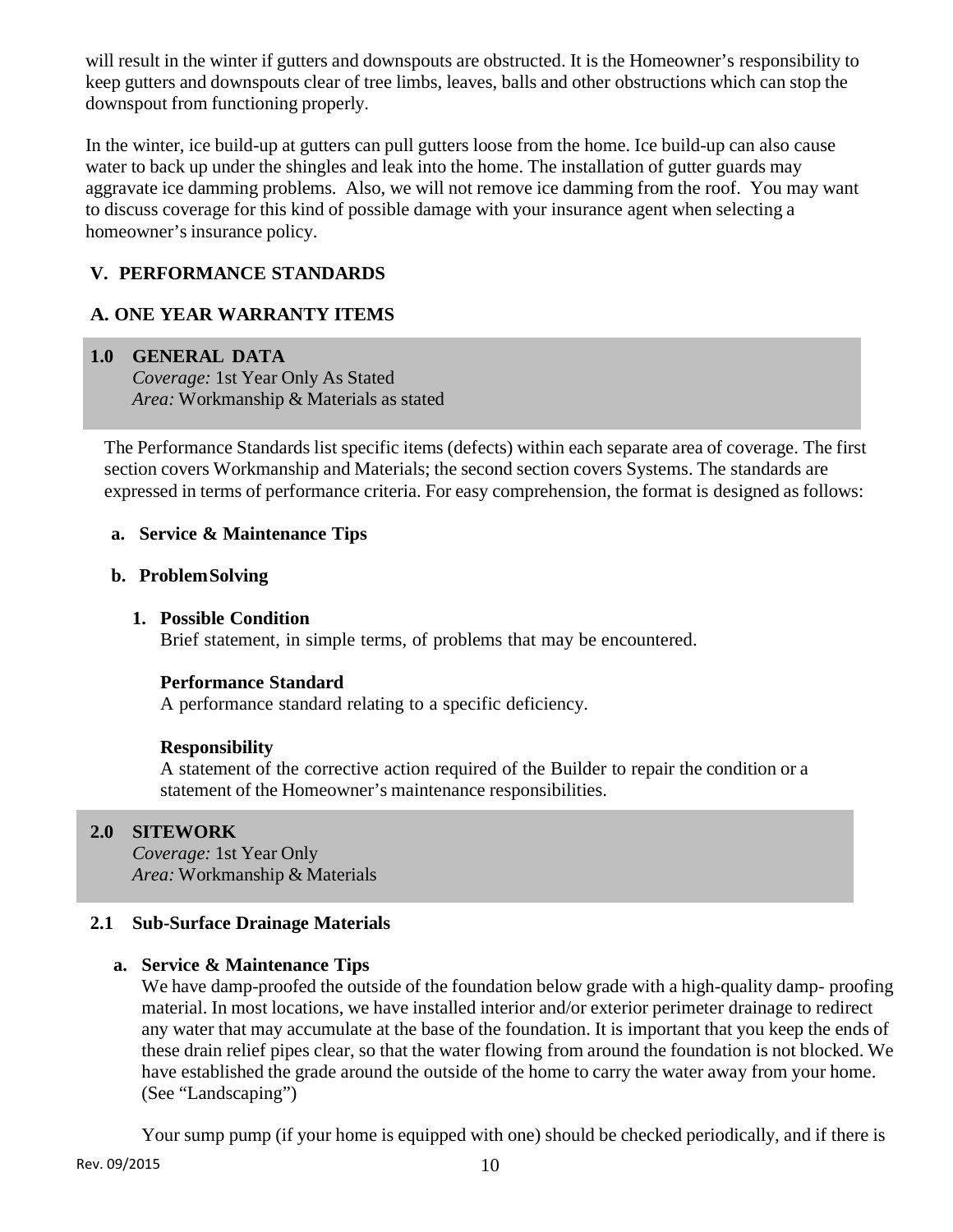a float, check to see that it is operating freely. The sump crock should be flushed periodically to keep sediment from building up. For ease of operation, use silicone spray on the float and other moving parts. Power outages will affect the operation of the sump pump. Battery back-ups are available at local retail stores.

# **2.2 Surface Drainage**

# **a. Service & Maintenance Tips**

Proper grading is essential to provide and maintain a dry basement. We have provided proper drainage around your home in general conformance with the approved site plan as determined by local requirements. In some cases, the addition of swales and mounding around the outside of the foundation wall may have been necessary. It is important that the established grades be maintained, and the swales remain clear, so that surface water may flow away from your home. Gutters, downspouts, and splash blocks should be kept unobstructed and maintained to divert water away from the foundation.

Within the first year, we will provide on a one-time basis, labor and material to fill any settled areas to include water, electric, sewer and gas lines.

We will replace or put back landscaping (sod, seed or bushes) which is disturbed by the filling activities but we do not warrant or guaranty such replaced landscaping. In addition, the grass or sod may not match the existing yard.

# **b. Standards**

#### **1. Possible Condition**

Settling of ground around foundation, utility trenches or other areas.

# **Performance Standard**

Settling of ground around foundation walls, utility trenches or other filled areas should not interfere with water drainage from the home.

# **Responsibility**

If we are required to provide final grading, we will fill settled areas affecting proper drainage, one time only during the first year. We are responsible for removal and replacement of shrubs and other landscaping installed by us affected by placement of the fill. Grassed or landscaped areas which are disturbed during repair work will be restored. We are to restore, grade, seed, and landscape to meet proper conditions. Landscaping added by the Homeowner is not our responsibility for movement, maintenance, or replacement.

# **2. Possible Condition**

Improper drainage of the site.

# **Performance Standard**

The necessary grades and swales shall have been established by us to insure proper drainage away from the home. Standing or ponding water shall not remain for more than 48 hours in the immediate area after a rain; except in swales which drain other areas. The possibility of standing water after an unusually heavy rainfall should be anticipated. No grading determination shall be made while there is frost or snow on the ground, or while the ground is saturated.

# **Responsibility**

Rev. 09/2015 11 We are responsible only for initially establishing the proper grades and swales in the areas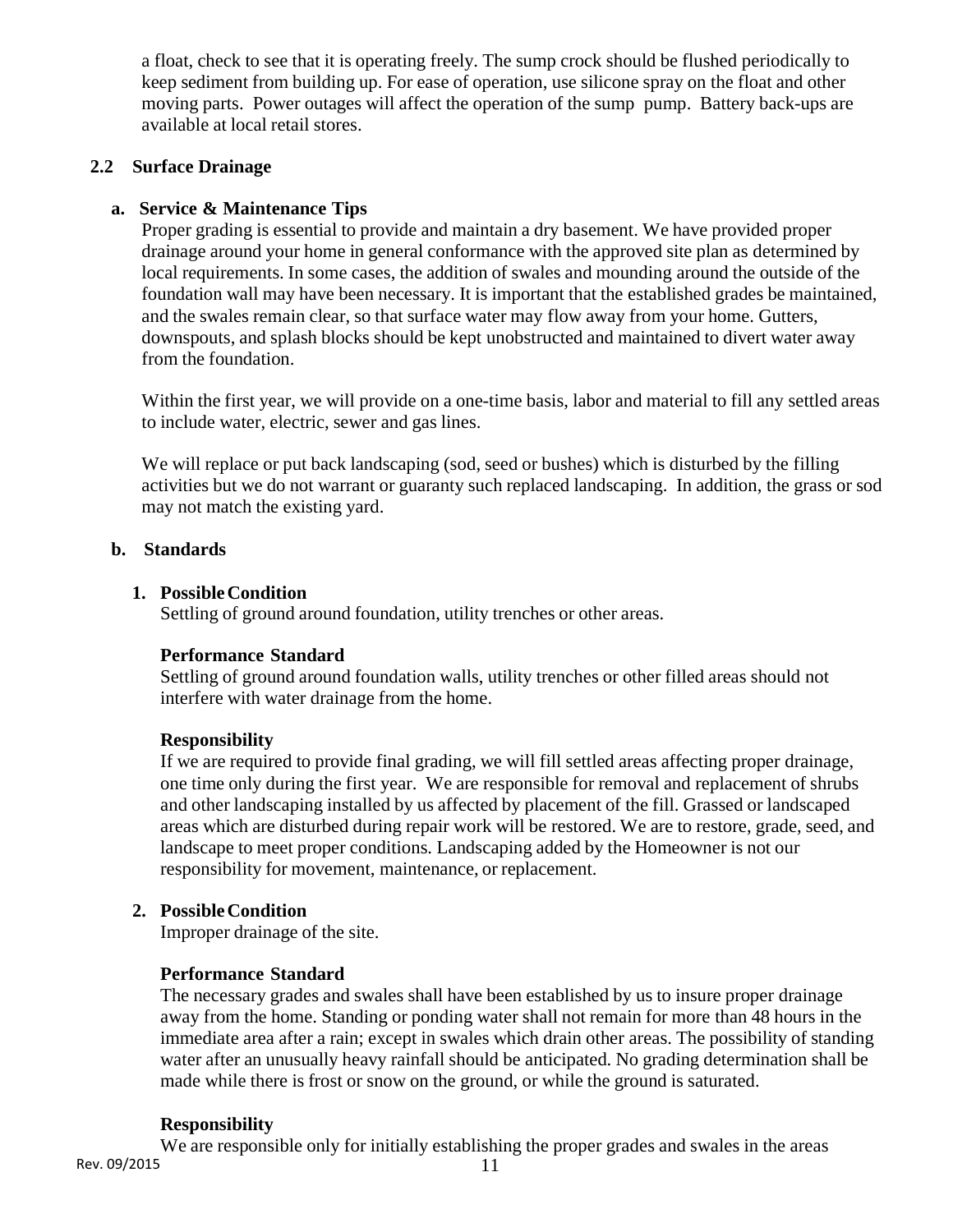disturbed by construction. The Homeowner is responsible for maintaining such grades and swales once they have been properly established by us.

**NOTE:** Ponding Water shall be defined as visible surface water standing in low points in the yard, (not identified as permanent erosion control measures) generally 24 hours after cessation of a hard rain, and more than 48 hours in swales and other drainage areas identified on the site plan.

Certain government restrictions, such as the Chesapeake Bay Act, the Clean Air Act, and local environmental protection guidelines, may prohibit us from entering onto undisturbed areas of the lot, therefore the areas must remain in their natural state regardless of providing otherwise positive drainage.

Ponding or drainage caused by clearing, grubbing, raking, etc., by the Homeowner or neighboring homeowners is not our responsibility.

# **3.0 CONCRETE & ASPHALT**  *Coverage:* 1st Year Only

*Area:* Workmanship & Materials

# **3.1 Impervious Concrete & Asphalt Porches, Steps, and Driveways** *(refer to 3.2 for Pervious Concrete & Asphalt)*

# **a. Service & Maintenance Tips**

Most exterior concrete cracking is caused by frost or uneven sub-grade settlement at sewers, drains, and utility line crossings. Minor cracks are a normal expectation and are best left alone. If cracks exceeding established performance standards occur, we will inspect them.

Salt and other de-icing chemicals used to melt snow and ice cause pitting and discoloration of the concrete. Even if you do not use salt, it can be tracked on to concrete surfaces from the street on feet or tires. In order to protect concrete from surface deterioration, we recommend the application of a concrete sealant available at most hardware or masonry supply houses which will help retard the deterioration of concrete surfaces.

Low spots in concrete drives are normal and can be broom swept after rain. For asphalt drives, we suggest that you apply a driveway sealer to help improve the durability and appearance of the driveway. Sealers should be applied every three (3) years. Asphalt driveways may be damaged by gasoline or oil spills or by sharp items, such as outdoor furniture legs, bicycle kickstands, etc. Vehicles parked in one position over a long period of time may cause wheel depressions. Similar damage may also be made by turning the wheels of an automobile while it is standing still during hot weather.

On asphalt drives, we will patch/fill sunken spots due to settlement of 2 inches or greater on a onetime basis during the first year of occupancy. We will not resurface the entire driveway because of sunken spots. Areas which are patched or filled may not match the existing driveway.

On a stone driveway, we will supply extra stone for sunken sewer line areas only in the first year after closing. We will not refill ruts resulting from the use of vehicles.

On driveways and garage slabs where Fiber-Mesh concrete is used, fibers may be seen on the surface of the concrete. This is an acceptable condition and we will take no action.

# **b. Standards**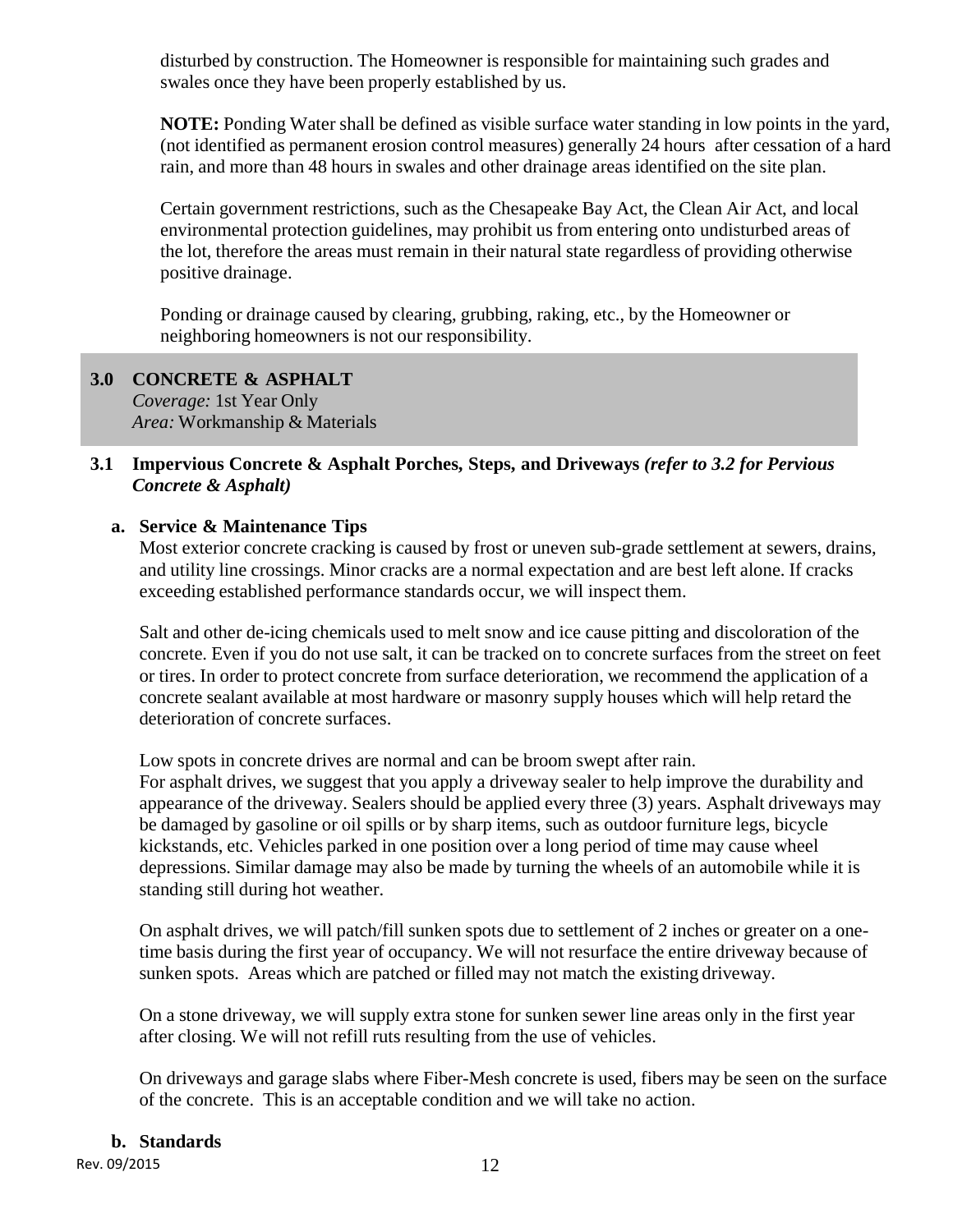# **1. Possible Condition**

Pitting, scaling or spalling of concrete work.

### **Performance Standard**

Concrete surfaces should not disintegrate to the extent that the aggregate is exposed and loosened under normal conditions or weathering and use. However, surface spalling may occur during exceptionally cold conditions due to moisture saturation and freezing.

### **Responsibility**

We will repair or replace defective concrete surfaces. We are not responsible for deterioration caused by salt, chemicals, implements used, and other factors beyond our control, including moisture saturation and freezing due to exceptional cold weather. Where a repair is made to the concrete surface, color and finish of the repaired area may not match the adjacent surface.

#### **2. Possible Condition**

Cracking, settling, or heaving of stoops, steps, nonstructural patios, driveways, and leadwalks.

#### **Performance Standard**

Stoops, steps, driveways and leadwalks are not to settle or heave permanently in excess of one inch in relation to the house structure. Cracks in steps and driveways which exceed 1/4 inch in displacement between sections will be replaced. A separation of up to 1/2 inch is permitted where the stoop or steps abut the house or where an expansion joint has been installed.

#### **Responsibility**

We will repair or replace concrete (at our option) to meet standard. Where a repair is made to the concrete surface, matching the color and finish of the adjacent surface cannot be expected.

# **3. Possible Condition**

Surface cracks.

# **Performance Standard**

Surface cracks in driveways and leadwalks no greater than 1/4 inch in displacement and/or separation.

# **Responsibility**

We will repair or replace concrete (at our option) to meet standard. Where a repair is made to the concrete surface, matching the color and finish of the adjacent surface cannot be expected.

#### **4. Possible Condition**

Standing water on stoops.

#### **Performance Standard**

Water should drain from outdoor stoops and steps. However, it is acceptable for some water to stand as it dissipates.

# **Responsibility**

We will repair or replace concrete (at our option) to assure drainage of steps and stoops. Where a repair is made to the concrete surface, matching the color and finish of the adjacent surface cannot be expected.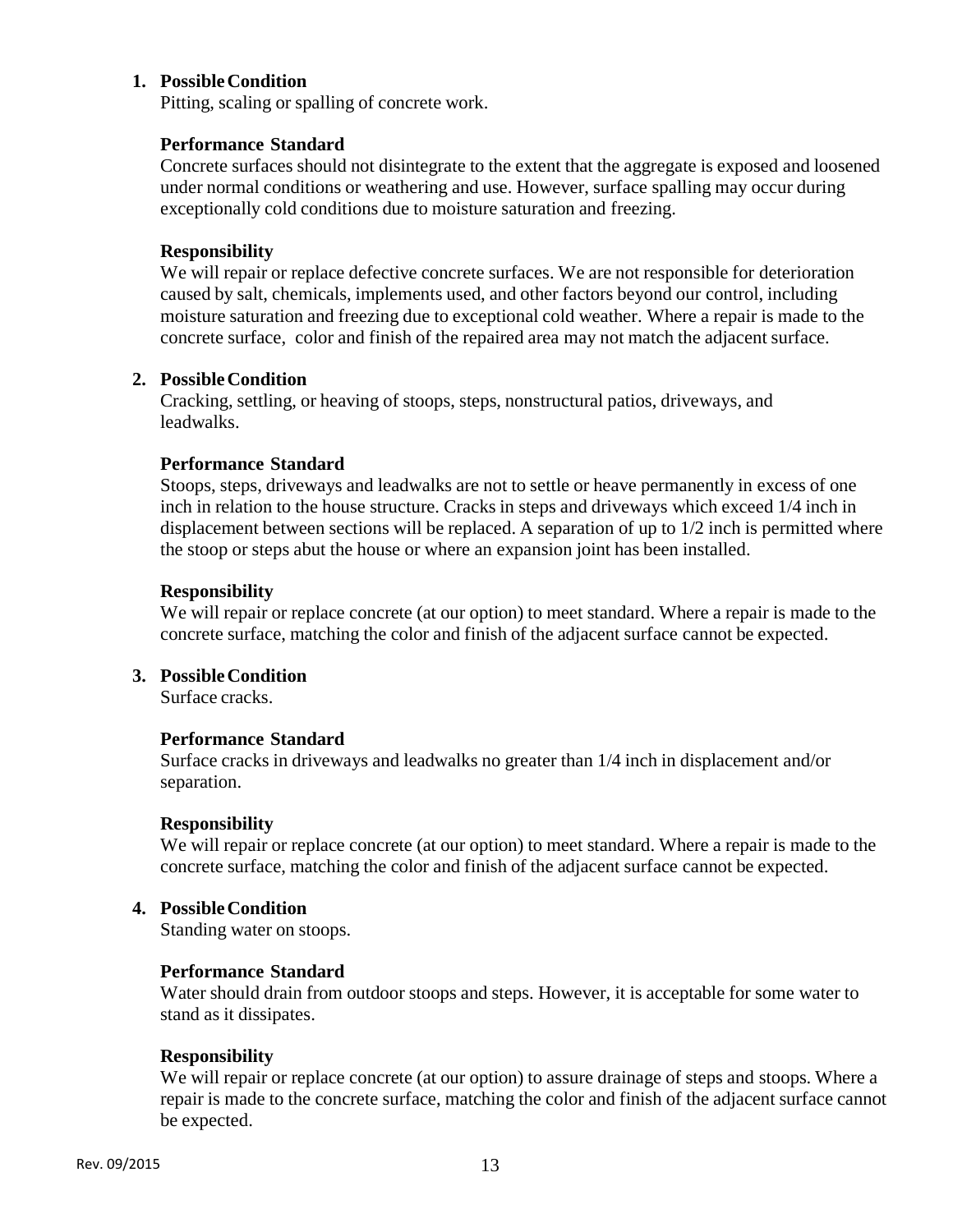# **5. Possible Condition**

Cracks in structurally attached patios with footing or foundation systems.

# **Performance Standard**

Cracks in excess of 1/4 inch in width or 1/4 inch in vertical displacement are considered excessive and unacceptable in structurally attached patios.

# **Responsibility**

We will repair as required. Where cracks are caused by settlement or improper installation, we will replace that portion which has settled. Matching the color and finish of the adjacent surfaces cannot be expected.

# **6. Possible Condition**

Stains on concrete caused by curing/sealing agents, lawn fertilizer or other chemicals.

# **Performance Standard**

These products can stain concrete, but usually fade with exposure to sunlight and weather.

# **Responsibility**

None.

# **3.2 Pervious Concrete & Asphalt Leadwalks and Driveways** *(refer to 3.1 for Impervious Concrete & Asphalt)*

# **a. Service & Maintenance Tips**

Most exterior concrete cracking is caused by uneven sub-grade settlement at sewers, drains, and utility line crossings. Minor cracks are a normal expectation and are best left alone. If cracks exceeding established performance standards occur, we will inspect them.

Salt and other de-icing chemicals used to melt snow and ice cause pitting and discoloration of the concrete. Any damage due to use of these products will not be covered under the warranty. Even if you do not use salt, it can be tracked on to concrete surfaces from the street on feet or tires.

Low spots in concrete drives are normal, and as water drains through the driveway and leadwalks during the rain there should not be any water standing in low spots unless the system has become clogged. As regular maintenance, debris such as leaves or mulch should be removed from the driveway surface and shop vacuumed regularly.

Concrete and asphalt driveways may be damaged by gasoline or oil spills or by sharp items, such as outdoor furniture legs, bicycle kickstands, etc. Vehicles parked in one position over a long period of time may cause wheel depressions. Similar damage may also be made by turning the wheels of an automobile while it is parked.

On drives, we will patch/fill sunken spots due to settlement of 2 inches or greater on a one-time basis during the first year of occupancy. We will not resurface the entire driveway because of sunken spots. Areas which are patched or filled may not match the existing driveway.

# **b. Standards**

# **1. Possible Condition**

Pitting, scaling or spalling of concrete work.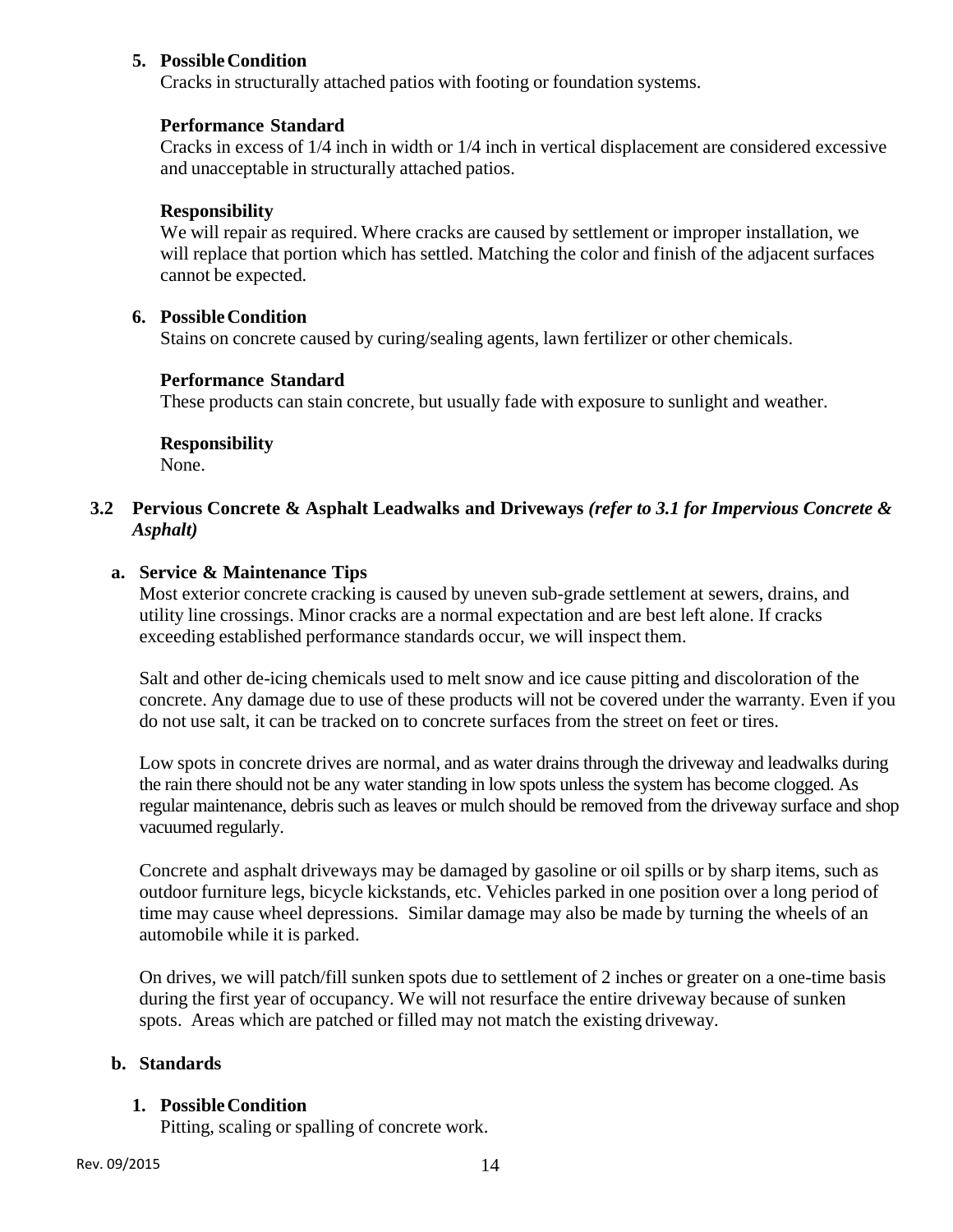# **Performance Standard**

Concrete surfaces should not disintegrate to the extent that the aggregate is exposed and loosened under normal conditions or weathering and use.

# **Responsibility**

We will repair or replace defective concrete surfaces. We are not responsible for deterioration caused by salt, chemicals, implements used, and other factors beyond our control. Where a repair is made to the concrete surface, color and finish of the repaired area may not match the adjacent surface.

# **2. Possible Condition**

Cracking, settling, or heaving of driveways, and leadwalks.

# **Performance Standard**

Driveways and leadwalks are not to settle or heave permanently in excess of one inch in relation to the house structure. Cracks in driveways which exceed 1/4 inch in displacement between sections will be replaced. A separation of up to 1/2 inch is permitted where an expansion joint has been installed.

# **Responsibility**

We will repair or replace concrete (at our option) to meet standard. Where a repair is made to the concrete surface, matching the color and finish of the adjacent surface cannot be expected.

# **3. Possible Condition**

Surface cracks.

#### **Performance Standard**

Surface cracks in driveways and leadwalks no greater than 1/4 inch in displacement and/or separation.

# **Responsibility**

We will repair or replace concrete (at our option) to meet standard. Where a repair is made to the concrete surface, matching the color and finish of the adjacent surface cannot be expected.

# **4. Possible Condition**

Stains on concrete caused by lawn fertilizer or other chemicals.

# **Performance Standard**

These products can stain concrete, but usually fade with exposure to sunlight and weather.

#### **Responsibility**

None.

# **5. Possible Condition**

Water is not draining on walks or driveway.

# **Performance Standard**

Drainage system may be clogged, and should be cleared using a shop vacuum as a part of regular maintenance of the driveway and leadwalks.

# **Responsibility**

None.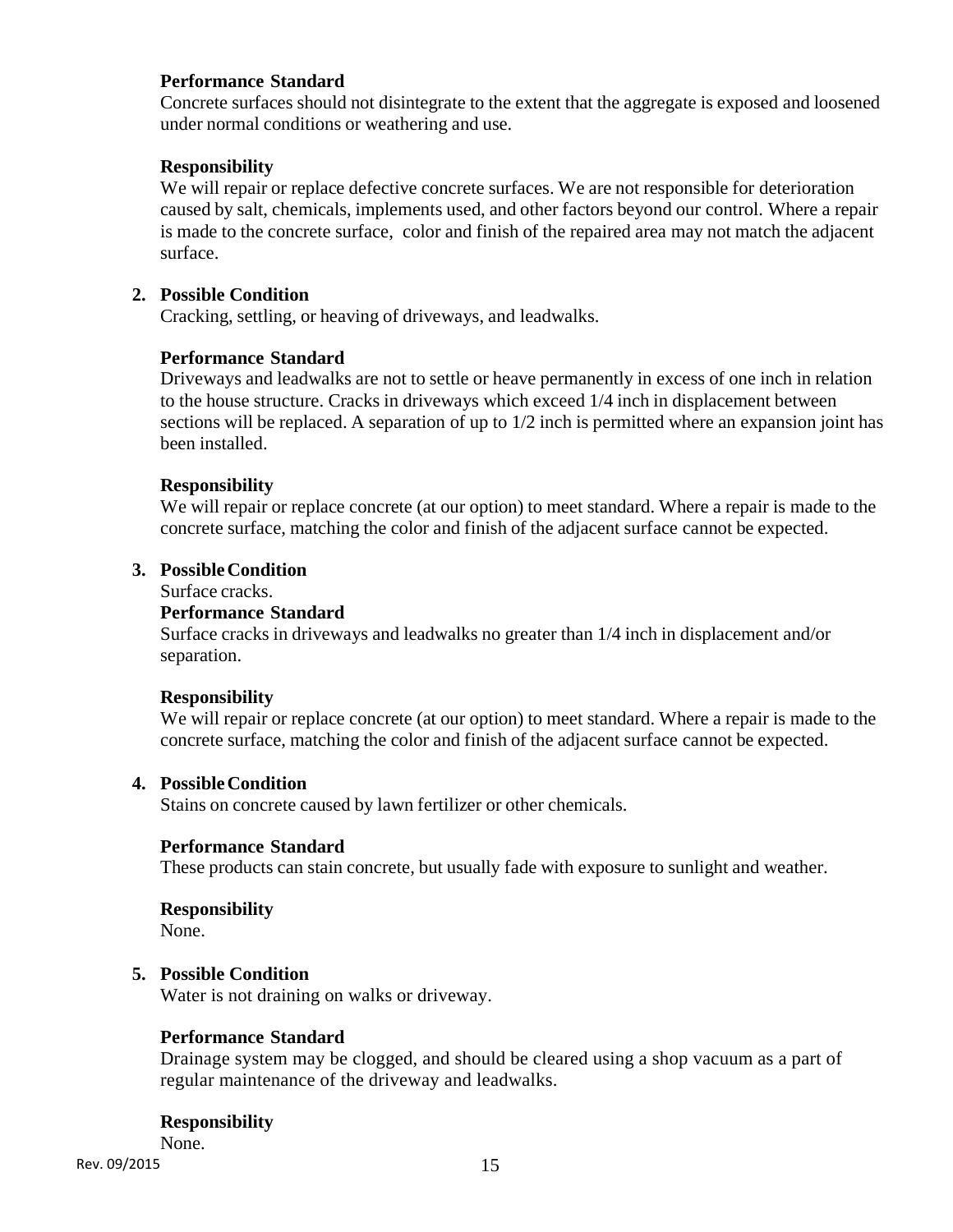# **3.3 Foundation Walls**

# **a. Service & Maintenance Tips**

Our homes have either poured concrete or concrete block foundations.

The foundation walls are subject to a wide variety of stresses and strains. The base of the wall, being in the ground, maintains a fairly constant temperature; while the top portion extending out of the ground is subject to extreme temperature changes from summer heat to winter cold causing concrete and masonry to expand and contract.

The soil on which the foundation rests may settle slightly creating stress. Don't be alarmed if you see cracks in your foundation walls. Minor cracks normally require no action. If a large crack appears, please contact Customer Care and we will inspect it.

For additional information on foundation care see the sections on grading and waterproofing.

# **b. Standards**

#### **1. Possible Condition**

Basement or foundation wall cracks.

#### **Performance Standard**

Shrinkage cracks are not unusual in concrete foundation walls. Such cracks greater than 1/8 inch in width are to be repaired.

# **Responsibility**

We will repair cracks in excess of  $1/8$  inch width by pointing, patching or other methods we determine.

# **3.4 Basement and Garage Floors**

# **a. Service & Maintenance Tips**

Concrete will contract and expand due to changing temperatures. Cracks are normal and are best left alone. Because of the nature of the concrete materials, some minor low spots may occur on your basement floor. Therefore, some sections of the floor may have to be broom swept to remove water during cleaning. Cracks or low spots will not affect the overall strength of the floor. Color variation of concrete is normal. Color will become more uniform with age.

Occasionally, basement floors will collect water as a result of condensation of warm, moist air on the cold basement floor. For an explanation of this condition, see "Condensation". Mildew may also result from this condition. You should be selective about what you store on a basement floor. Items that are susceptible to moisture should not be stored on concrete floors. Also, dehumidifiers can help maintain moisture at the desired level.

# **b. Standards**

# **1. Possible Condition**

Separation or movement of concrete slabs within the structure at joints.

# **Performance Standard**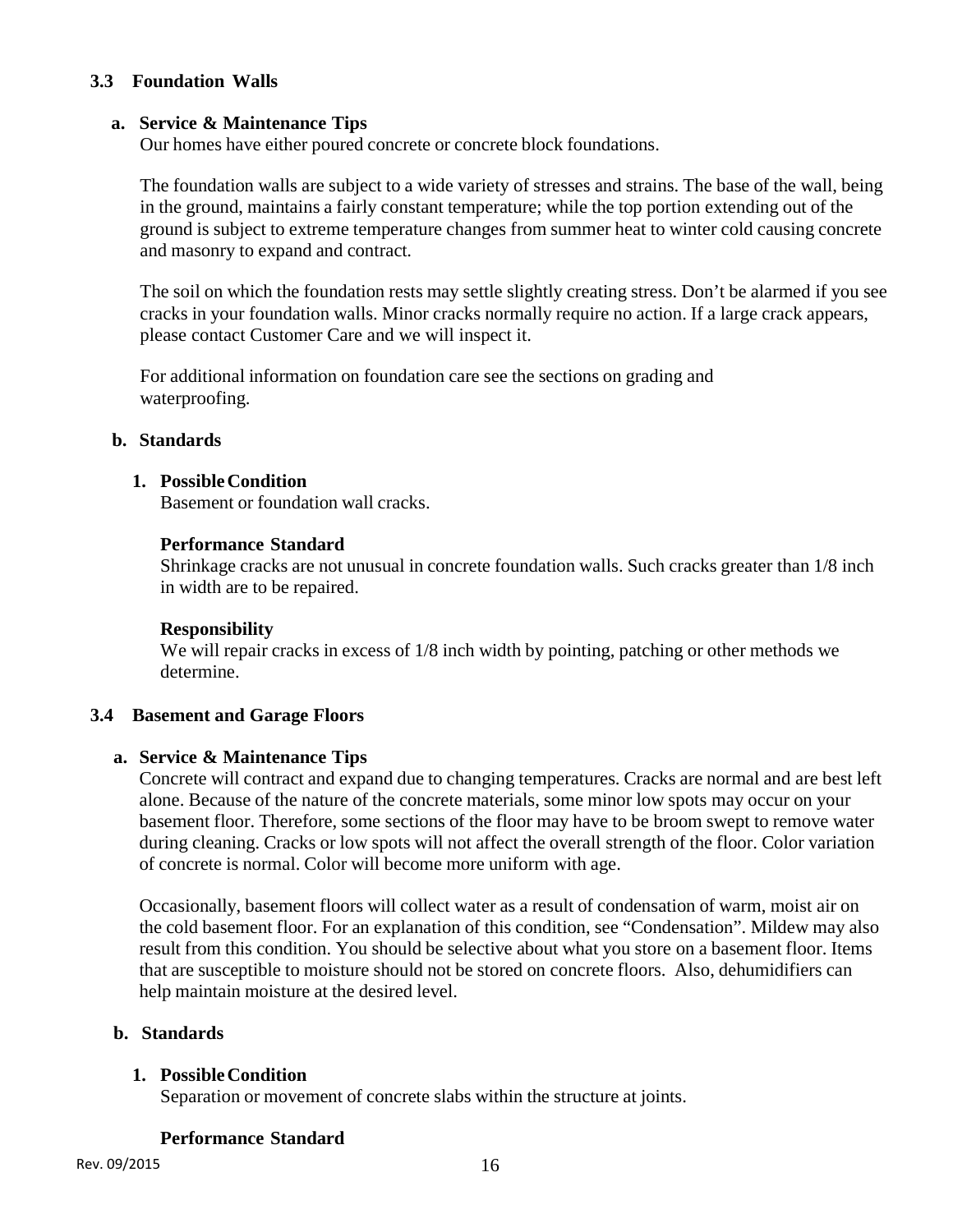Concrete slabs within the structure are designed to move at joints.

# **Responsibility**

None

# **2. Possible Condition**

Cracking of basement floor and house slab.

# **Performance Standard**

Minor cracks in concrete basement floors are normal. Cracks which exceed 3/16 inch in width or 1/8 inch in vertical displacement shall be repaired.

# **Responsibility**

We will repair cracks exceeding maximum tolerances by surface patching or other methods as we determine.

# **3. Possible Condition**

Cracking of slab in attached garage.

# **Performance Standard**

Cracks in garage slabs in excess of 3/16 inch in width or 1/8 inch in vertical displacement shall be repaired.

# **Responsibility**

We will repair cracks exceeding maximum tolerances by surface patching or other methods as determined by us.

# **4. Possible Condition**

Uneven concrete floors/slabs.

# **Performance Standard**

Except for basement floors or where a floor or portion of floor has been designed for specific drainage purposes, concrete floors in rooms designed for habitability shall not have pits, depressions or areas of unevenness exceeding 1/4 inch in 32 inches.

# **Responsibility**

We will correct or repair to meet the performance standard. When applicable, surface patching is an accepted method of repair. We will re-install or replace any finish flooring materials originally provided by us as necessary.

# **5. Possible Condition**

Cracks in concrete slab-on-grade floors with vinyl "sheet goods" finish flooring.

# **Performance Standard**

Cracks which rupture the finish flooring material shall be repaired.

# **Responsibility**

We will repair cracks, as necessary, so as not to be readily apparent when the finished flooring material is in place. We will, at our option, repair, reinstall, or replace any finished flooring materials originally provided by us as necessary. We do not guarantee color matches of repaired floors due to die lots, age and normal wear and tear.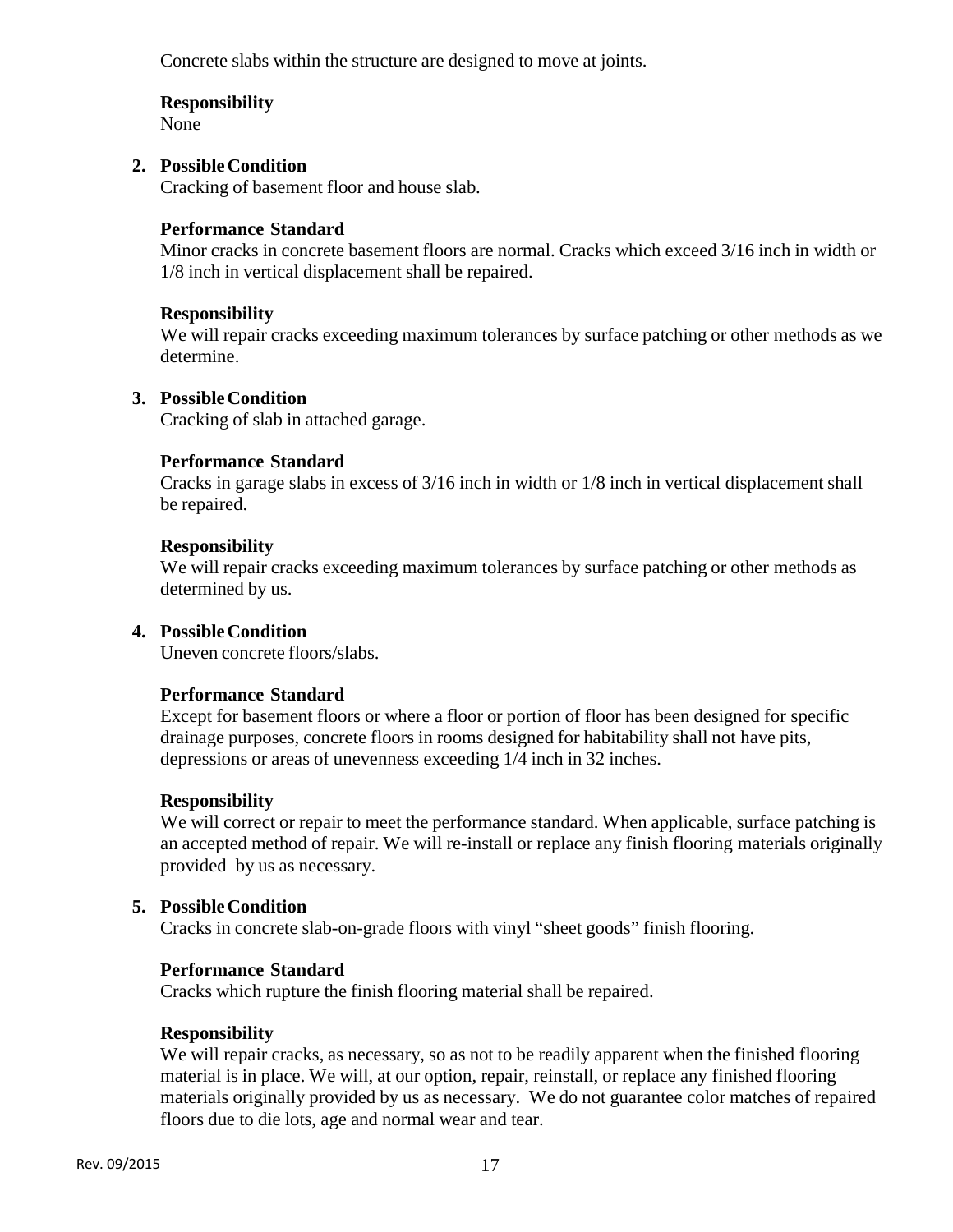# **3.5 Welled Exits and Areaways**

# **a. Service and Maintenance Tips**

Welled exits or area drains must be kept clear of debris and periodically cleared to avoid water migration into the basement.

If your home is equipped with a sump pump, the welled exit will be connected to the floor crock. (See additional information regarding sump pumps in Section 2.1a.)

# **b. Standards**

# **1. Possible Condition**

Welled exit floods

# **Performance Standard**

Welled exit should not flood if kept clear of debris

# **Responsibility**

We are not responsible for flooding if the welled exit is not kept clear of debris.

# **4.0 MASONRY**

*Coverage:* 1st Year Only *Area:* Workmanship & Materials

# **4.1 Foundation Walls**

# **a. Service & Maintenance Tips**

Whether surface parged and painted block or concrete, the grade adjacent to foundation walls has a tendency to settle and expose some portion of the wall. (See Surface Drainage)

# **b. Standards**

# **1. Possible Condition**

Basement or foundation wall cracks.

# **Performance Standard**

Small cracks not affecting structural stability are not unusual in mortar joints of masonry foundation walls. Cracks greater than 1/8 inch in width shall be repaired.

# **Responsibility**

We will repair cracks in excess of  $1/8$  inch by pointing or patching. These deficiencies shall be reported and repairs made during the first year of the warranty period.

# **4.2 Brick Veneer**

# **a. Service & Maintenance Tips**

The brick selected for your home has been professionally color coordinated with your exterior siding package to provide a visually pleasing exterior scheme as integrated with your surrounding neighborhood.

Please refrain from planting ground cover or ivy which could creep up the foundation wall, and as a result, dilute the strength of the mortar. We cannot be held responsible for the appearance of cracks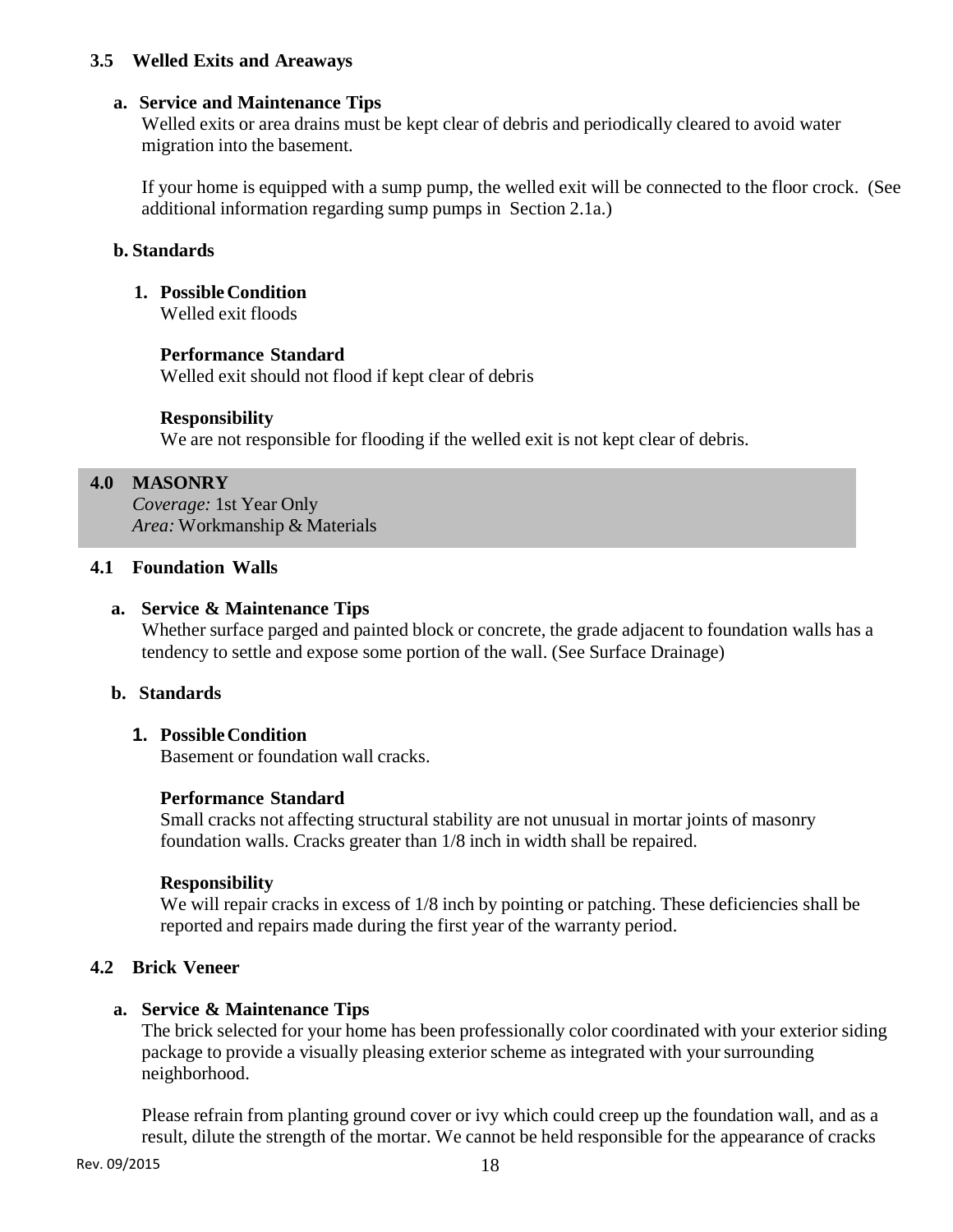resulting from vegetation, efflorescence (i.e., a white film which forms on brick in cold weather and disappears as warm weather returns) or other Homeowner maintenance items.

# **b. Standards**

### **1. Possible Condition**

Cracks in masonry walls, veneer, brick steps, or stoops.

# **Performance Standard**

Small hairline cracks due to shrinkage are common in mortar joints in masonry construction. Cracks greater than 1/8 inch in width are considered excessive.

# **Responsibility**

We will repair cracks in excess of performance standard by pointing or patching. We will not be responsible for color variation between old and new mortar. These repairs should be made toward the end of the first year warranty period to permit the home to stabilize and for normal settlement to occur.

# **5.0 METALS**

*Coverage:* 1st Year Only *Area:* Workmanship & Materials

#### **5.1 Porch/Areaway Rails**

#### **a. Service & Maintenance Tips**

Ornamental iron rails, due to their location, are often exposed to severe climate conditions which can cause rusting. Inspection of railings should be made annually (in the Spring) to identify potential rust problems and repair as part of a normal maintenance schedule.

Extended periods of rust on these rails, when left untended, often lead to unsightly rust wash/drip down on concrete and masonry surfaces.

# **b. Standards**

### **1. Possible Condition**

Rust shows through exterior areaway or porch rails.

#### **Performance Standard**

No rust should be visible at the final service inspection.

#### **Responsibility**

We will spot sand unacceptable rust areas only, seal with red oxide metal primer, and paint to match one time only during the first year warranty period. Rust stains are not covered by this Warranty beyond that stated above.

# **6.0 WOOD & PLASTICS**

*Coverage:* 1st Year Only *Area:* Workmanship & Materials

# **6.1 Rough Carpentry**

# **a. Service & Maintenance Tips**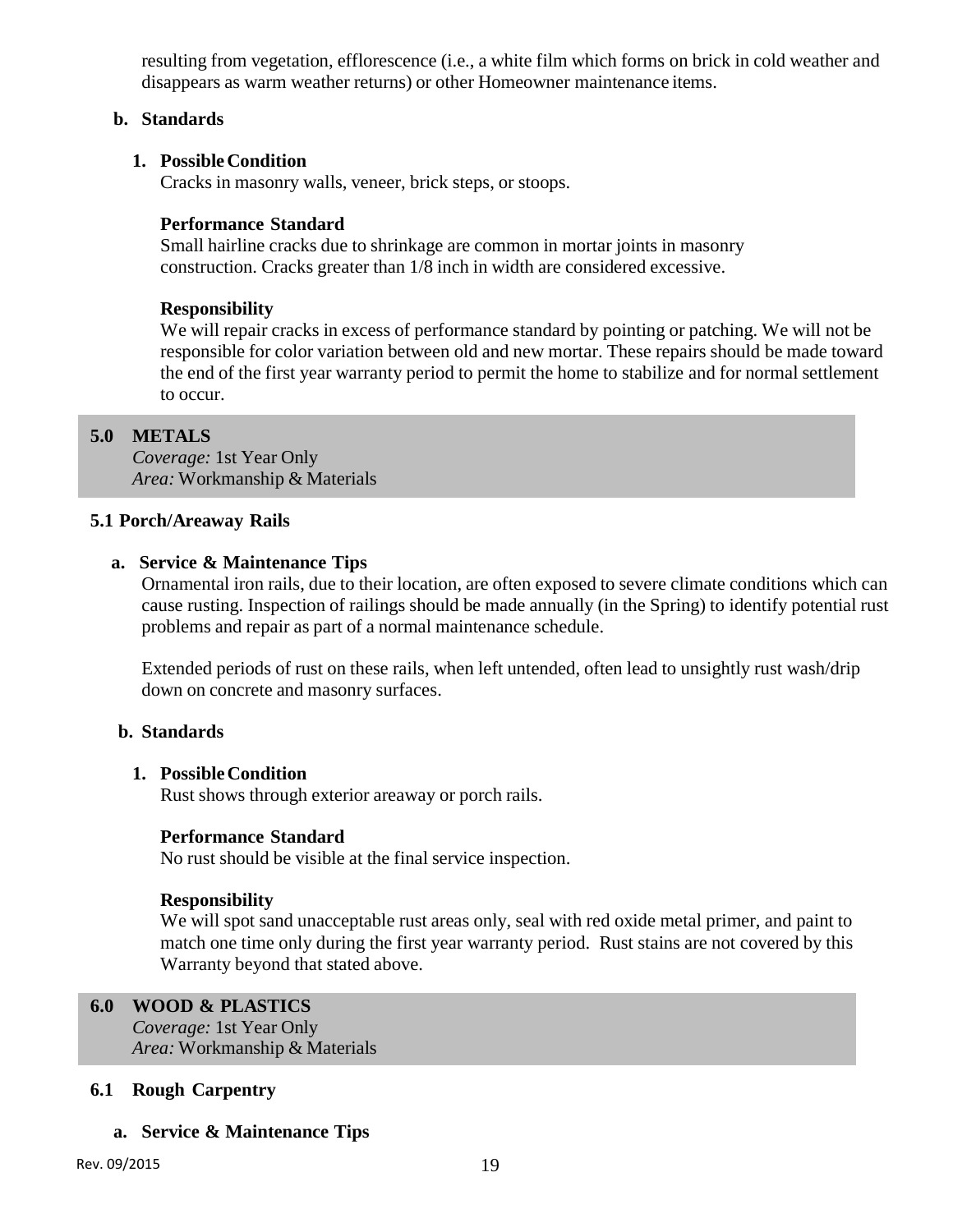Like other building materials, wood is affected by heat and cold. It may contract or expand with weather changes. It may shrink under extreme dryness or swell under extreme humidity.

Your new home has been built with top quality lumber, which has been dried in a kiln to help restrict the wood's movement. However, some shrinkage and swelling is unavoidable. The areas that are primarily affected by lumber movement will be floors, ceilings, moldings, doors, baseboards, resilient floors, hardwood, ceramic tile, and drywall (see Section 9.4 for warranty coverage for resilient floors).

# **b. Standards**

### **1. Possible Condition**

Floor squeak or subfloor appears loose.

#### **Performance Standard**

Floor squeak and loose subfloor are often temporary conditions common to new home construction, and a squeak-proof floor cannot be guaranteed.

#### **Responsibility**

We will correct the problem if caused by faulty construction within reasonable repair capability. The method of corrective action to be taken shall be at our discretion.

Where necessary, we will remove the finished floor materials to make the repair and reinstall or replace if damaged.

# **2. Possible Condition**

Wood floor is uneven.

# **Performance Standard**

Floors shall not have more than a 1/4 inch ridge or depression within any 32 inch measurement. Allowable floor and ceiling deflections are governed by the local building codes.

#### **Responsibility**

We will correct or repair to meet performance standard.

#### **3. Possible Condition**

Wood floor is out of level

# **Performance Standard**

No point on the surface of a wood floor shall be more than ½ inch higher or lower than any other point on the surface within 20 feet, or proportional multiples of the preceding dimensions.

#### **Responsibility**

We will make the necessary modifications to any floor which does not comply with the performance standard for levelness. Allowances should be made for shrinkage, cantilevers and concentrated loads. Excessive loads added by the Homeowner are not our responsibility and will not be covered under the Performance Standard.

# **4. Possible Condition**

Bowed walls or ceilings.

#### **Performance Standard**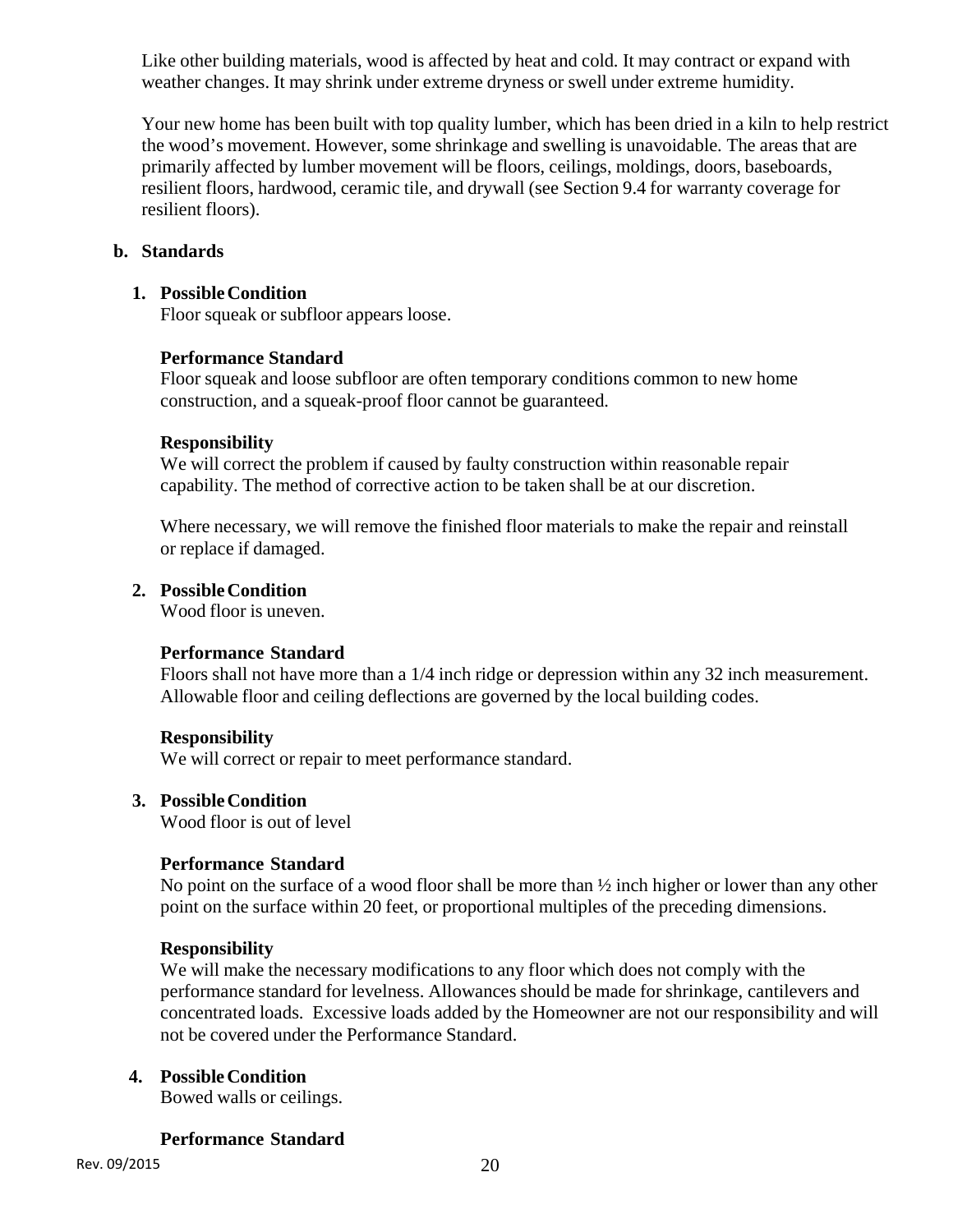All interior and exterior walls have slight variations on their finished surfaces. Bowing of walls should not be visible so as to detract from the finished surfaces. Walls or ceilings bowed more than 1/4 inch within any 32 inch horizontal or vertical measurement is a deficiency.

# **Responsibility**

We will repair the bowed area to meet performance standard.

# **5. Possible Condition**

Out of plumb walls.

# **Performance Standard**

Walls should not be more than 1/4 inch out of plumb for any 32 inch vertical measurement.

# **Responsibility**

We will repair the area to meet performance standard.

# **6. Possible Condition**

Floor deflection, vibration.

# **Performance Standard**

With drywall construction, the allowable floor vibration deflection is  $1/240$ th of the clear span between bearing points - or slightly more than 5/8 inch on a twelve (12) foot clear span.

**NOTE:** Floor deflection due to vibration occurs as live loads (people) move about over a wood framed floor; and some floor movement will occur.

# **Responsibility**

None.

# **6.2 Trim Carpentry**

# **a. Service & Maintenance Tips**

Possible consequences of wood shrinkage and swelling due to the settlement of the home may be seen in slight cracks around doorways or windows and nail pops around baseboards and on outside corners.

# **b. Standards**

# **1. Possible Condition**

Separation of wood joints of interior trim.

# **Performance Standard**

Joints in moldings and adjacent surface shall not result in open joints exceeding 1/8 inch in width.

# **Responsibility**

We will repair separated joints, as defined, one time only during the first year. Caulking defective joints is an acceptable practice.

# **7.0 THERMAL & MOISTURE PROTECTION**

*Coverage:* 1st Year Only *Area:* Workmanship & Materials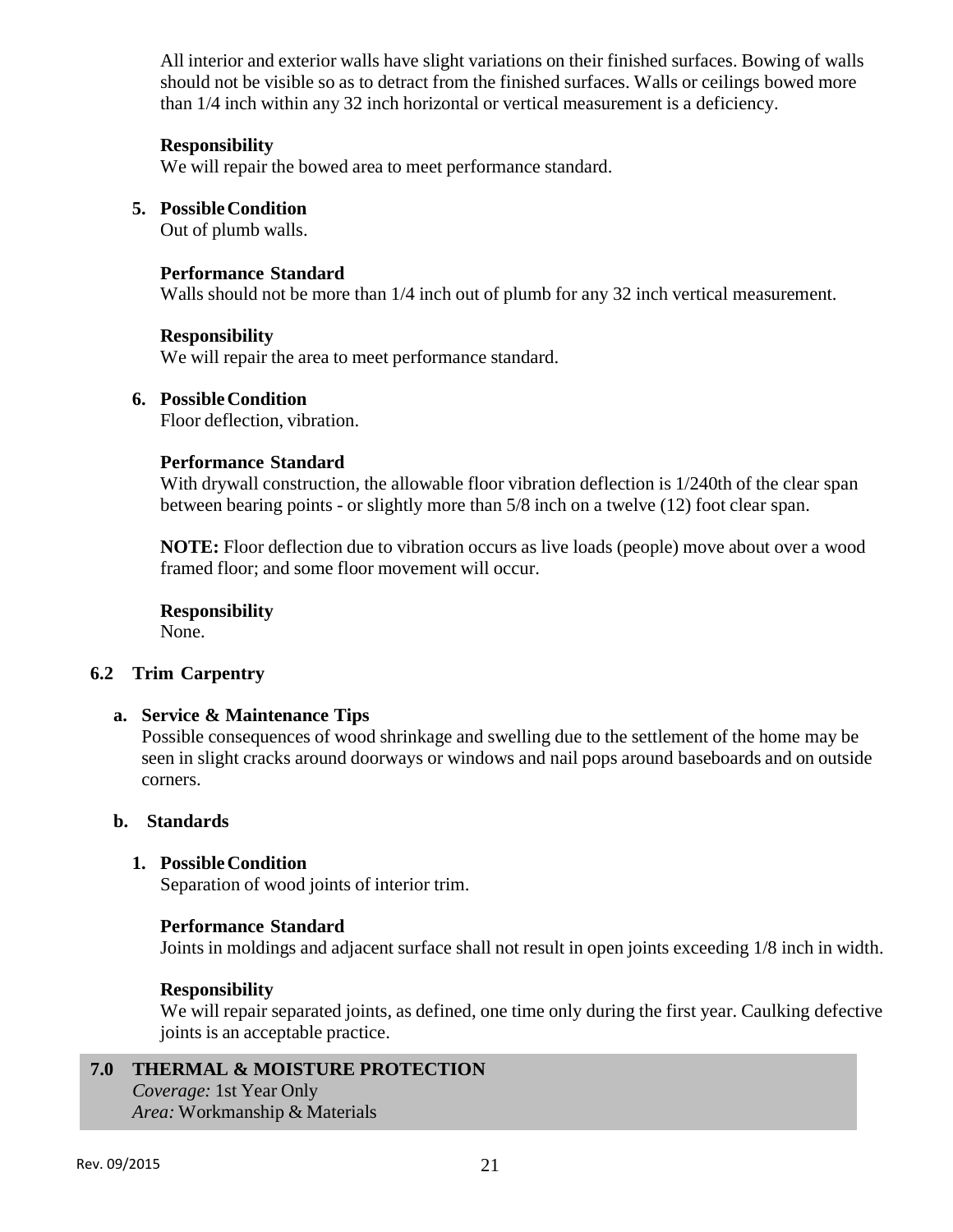# **7.1 Damp Proofing**

# **a. Service & Maintenance Tips**

Your basement is protected against leakage (leakage is defined as: actual trickling of water through the walls and onto the basement floor or seeping through the floor) for a period of one year. Leaks caused by changes in the landscaping installed by the Homeowner, or failure of the Homeowner to maintain proper grades are not covered by this Warranty.

We suggest that you avoid planting shrubbery too close to the foundation. Soil in shrub beds should be packed and banked so that the water will drain away from your home.

# **b. Standards**

# **1. Possible Condition**

Leaks in basement or in foundation/crawl space.

# **Performance Standard**

Leaks resulting in actual trickling of water shall be repaired. Leaks caused by improper landscaping or failure to maintain proper grades are not covered by this Limited Warranty. Dampness of the walls or floors may occur in new construction and is not considered a deficiency. Ground water is a naturally occurring phenomenon which may fluctuate during certain seasons and weather conditions. In crawl space construction, we install a positive drain through the foundation or into a sump crock to help evacuate the collection of the water within the crawl space. We also install a polyethylene vapor barrier over the ground to help prevent the development of excessive humidity in the crawl space.

# **Responsibility**

We will take such action as necessary to correct basement and crawl space leaks, except where the cause is determined to be the result of action or Homeowner negligence. Conditions contributing to water penetration will be repaired. It is the Homeowner's responsibility to maintain the systems installed in the home to minimize water infiltration. The Homeowner should periodically inspect the positive drain in the crawl space for obstructions, such as debris. The Homeowner should do the same for the drain overflow and/or the sump pump. The Homeowner should also inspect the vapor barrier in the crawl space to insure it is not damaged.

# **7.2 Insulation**

# **a. Service & Maintenance Tips**

Your home has been provided with an insulation package designed to meet or exceed applicable building codes.

Special attention has been paid to the type and size of insulation available within the construction envelope, quality of installation and perimeter seal.

# **b. Standards**

# **1. Possible Condition**

Insufficient insulation.

# **Performance Standard**

Insulation shall be installed in accordance with applicable energy and building code requirements.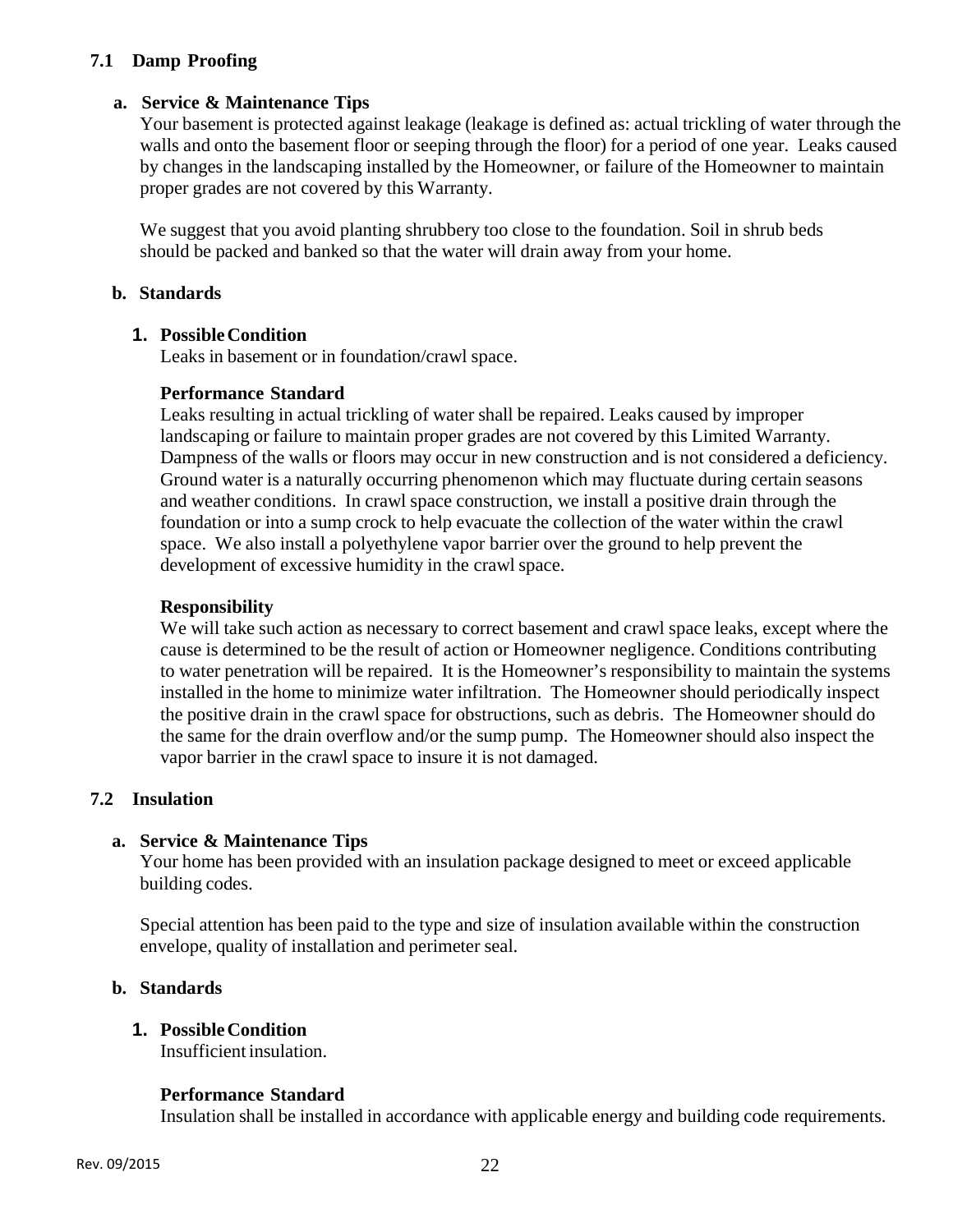# **Responsibility**

We will install insulation in sufficient amounts to meet the Performance Standard.

# **7.3 Roofs, Gutters and Downspouts**

# **a. Service & Maintenance Tips**

If the roofing material on your new home is composition shingles, they will be a "seal down" shingle. These shingles have a mastic applied to the underside of the shingle, and once the sun hits the roof, the mastic seals the upper shingle to the one beneath it.

Special care should be taken to avoid damaging your roof when installing television or radio antennas or satellite dishes. A careless job can cause serious leaks. Excessive traffic (walking) on the roof can cause damage. If shingles become loose, consult us or a reputable roofing contractor to effect the repair. Also, roof trusses are not designed as storage space.

Extra weight added to the roof (such as solar panels) may disrupt the structural integrity of the truss support systems. The use of a structural engineer to determine if any additional support is required as well as the use of a reputable installer are both recommended when adding extra weight to the roof system.

Special care should be taken when metal standing seam roofs have been installed. A professional roofing contractor should be consulted for maintenance issues.

**NOTE:** All roofing and flashing should be checked twice a year in order to maintain a good watertight condition. Homeowners should take care when checking flashing and vents for cracked sealant, wind damage, and protruding nails. Shingles should be checked for loose or damaged sections. It is especially important to maintain sealant where flashing meets the brick.

# **b. Standards**

# **1. Possible Condition**

Roof or flashing leaks.

# **Performance Standard**

Roofs or flashing shall not leak under normally anticipated conditions, except where cause is determined to result from ice build-up, high winds, or Homeowner action or negligence.

# **Responsibility**

We will repair any verified roof or flashing leaks not caused by ice build-up or Homeowner action or negligence.

# **2. Possible Condition**

Standing water on roof.

# **Performance Standard**

A properly pitched roof is to drain water except for minor ponding. Flat roofs will retain a certain amount of water. Excessive ponding of water which causes roofing material to leak is a deficiency.

# **Responsibility**

We will take corrective action to assure proper drainage of roof and repair all leaks due to or caused by standing water.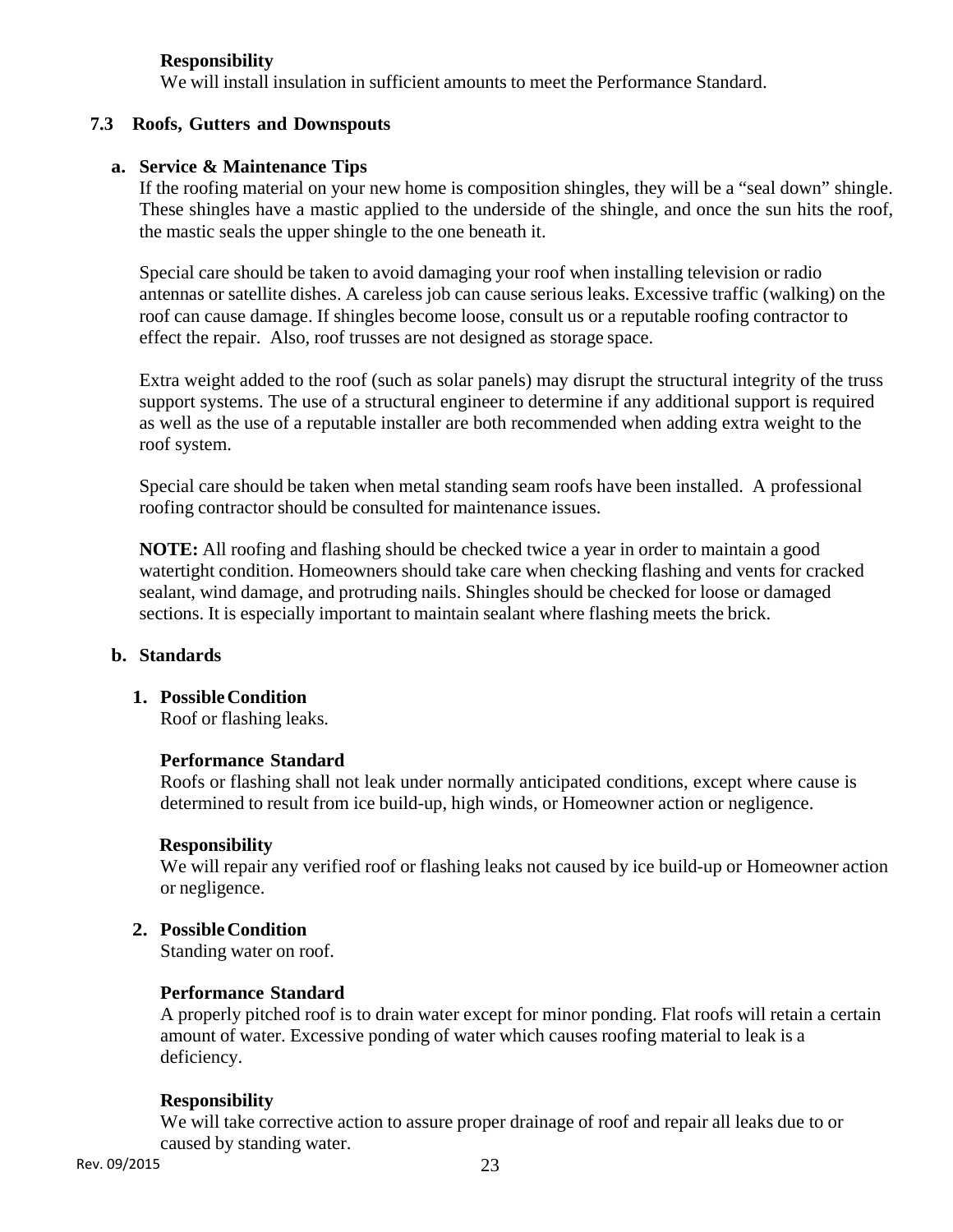# **3. Possible Condition**

Water standing in gutters.

# **Performance Standard**

When gutter is unobstructed by debris, the standing water level shall not exceed 1 1/2 inches in depth. Industry practice is to install gutters approximately level. Consequently, it is entirely possible that small amounts of water will stand in certain sections of gutter immediately after a rain.

# **Responsibility**

We will correct to meet the Performance Standard.

# **4. Possible Condition**

Gutters and/or downspouts leak.

# **Performance Standard**

Gutters and downspouts shall not leak but gutters may overflow during heavy rain.

**Responsibility**  We will repair leaks.

# **5. Possible Condition**

Leaks due to snow or rain driven into the attic through louvers or vents.

# **Performance Standard**

Attic vents and/or louvers must be provided for proper ventilation of the attic space of the structure. However, snow and rain can enter the attic through these vents and louvers when certain negative pressure conditions exist.

**Responsibility**  None.

# **7.4 Louvers & Vents**

# **a. Service and Maintenance Tips**

Soffit and ridge vents must be kept clear/open to minimize build-up of humidity which could cause movement of certain framing members within the structure.

# **b. Standards**

# **1. Possible Condition**

Inadequate ventilation of attics and unconditioned crawl spaces.

# **Performance Standard**

Attic and crawl spaces shall be ventilated as required by the approved building code.

# **Responsibility**

We shall provide for adequate ventilation. We will not be responsible for alterations to the original system.

# **7.5 Siding & Trim**

Rev. 09/2015 24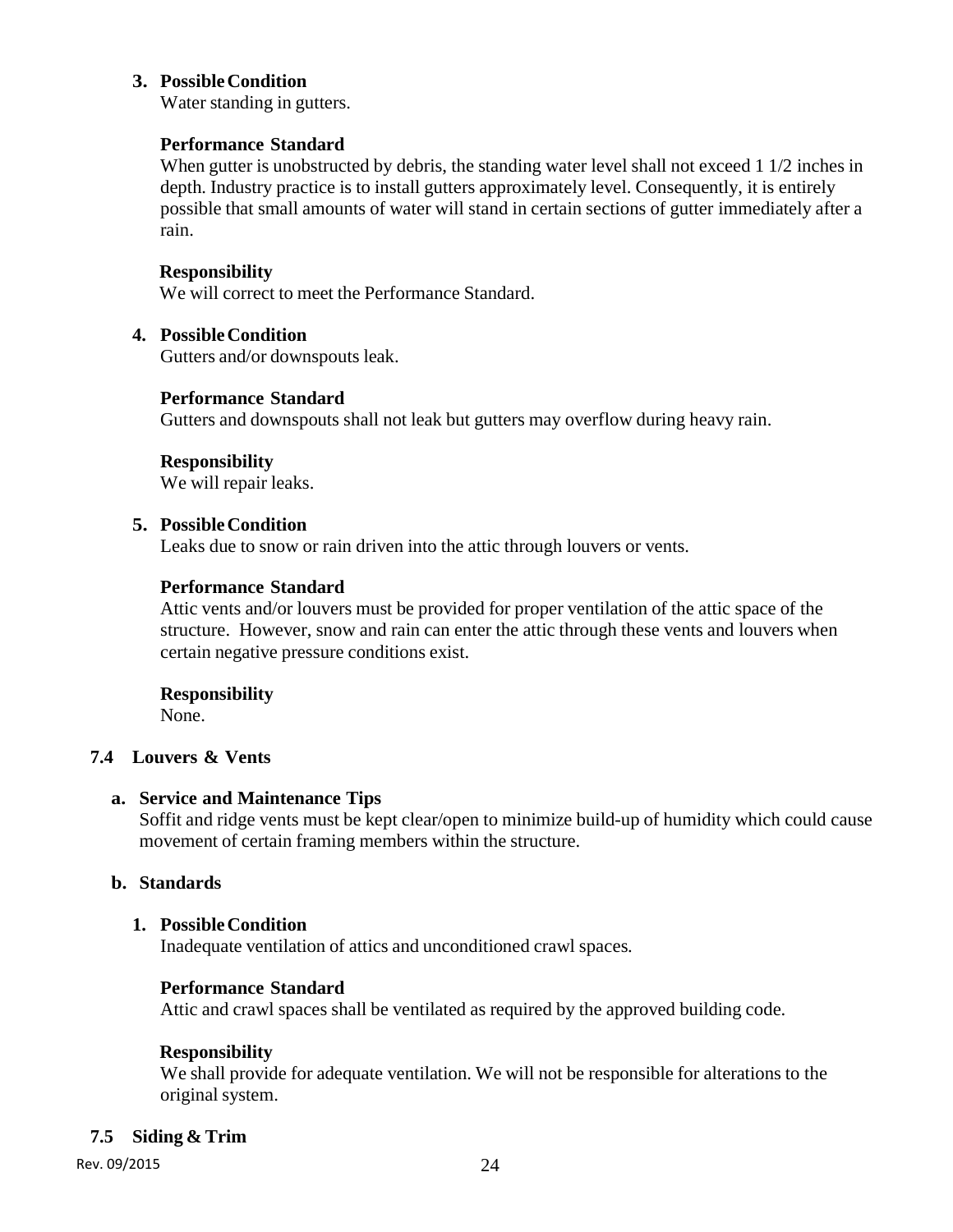# **a. Service & Maintenance Tips**

All exterior materials on your home require periodic maintenance. Some materials such as prefinished siding should be washed to maintain their appearance and remove airborne materials that can damage the finish. Other materials such as synthetic siding and trim must be maintained (repainted and/or restained) periodically. The durability of paint finishes will vary depending upon climate, exposure, and other factors. Paints or stains extend the life of the surfaces, reduce mildew, and help you achieve the color effect you desire from your siding and trim. Failure to maintain the painted surfaces on your home can result in stain damage from mildew.

The aluminum or vinyl siding on your home is characterized by its maintenance saving finish. The finish reduces costly priming and painting. You may occasionally want to wash your siding. If you do, use a mild detergent (no bleach) and a soft brush or cloth.

The shutters on your home may be washed in the same manner as the siding.

We will not be responsible for damage to the siding caused by high winds, severe storms, or lack of maintenance. All wood/composition exterior materials must be inspected for wear and maintained by the Homeowner.

# **b. Standards**

**1. Possible Condition** 

Siding is bowed

# **Performance Standard**

Bows exceeding ½ inch in 32 inches are unacceptable.

# **Responsibility**

We will install additional nails in siding to meet nailing schedules which are standard in the industry and will replace any siding that does not meet the standard. Note: some waviness in siding is to be expected because of bows in studs.

# **2. Possible Condition**

Poor quality of exterior trim workmanship.

# **Performance Standard**

Joints between exterior trim elements, including siding and masonry, should not result in open joints in excess of 3/8 inch. In all cases the exterior trim, masonry, and siding should be capable of performing its function to exclude the elements.

# **Responsibility**

We will repair open joints and touch up finish coatings where repaired to match existing as close as possible. Caulking is acceptable for joints less than 3/8 inch in width.

# **3. Possible Condition**

Delamination of plywood veneer siding or joint separation.

# **Performance Standard**

All siding shall be installed according to the manufacturer and industries accepted standards. Separation and delamination's shall be repaired or replaced.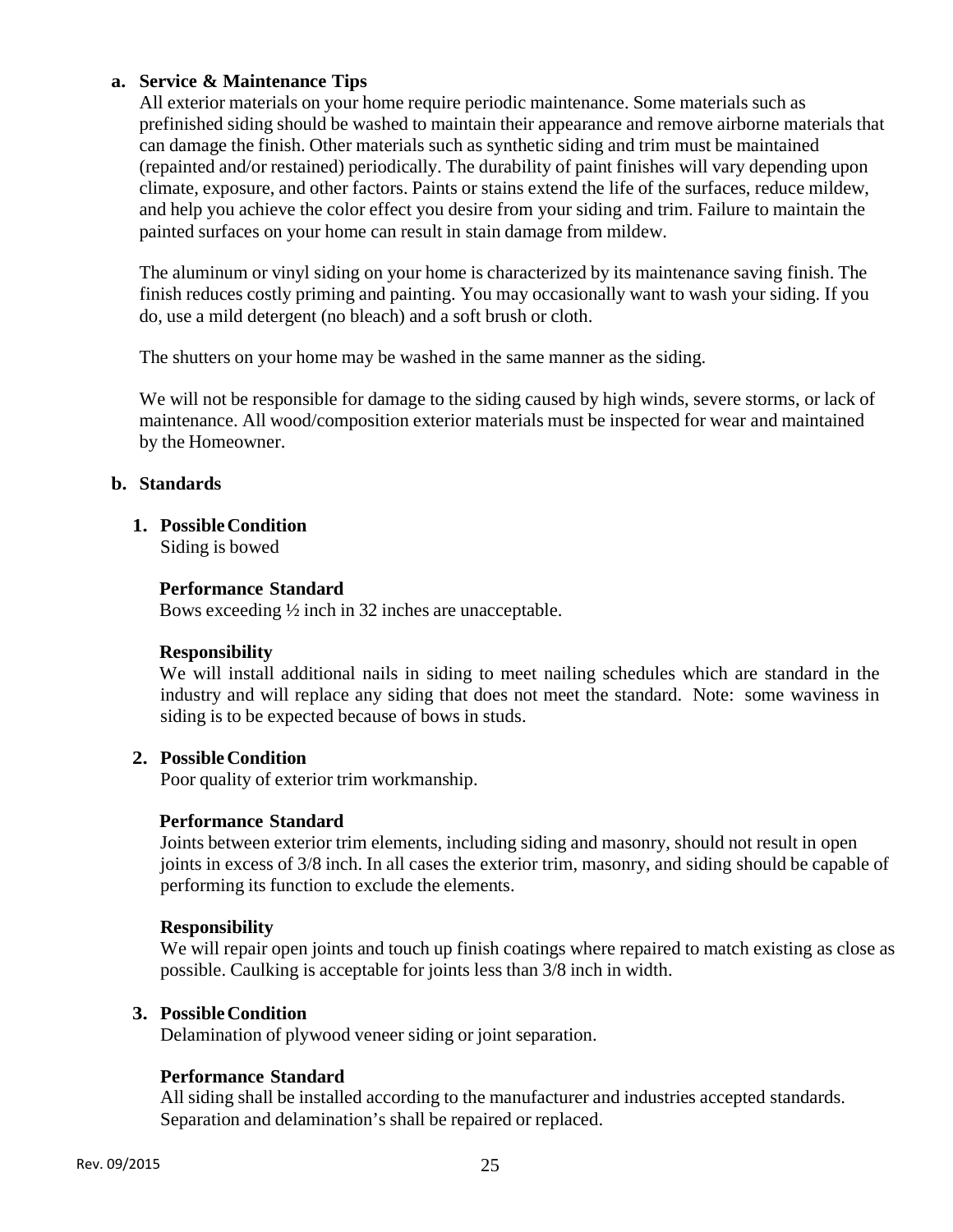# **Responsibility**

We will repair or replace siding as needed unless caused by the Homeowner's neglect to maintain siding properly. Repaired area may not match in color and or texture. For surfaces requiring paint, we will paint only the new materials. The Homeowner can expect that the newly painted surface will not match original surface in color.

# **4. Possible Condition**

Delamination or deterioration of exterior lap siding.

# **Performance Standard**

Siding should not delaminate or deteriorate within manufacturer's specifications. Natural wood siding can be expected to weather and change color as it ages.

# **Responsibility**

We will repair or replace as needed unless caused by Homeowner's neglect to maintain siding properly. Repaired area should match as closely as possible in color and/or texture. The Homeowner should be aware that the new finish may not exactly match the original surface texture or color.

# **7.6 Stucco**

# **a. Service and Maintenance Tips**

Stucco needs to be painted at regular intervals to maintain color and water permeability as per manufacturer's recommendation.

# **b. Standards**

# **1. Possible Condition**

Cracks in exterior stucco wall surfaces.

# **Performance Standard**

Cracks are not unusual in exterior stucco wall surfaces. Cracks greater than 1/8 inch in width shall be repaired.

# **Responsibility**

We will repair cracks exceeding  $1/8$  inch in width, one time only, during the first year of the warranty period.

# **7.7 Caulking**

# **a. Service & Maintenance Tips**

Caulking around all exterior openings should be inspected by the Homeowner every spring and fall. Caulking can easily be repaired with caulking compound which can be purchased from most hardware stores.

# **b. Standards**

# **1. Possible Condition**

Leaks in exterior walls due to caulking.

# **Performance Standard**

Joints and cracks in exterior wall surfaces and around openings shall be properly caulked to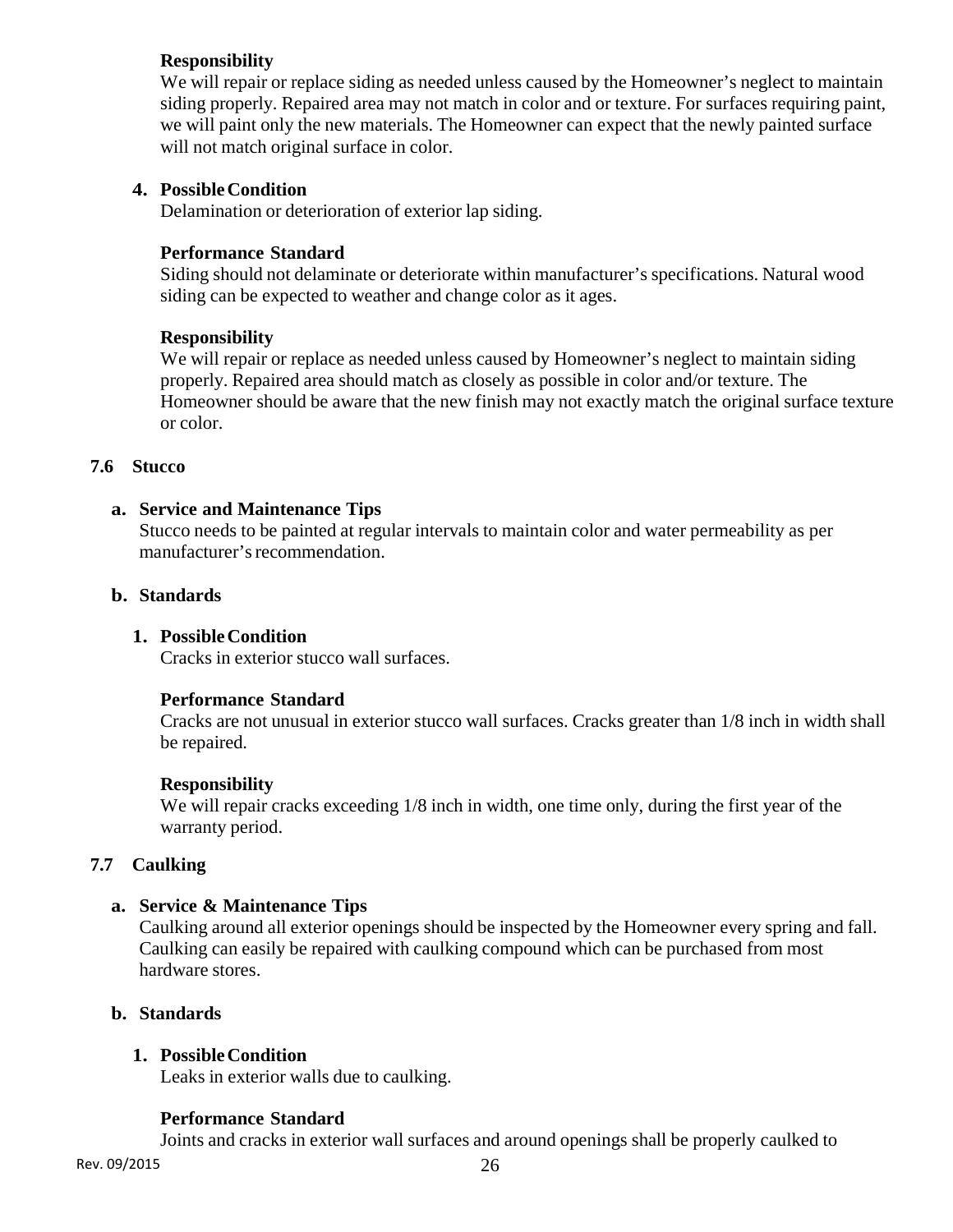exclude the entry of water.

# **Responsibility**

We will repair and/or caulk joints or cracks in exterior wall surfaces as required to correct deficiencies once, during the first year of the Warranty Period. Properly installed caulking will shrink and must be maintained by the Homeowner during the life of the home.

# **8.0 DOORS & WINDOWS**

í

*Coverage:* 1st Year Only *Area:* Workmanship & Materials

# **8.1 Condensation & Humidity**

# **a. Service & Maintenance Tips**

Relative humidity is the percentage of water vapor in the air compared to the maximum amount of water vapor that could possibly be present in the air at a given temperature. As temperature increases, the capacity of air to hold moisture increases. For example, there is considerably more actual moisture in 70 degrees air with 40% relative humidity than there is in 0 degrees air with 40% relative humidity.

In older homes, it is possible for great volumes of colder air, with lower quantities of moisture, to leak into the structure. In the winter, if moisture was not added to these older homes often, the air feels dry.

With your new home, we have attempted to prevent any significant quantity of outdoor air from entering, and therefore, the relative humidity should remain in a comfortable range.

On the other hand, although the proper humidity level will make your home comfortable, the creation of excess moisture can create problems.

The "tightness" of the home restricts outdoor air from entering and lowering the relative humidity. Because of the restriction of outside air flow, moisture introduced into the home has less chance to escape and may create a high humidity condition in the home. As moisture levels increase, condensation could form on windows, glass doors, basement walls, or pipes in the basement.

It is recommended that the windows are locked when not in use and that the Homeowner keep the window weep holes clean and open.

# **b. Standards**

# **1. Possible Condition**

Condensation and/or frost on windows.

# **Performance Standard**

Windows will collect condensation on interior surfaces when extreme temperature differences and high humidity levels are present. Condensation is usually the result of climatic/humidity conditions created by the Homeowner.

# **Responsibility**

No corrective action required.

The Homeowner can usually correct condensation by properly venting the clothes dryer to the outside, using an outside air source, such as an open window when cooking, and operating the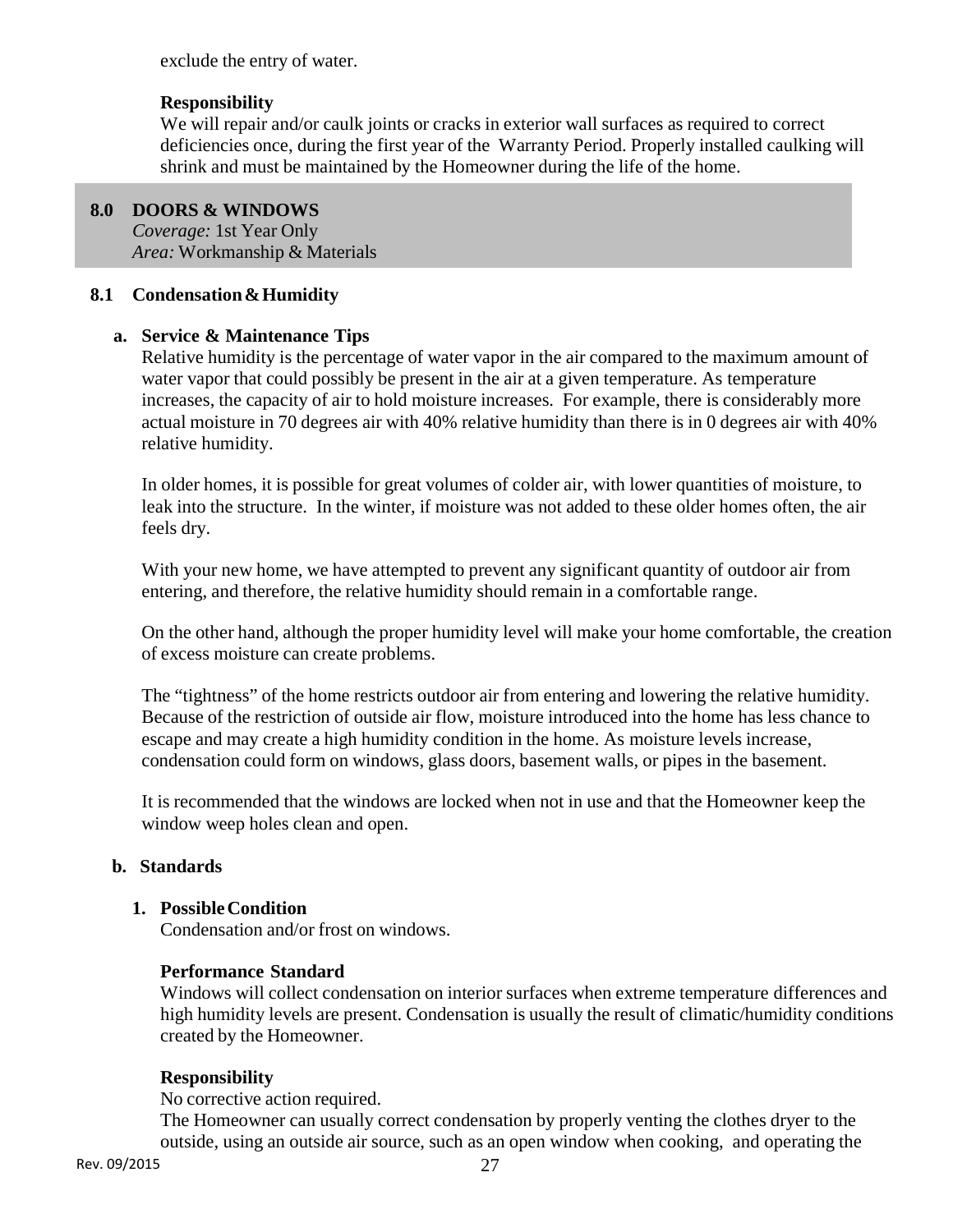exhaust fans when showering or bathing.

# **2. Possible Condition**

Condensation between glass.

# **Performance Standard**

Should not occur within manufacturer's warranty.

# **Responsibility**

We will replace the glass during the first year. After the first year, the Homeowner must contact the window manufacturer to obtain the replacement glass as allowed within the manufacturer's product warranty. The Homeowner is responsible for the replacement of the glass.

# **8.2 Doors (Exterior & Interior)**

# **a. Service and Maintenance Tips**

Your new home is equipped with a variety of door types. These will react differently under various weather and humidity conditions. The exterior doors are equipped with a weather- stripping which provides maximum seal against air filtration.

Occasional spraying of graphite into key slots of lock sets, tightening of lock set screws, and keeper adjustment will assure you of proper operation of your door locks. The sweep weather-stripping at the bottom of the door may require periodic adjustment or replacement as the material wears.

Your sliding glass doors, if selected, will give you many years of service if you follow these suggestions: Periodic cleaning of the bottom track will allow the sliding panels to move freely. An occasional application of ordinary household "3-in-One" oil or silicone spray along the bottom track is also recommended. Be sure the drain holes are clear, so that rainwater can flow out of the track. Sliding doors are not designed to be waterproof if hosed off with direct high pressure from a hose.

On interior wood doors, a certain amount of expansion and contraction in width is normal due to the changing temperature and humidity. Doors will be wider in summer and in humid periods and narrower in dry weather conditions. Therefore, do not be hasty in adjusting, planing or cutting your door, as it will tend to correct itself.

Bi-fold doors will need to be adjusted from time to time. The Supervisor or the Project Manager will instruct you in this operation procedure at the New Home Orientation. Keep tracks, pivots and guides free of paint and dirt. A little wax or silicone spray applied to the guide edges of the tracks, or silicone spray applied to the same area, will allow the doors to operate smoothly.

# **b. Standards**

# **1. Possible Condition**

Warpage of exterior and interior doors.

# **Performance Standard**

Doors will warp to some degree. However, they should not warp to the extent that they become inoperable or cease to be weather resistant. The maximum allowable warpage is 1/4 inch when measured from top to bottom vertically and diagonally.

# **Responsibility**

We will correct defective doors.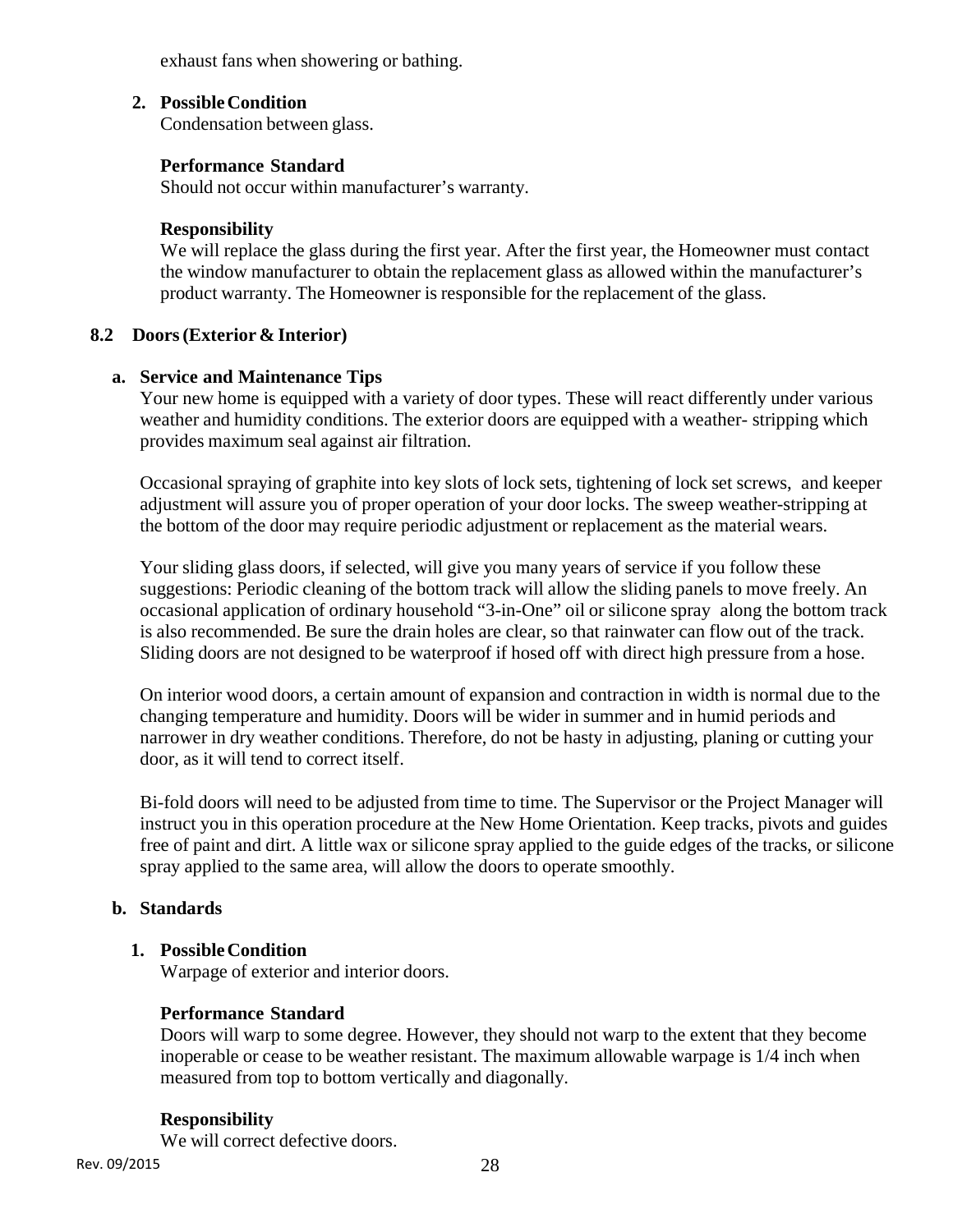# **2. Possible Condition**

Warpage of interior passage and closet doors.

# **Performance Standard**

Interior doors (full openings) shall not warp in excess of National Woodwork Manufacturers Association Standards (1/4 inch, measured diagonally from corner to corner).

# **Responsibility**

We will correct or replace and refinish defective doors to match existing doors as nearly as possible, during the first year of the Warranty Period.

# **3. Possible Condition**

Sticking, binding doors.

# **Performance Standard**

Doors should not stick or stay open due to hinge bound condition.

# **Responsibility**

We will reset sticking hinge bound doors one time only during the first year of the Warranty Period.

#### **8.3 Garage Doors**

#### **a. Service and Maintenance Tips**

The moving parts of garage doors should be oiled and the torsion spring greased, about once every three months. The screws that tighten the hardware to the door should be tightened about once a year, or as necessary. Garage door handles should be regularly inspected by the Homeowner as to possible jagged or sharp edges so that cuts and other injuries can be avoided.

Garage door openers added after closing may affect the operation of the garage door and may void the Warranty.

# **b. Standards**

# **1. Possible Condition**

Garage doors fail to operate properly under normal use.

# **Performance Standard**

Garage doors shall operate properly.

# **Responsibility**

We will correct or adjust garage doors as required during the first year of the Warranty Period.

# **2. Possible Condition**

Garage doors allow entrance of snow or water.

# **Performance Standard**

Garage doors shall be installed as recommended by the manufacturer. Some entrance of the elements can be expected under abnormal conditions.

# **Responsibility**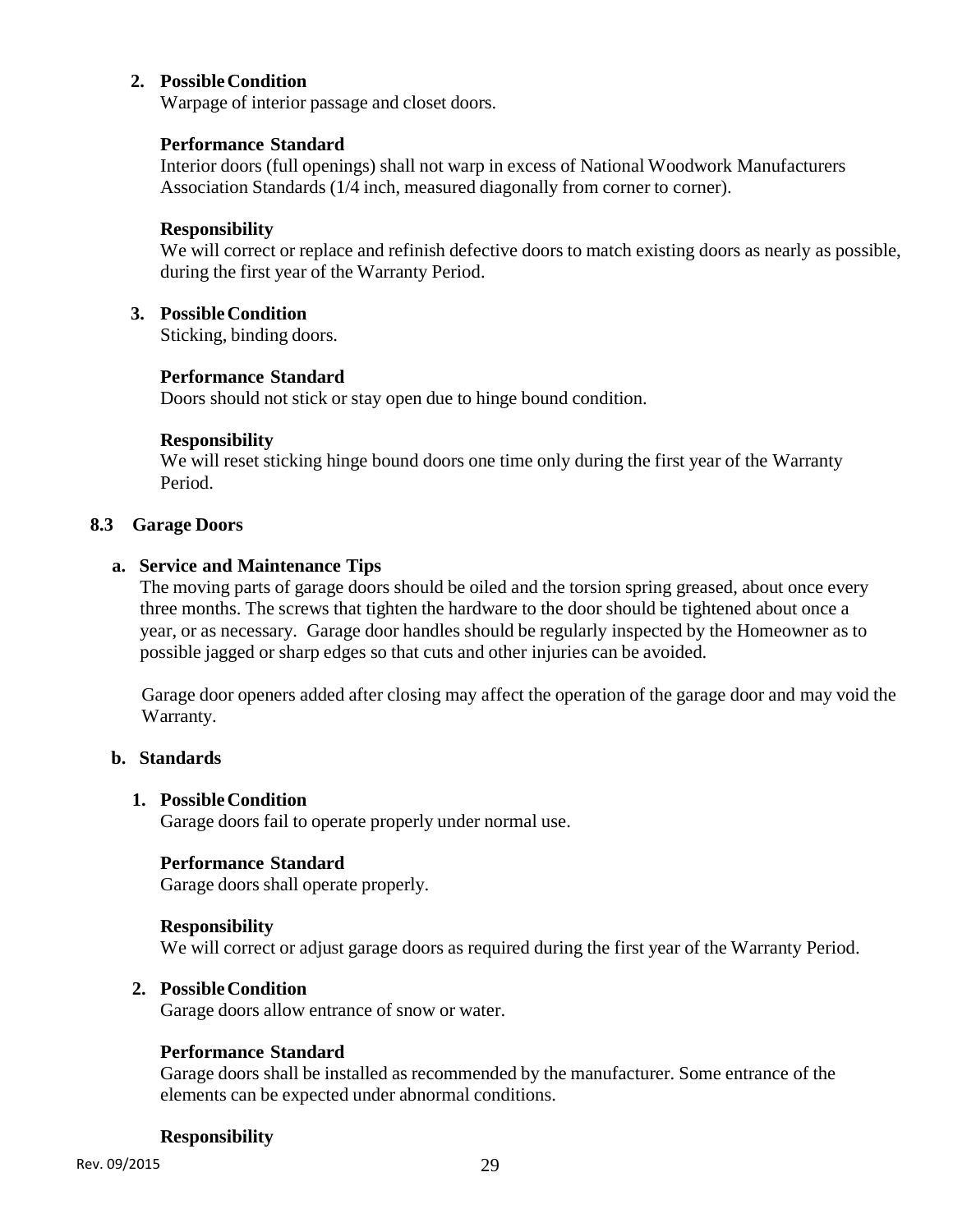We will adjust or correct garage doors to meet manufacturer's recommendations.

# **8.4 Windows**

# **a. Service and Maintenance Tips**

The windows should be maintained by keeping the sill and side tracks clean and spraying any side tracks with silicone spray. Vinyl liners and jambs should not be painted.

Window Screens

**WARNING:** The window screens, frames, and fastening systems have been designed by the window and screen manufacturers only to keep most insects out of your home. The manufacturers have not designed the system to support any weight other than that of the screen itself, therefore, the screen system will not prevent children or pets from falling through open windows to the ground below. Parents should be careful to prevent children and pets from leaning against the screens.

#### **b. Standards**

**1. Possible Condition** 

Malfunction of windows.

# **Performance Standard**

Windows should operate with reasonable ease, as designed.

**Responsibility**  We will correct or repair as required.

**2. Possible Condition** 

Broken Glass.

**Performance Standard**  None.

#### **Responsibility**

Broken glass not reported to us prior to closing is the Homeowner's responsibility.

# **9.0 FINISHES**

*Coverage:* 1st Year Only *Area:* Workmanship & Materials

# **9.1 Drywall (Walls & Ceilings)**

# **a. Service & Maintenance Tips**

Drywall is used to cover your interior walls. Drywall can take the normal hard wear of family life, but if damage occurs it can easily be repaired with spackling compound and fine sandpaper.

# **b. Standards**

# **1. Possible Condition**

Cracks in interior wall and ceiling surfaces.

# **Performance Standard**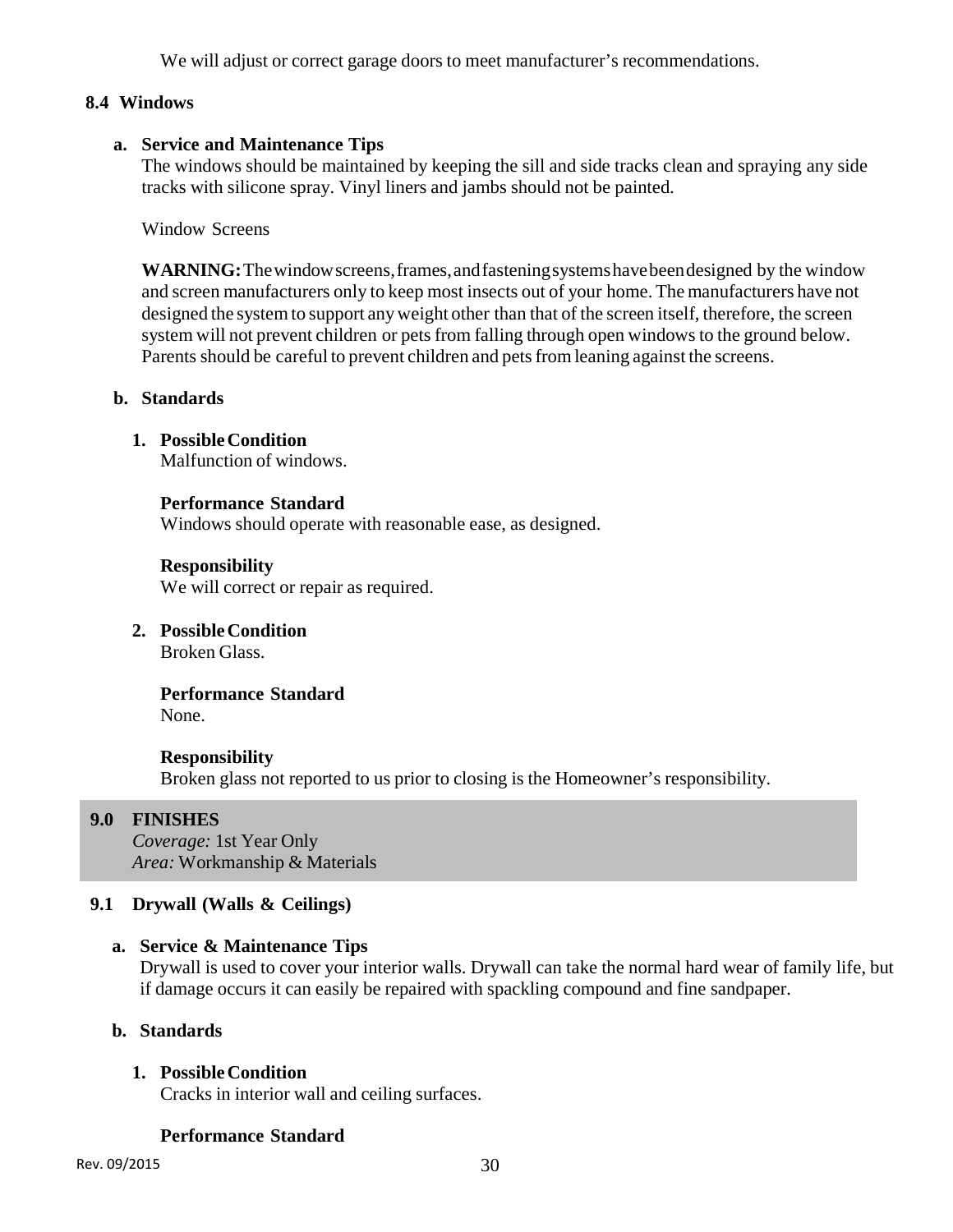Hairline cracks are not unusual in interior wall and ceiling surfaces. Cracks greater than 1/8 inch in width are to be repaired.

# **Responsibility**

We will repair cracks exceeding  $1/8$  inch in width one time only during the first year of the Warranty Period.

# **2. Possible Condition**

Defects seen in natural light which appear during the first year of the Warranty Period such as nail pops, blisters in tape, or other blemishes.

# **Performance Standard**

Slight "imperfections" such as nail pops, seam lines and cracks are common in gypsum wallboard installations.

# **Responsibility**

None.

# **9.2 Ceramic Tile (Walls & Floors)**

# a. **Service & Maintenance Tips**

Ceramic Tile, Tub, and Shower

A separation between the tub and the wall tile and/or cracking of joints between ceramic tile and tub and shower stall corners may occur because of moisture and normal settlement in these areas. The weight of water and a bather also contribute to such separation. This is a normal homeowner's maintenance function, and you can remedy these situations by simply removing the old grouting and filling the crack with new grouting compound available at hardware stores. This situation may develop periodically depending on living habits and maintenance. Grout should be inspected every three months.

Normally, a wipe with a damp cloth will keep the tub/shower surface clean. Heavy accumulations of film can be removed with a detergent or tile cleaner. In all cases, use a nonabrasive cleaner. An automotive pump spray wax may be used to bring out the luster in these products.

Ceramic Tile Floors

If you have chosen ceramic tile flooring in your new home, we suggest the following maintenance hints.

Some cracking or chipping of the grout is considered normal, due to shrinkage and normal deflection of the subfloor. You can repair simply by filling with a commercial grouting of the same color. Although durable, some caution must be exercised to avoid cracking tiles with heavy objects.

It is recommended that you install a "Ceramic Seal and Finish" product immediately after you move into your new home, and a minimum of every two years thereafter. This sealing will reduce stains and discoloration of the grouting.

# **b. Standards**

# **1. Possible Condition**

Ceramic tile cracks or becomes loose.

# **Performance Standard**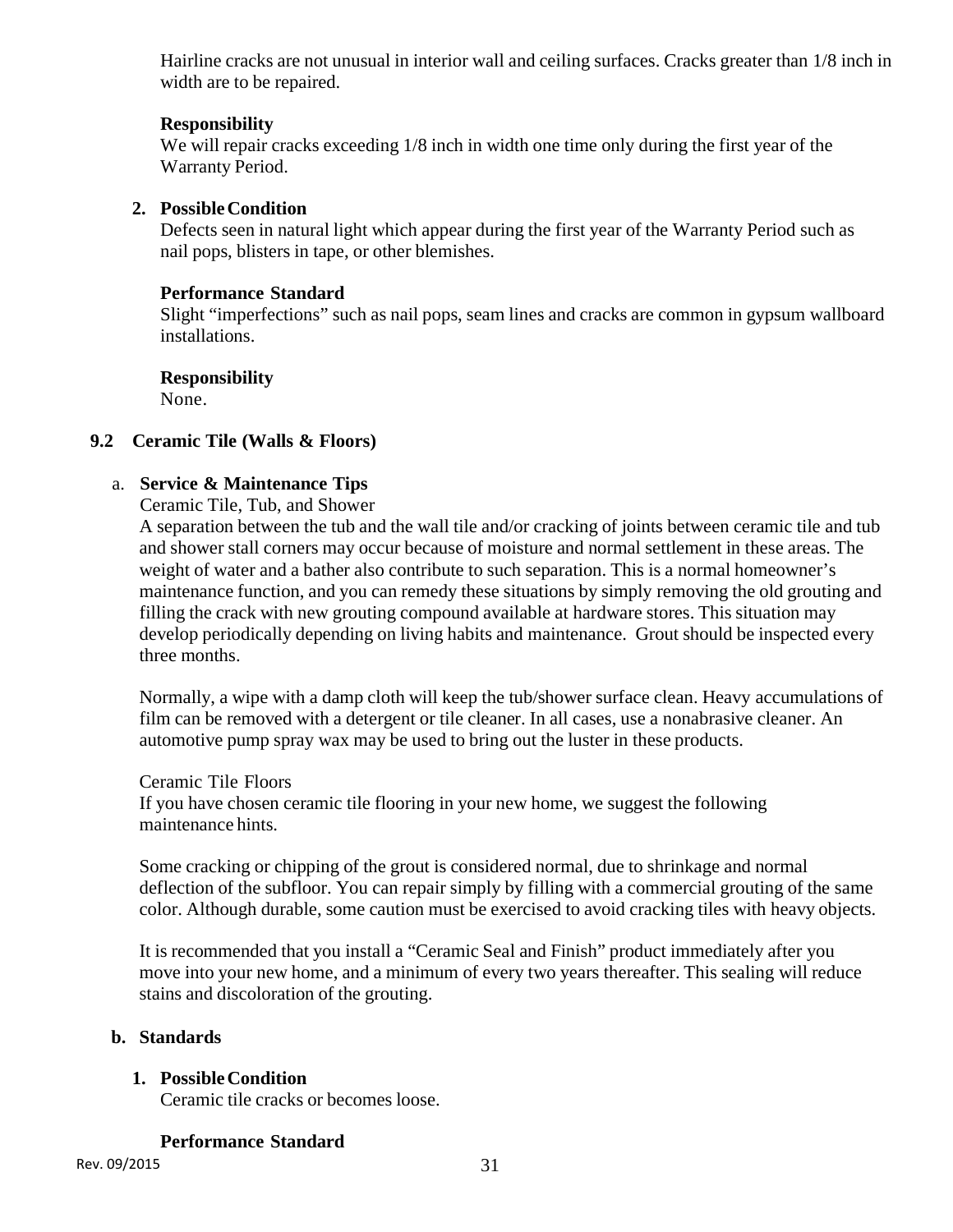Ceramic tile should not crack or become loose.

# **Responsibility**

We will replace cracked tiles and resecure loose tiles except when caused by Homeowner neglect. In addition, we will correct the cause of the loose or cracking tile condition. We will not be responsible for discontinued patterns or color variations in ceramic tile but will match as closely as possible.

# **2. Possible Condition**

Cracks appear in grouting of ceramic tile joints

# **Performance Standard**

Cracks in grouting or ceramic tile joints are commonly due to shrinking condition.

# **Responsibility**

We will repair grouting as necessary, one time only during the first year. We will match as closely as possible. Regrouting of these cracks is a maintenance responsibility of the Homeowner after the first year of the Warranty Period.

# **9.3 Finished Wood Flooring**

# **a. Service and Maintenance Tips**

Because of the natural characteristics of wood products, some squeaks in the flooring area can be expected. If hardwood is used as a flooring material in your home, some minor separations between the boards may occur due to shrinkage of the material which is a common occurrence and will vary with temperature and humidity levels. Some color fading or irregularities may occur due to exposure to sunlight. It is widely accepted within the industry that vertical displacement between the boards be no greater than the thickness of a credit card. The hardwood finished surface can be scratched. Care must be taken to protect the surface, especially in high traffic areas. Chair and table legs and high heel shoes will cause damage to the surface. You should take precautions to protect flooring and follow recommended cleaning procedures.

# **b. Standards**

# **1. Possible Condition**

Gaps developing between floor boards.

# **Performance Standard**

Gaps in excess of 1/8 inch in width shall be corrected.

# **Responsibility**

We will repair gaps in excess of  $1/8$  inch within the first year of the Warranty Period, by filling or replacing, at our option. We are not responsible for discontinued flooring or different graining or color variations in the wood. We will match the existing floor as closely as possible. Also, face nailing on wood floors is commonly used along walls and for repairs.

# **9.4 Resilient Floors**

# **a. Service and Maintenance Tips**

We have chosen these floors for their design, availability, and resistance to wear. Some items that you should be aware of are: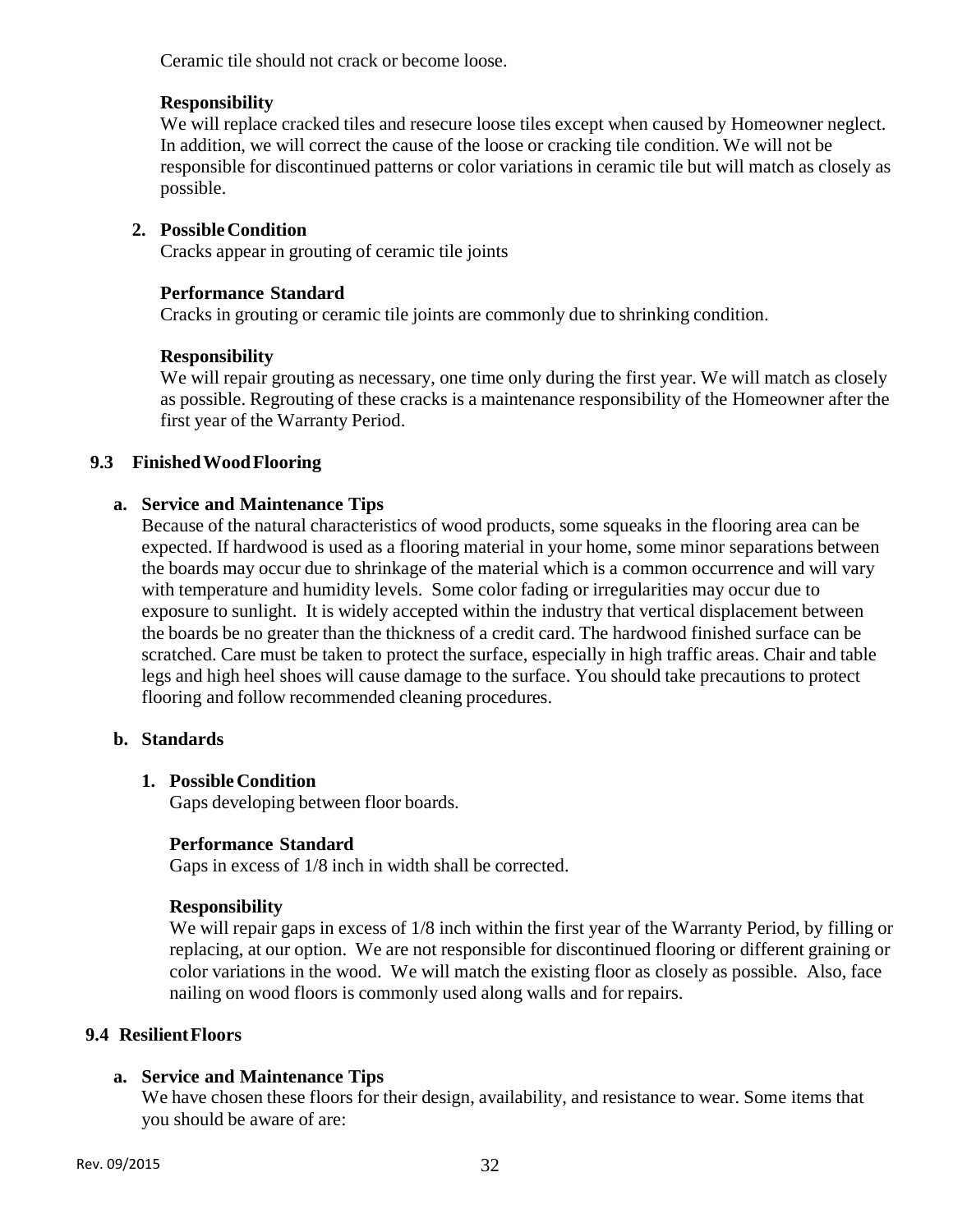- 1. Raised nail heads are caused by movement of the floor joist because of shrinkage and deflection. We have attempted to minimize this problem by using special nails or screws and by gluing the plywood to minimize the number of fasteners required.
- 2. Seam separation or lifting is normally caused by water seeping between the joints during floor cleaning. Floors should be damp mopped, but not flooded with water, during cleaning.
- 3. Resilient flooring often separates near heat registers or at the outside walls of a room. The heat from the registers softens the glue (mastic) and causes the flooring to move when stepped on or when a chair is pushed against the tile area.

Expansion and contraction of underlayment (where used) or subflooring may also cause separation. We have sanded the underlayment joints and filled them to minimize the possible problem of ridges showing through your floor. Minor ridging may occur due to shrinkage of the underlayment. A maintenance booklet supplied with the Homeowner's package provides directions for proper floor care.

#### **b. Standards**

#### **1. Possible Condition**

Nail pops appear on the surface of resilient flooring.

#### **Performance Standard**

Readily apparent nail pops shall be repaired.

#### **Responsibility**

We will correct nail pops which have broken the surface. We will repair resilient floor covering in the affected area with similar material. We will not be responsible for discontinued patterns or color variations in the floor covering. Replacement of the floor will only be done in our sole discretion.

#### **2. Possible Condition**

Depressions or ridges appear in the resilient flooring due to subfloor irregularities.

# **Performance Standard**

Readily apparent depressions or ridges exceeding 1/8 inch shall be repaired. The ridge or depression measurement is taken at the gap created at one end of a six-inch straightedge placed over the depression or ridge with three inches of the straightedge on one side of the defect, held tightly to the floor.

#### **Responsibility**

We will take corrective action as necessary to bring the defect within acceptable tolerance so that the affected area is not readily visible. We will not be responsible for discontinued patterns or color variations in floor covering. Replacement of the floor will only be done in our sole discretion.

# **3. Possible Condition**

Resilient flooring loses adhesion.

# **Performance Standard**

Resilient flooring shall not lift, bubble, or become unglued.

#### **Responsibility**

We will repair the affected resilient flooring as required. We will not be responsible for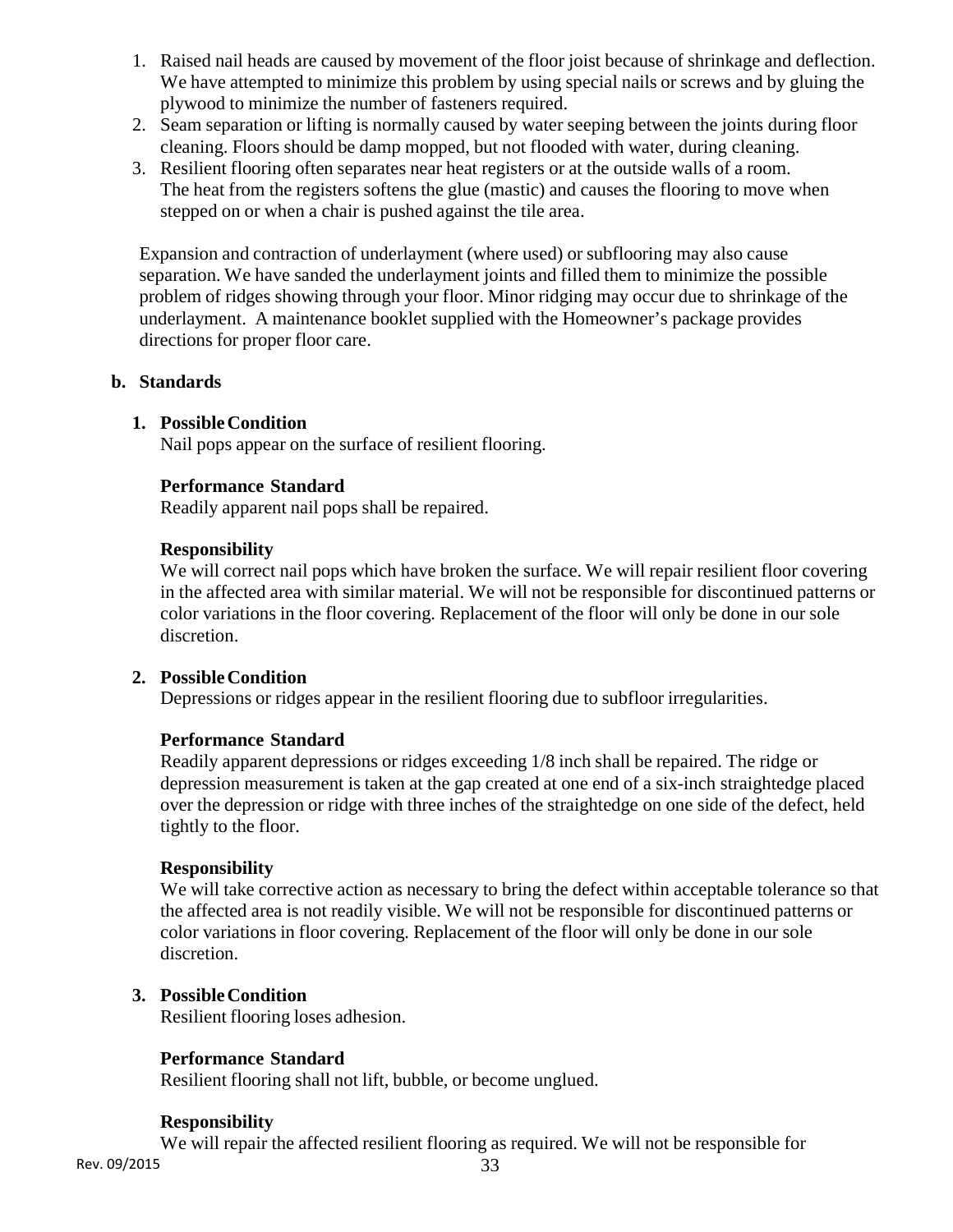discontinued patterns or color variation of floor covering. Replacement of the floor will only be done in our sole discretion.

# **4. Possible Condition**

Seams or shrinkage gaps show at resilient flooring joints.

# **Performance Standard**

Gaps shall not exceed 1/16 inch in width at resilient floor covering joints. Where dissimilar materials abut, a gap not to exceed 1/8 inch is permissible.

# **Responsibility**

We will repair the affected resilient flooring as required. Tears, cuts, or scrapes in the finished surface are not our responsibility unless such defects are identified prior to the Homeowner taking occupancy of the home. We will not be responsible for discontinued patterns or color variation of floor covering. Replacement of the floor will only be done in our sole discretion.

# **9.5 Painting**

# **a. Service and Maintenance Tips**

Maintenance of all exterior materials on the home (wood, siding, trim synboard, etc.) should be done by the Homeowner as a routine program. Paints or stains extend the life of the painted components on the exterior of the Home. Your local paint or hardware store can assist you in the selection of the proper paint for your home.

Mildew or fungus will form on almost any surface if the structure is subject to high humidity and/or high moisture conditions. The formation of mildew or fungus is a condition we cannot control and is your maintenance responsibility.

# **b. Standards**

# **1. Possible Condition**

Exterior paint peels, deteriorates, or fades.

# **Performance Standard**

Exterior paints should not peel during the first year of the Warranty Period. However, fading is normal and the degree is dependent on climatic conditions.

# **Responsibility**

If paint is defective, we will refinish affected areas, matching color as close as possible, in areas where the finish deterioration affects the majority of the wall area.

# **2. Possible Condition**

Painting required as a corollary repair because of work other than drywall nail pops, seams and corners.

# **Performance Standard**

Necessary repair of a painted surface required under this Warranty is to be refinished to match surrounding areas as closely as possible.

# **Responsibility**

We will finish repair areas as indicated. Only the repaired area will be repainted which may not include an entire wall. We do not guarantee any color match.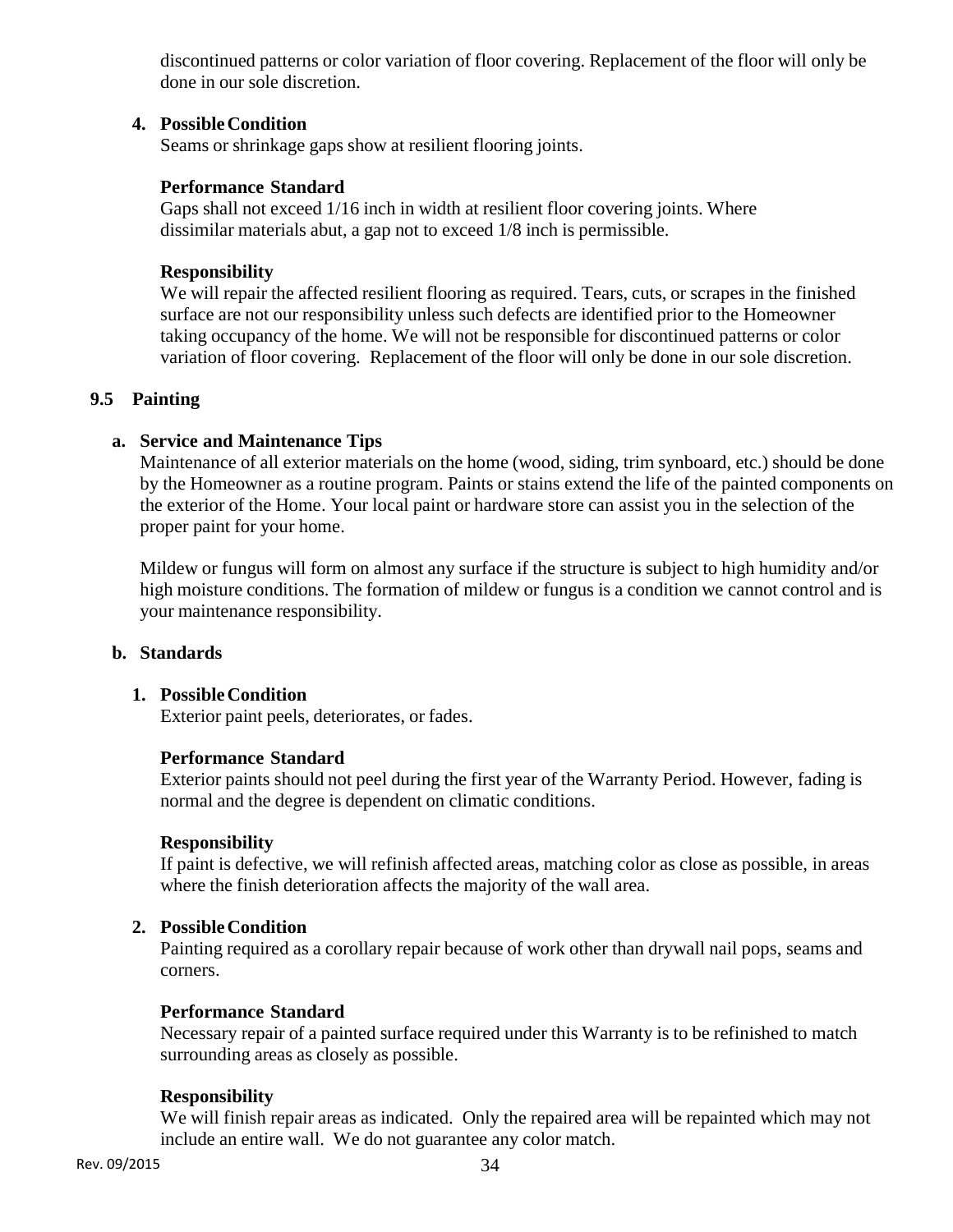# **3. Possible Condition**

Deterioration of varnish of lacquer finish.

### **Performance Standard**

Natural finishes on interior woodwork should not deteriorate during the first year of ownership.

#### **Responsibility**

We will refinish affected areas of natural finish interior woodwork, matching the color as closely as possible.

#### **4. Possible Condition**

Mildew or fungus on painted surfaces.

# **Performance Standard**

Mildew or fungus will form on a painted surface if the surface is subject to excessive exposures to a food source (i.e., fabric, carpet, drywall, wood and insulation, among others) and to moisture.

# **Responsibility**

Mildew or fungus formation is a condition we cannot control and is a Homeowner maintenance item.

### **9.6 Carpeting**

#### **a. Service and Maintenance Tips**

Carpet maintenance should be tailored to the specific fiber used in the carpet. Generally, carpet care includes vacuuming and prompt attention to spills. Our carpets were selected for their ability to withstand normal wear and tear with minimum care. When available, a booklet will be given to you at your New Home Orientation which will prescribe a carpet care program for your specific carpet pile fiber.

Seams and color variations (shading) may be evident depending on the style of carpeting and the pile fiber you have chosen. Some color fading may occur due to constant exposure to direct sunlight. Closing the drapes during certain times of the day will help prevent such fading.

We will not be responsible for stains, color variation or damage due to Homeowner neglect, including, but not limited to, pet stains. The Homeowner should clean these areas immediately after soiling, as required.

#### **b. Standards**

# **1. Possible Condition**

Open carpet seams.

#### **Performance Standard**

Carpet seams will show. However, no visible gap is acceptable.

#### **Responsibility**

We will correct visible gaps only.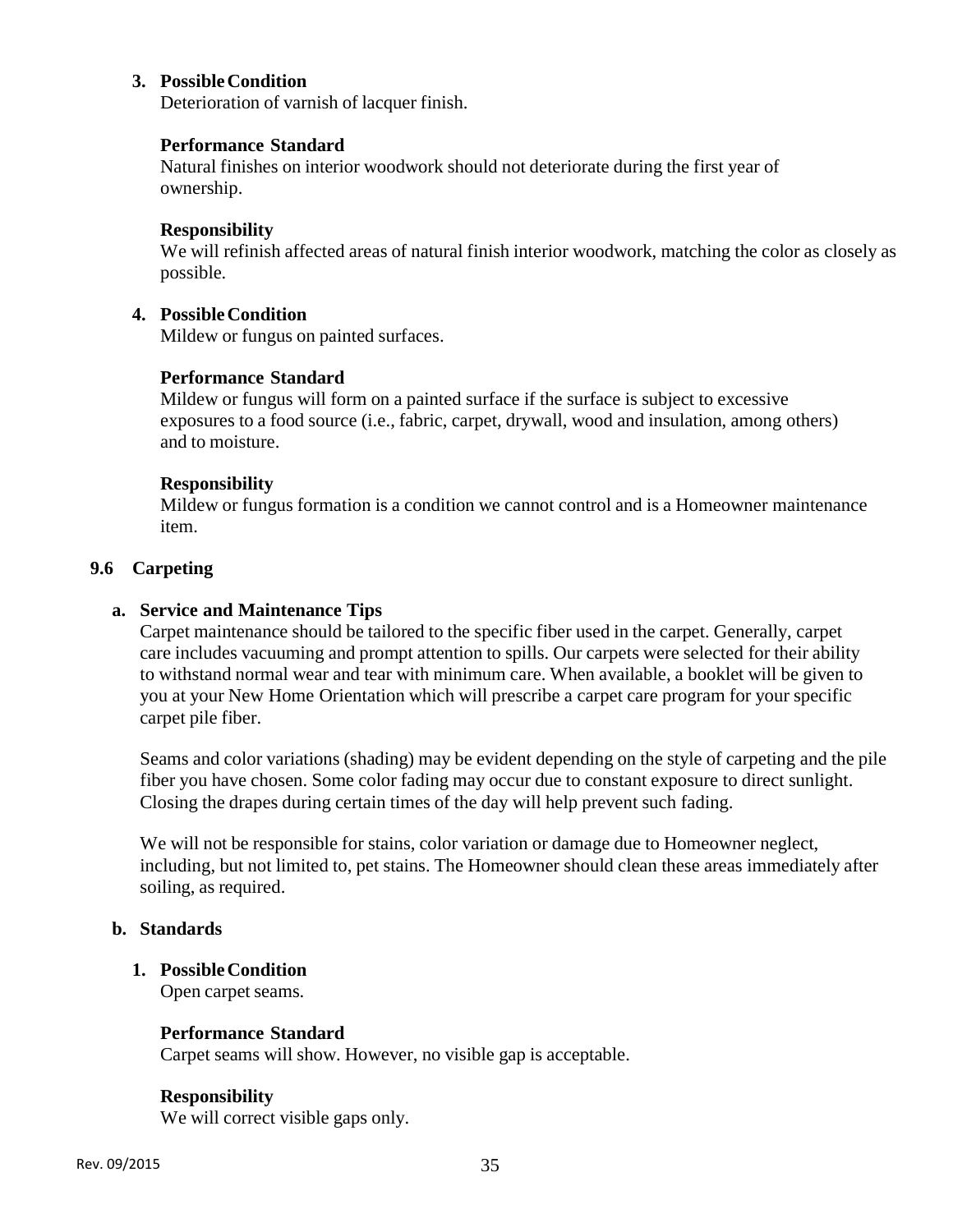### **2. Possible Condition**

Carpeting becomes loose, seams separate or stretching occurs.

# **Performance Standard**

Wall to wall carpeting, installed by us as the primary floor covering, when stretched and secured properly should not come up, become loose, or separate from its point of attachment.

### **Responsibility**

We will restretch or resecure carpeting as needed one time only during the one year Warranty Period.

#### **3. Possible Condition**

Spots on carpet, minor fading.

#### **Performance Standard**

Exposure to light may cause spots on carpet and/or minor fading.

# **Responsibility**

None.

#### **9.7 Hardware**

# **a. Service and Maintenance Tips**

Certain types of interior and/or exterior hardware are painted or coated to take on an appearance of brass or other colors. These types of finishes are commonly used for electrical fixtures, plumbing fixtures, door knobs, kickplates, etc. and have a tendency to fade, rub off, discolor, or tarnish. Brass finishes should be wiped down with a damp sponge and care taken to avoid abrasive cleaners.

# **IMPORTANT NOTE REGARDING BRASS, BRONZE AND OTHER ANTIQUE FINISH**

**PRODUCTS:** The manufacturer applies a protective coating to the plated surface of brass, bronze, and other antique finish products. In time the protective lacquer may deteriorate either from exposure to weather, extremes of climate, frequency of use or other factors. Care should be taken when cleaning these surfaces to use a non-abrasive type cleaner (soap and water) and coat with a non abrasive polish.

Tarnishing or excessive wear of these finishes is, therefore, not a defect, but a normal process which is unavoidable. Under these circumstances, these finishes cannot be guaranteed and, therefore, products will not be repaired or replaced under this Warranty. The manufacturer's warranty may exceed this Warranty.

# **b. Standards**

# **1. Possible Condition**

Brass finish tarnishes during the first year.

# **Performance Standard**

Brass finishes tarnish over time due to exposure to climatic conditions, human perspiration and frequency of use.

#### **Responsibility**  None.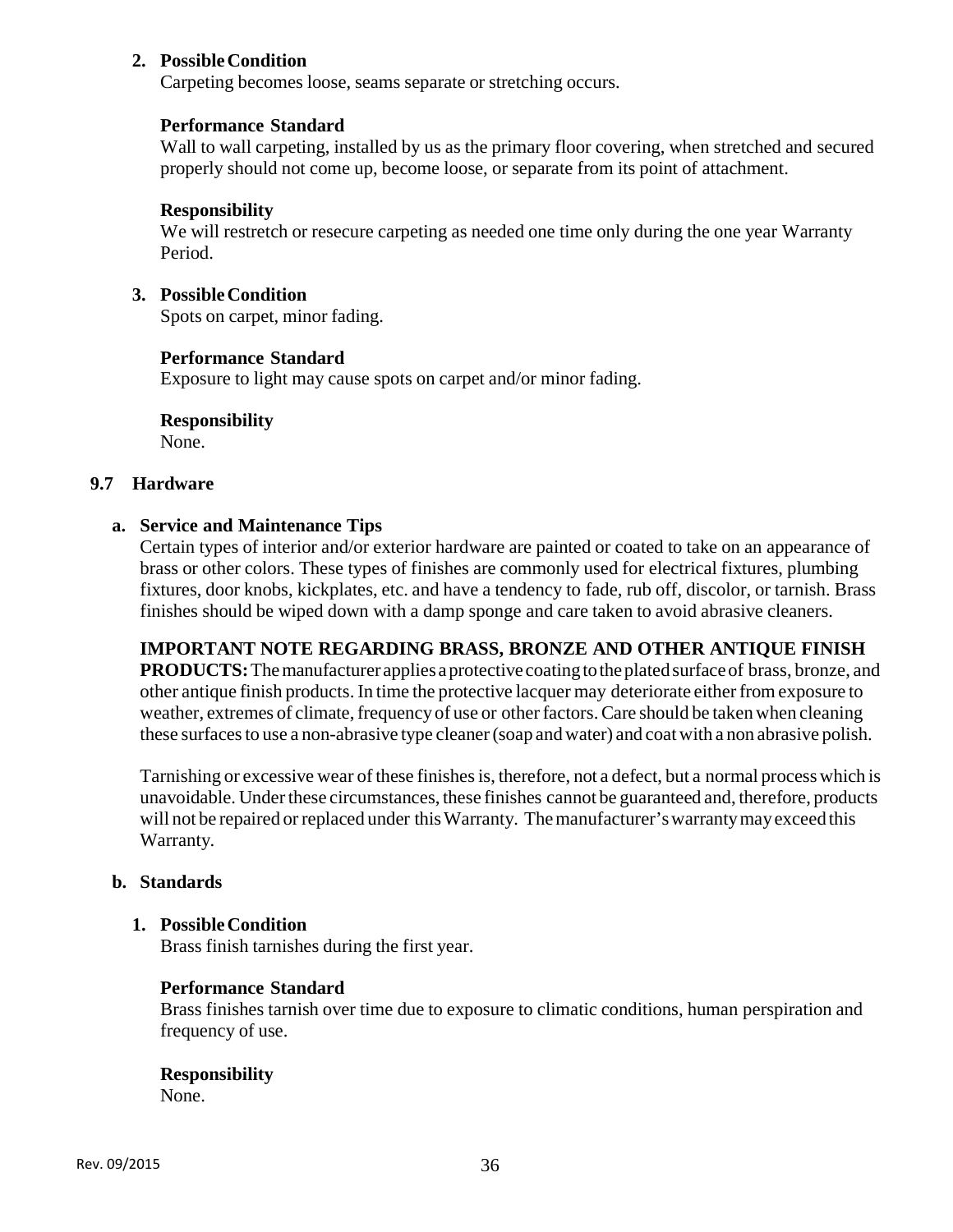# **10.0 SPECIALTIES**

*Coverage:* 1st Year Only *Area:* Workmanship & Materials

### **10.1 Fireplaces (Wood Burning)**

### **a. Service and Maintenance Tips**

If your home is equipped with a wood burning fireplace, there are certain things that you should do to insure its proper operation. First, you should be sure before igniting a fire that the damper above the firebox has been opened. For the best burning results, we recommend that you buy a steel grate for holding the logs while burning.

When the fire is burning, the flue will be drawing not only the smoke from the fire, but the warm air from your room, and if the room is open to other rooms, it will cause much of the warm air throughout the home to be drawn up through the chimney.

Be sure to close the damper after the fire has been completely extinguished.

Avoid using manufactured paper logs in fireplaces. They may contain chemicals that can induce a flue fire.

# **b. Standards**

### **1. Possible Condition**

Fireplace or chimney does not draw properly.

# **Performance Standard**

It is normal to expect that high winds can cause temporary negative draft situations. Similar negative draft situations can also be caused by obstructions such as large branches of trees too close to the chimney.

#### **Responsibility**

We will determine the cause of the malfunction and correct if the problem is one of design or construction of the fireplace.

#### **2. Possible Condition**

Chimney separation from structure to which it is attached.

# **Performance Standard**

A newly built fireplace may incur slight amounts of separation. Separation should not exceed 1/2 inch from the main structure in any 10 foot vertical measurement.

#### **Responsibility**

We will determine the cause of separation and correct if standard has not been met. Caulking is acceptable.

### **3. Possible Condition**

Brick firebox color changed.

# **Performance Standard**

None.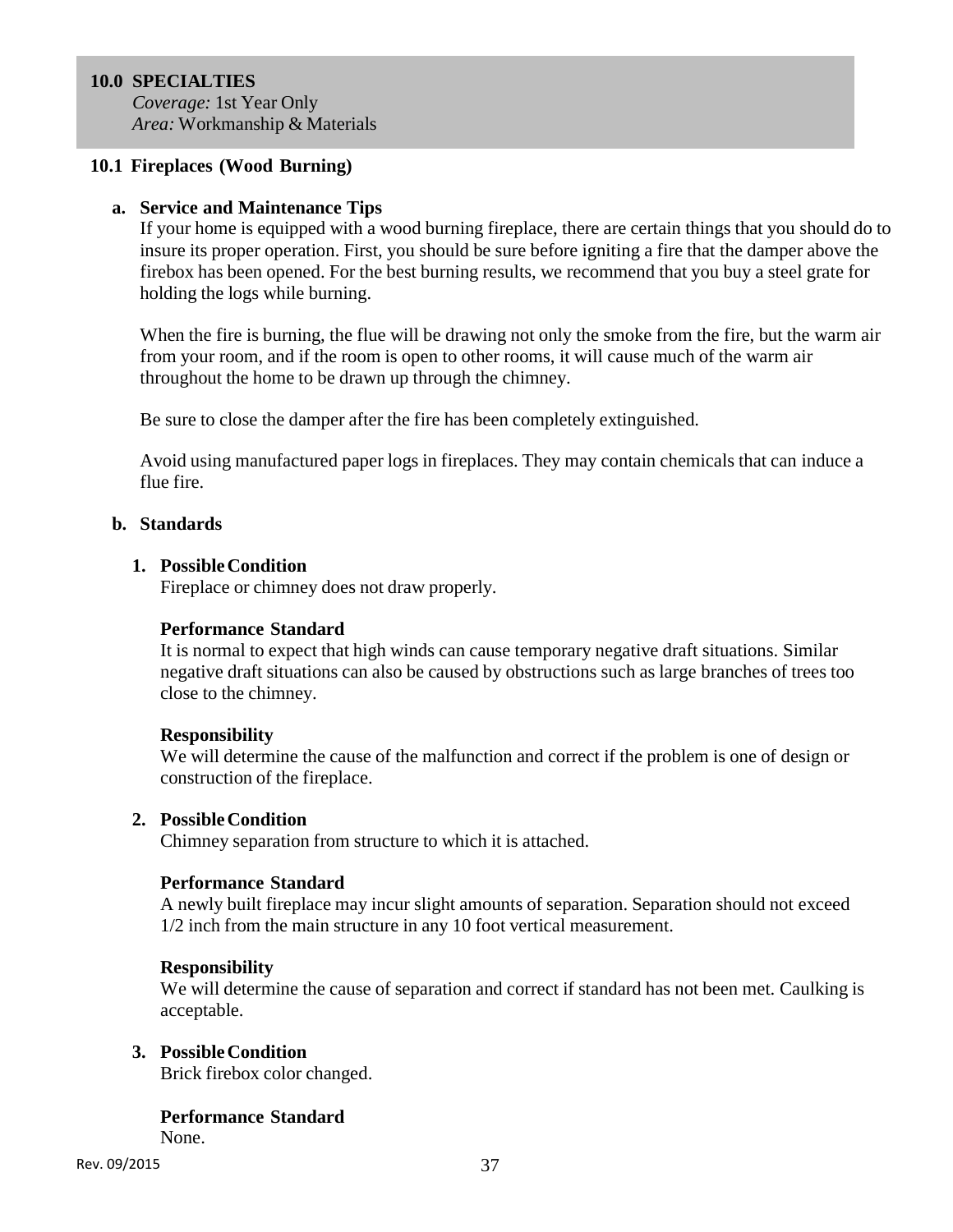# **Responsibility**

None. Heat from fires as well as chemical additives will alter finish.

# **4. Possible Condition**

Cracked firebrick and mortar joints.

**Performance Standard**  None.

**Responsibility**  None. Heat from fires may cause cracking.

# **10.2 Fireplaces (Direct Vent)**

# **a. Service and Maintenance Tips**

If your home is equipped with a direct vent fireplace, there are certain things that you should do to insure its proper operation. You should insure that the pilot light is lit. Looking through the glass at the base of the logs you can see the pilot light. Instructions for lighting the pilot are provide in the area accessed through the cover below the firebox.

The homeowner will need to inspect the external vent cap on a regular basis to make sure that no debris is interfering with the airflow.

Because a Direct Vent fireplace is a sealed unit, when the fire is burning, the fire box will not be drawing heat from the inside of your home. The firebox becomes extremely hot and the homeowner should take care not to touch or have heat sensitive items next to the firebox.

There is no damper to operate with a direct vent fireplace.

When direct vent gas fireplaces are provided, improper adjustments, alterations, service or maintenance can cause injury or property damage. Refer to the manual for assistance or additional information consult a qualified installer, service agency or the gas supplier.

# **b. Standards**

# **1. Possible Condition**

Vapors may condense and fog the glass.

# **Performance Standard**

For the first few minutes after each lighting vapors may fog the glass and the flames may be blue. After a few minutes this moisture will disappear and within 10-15 minutes the flames should become yellow.

# **Responsibility**

None.

# **2. Possible Condition**

Fireplace may produce a (oil canning) noise.

# **Performance Standard**

The oil canning noise is caused by the metals expansion and contraction as it heats up and cools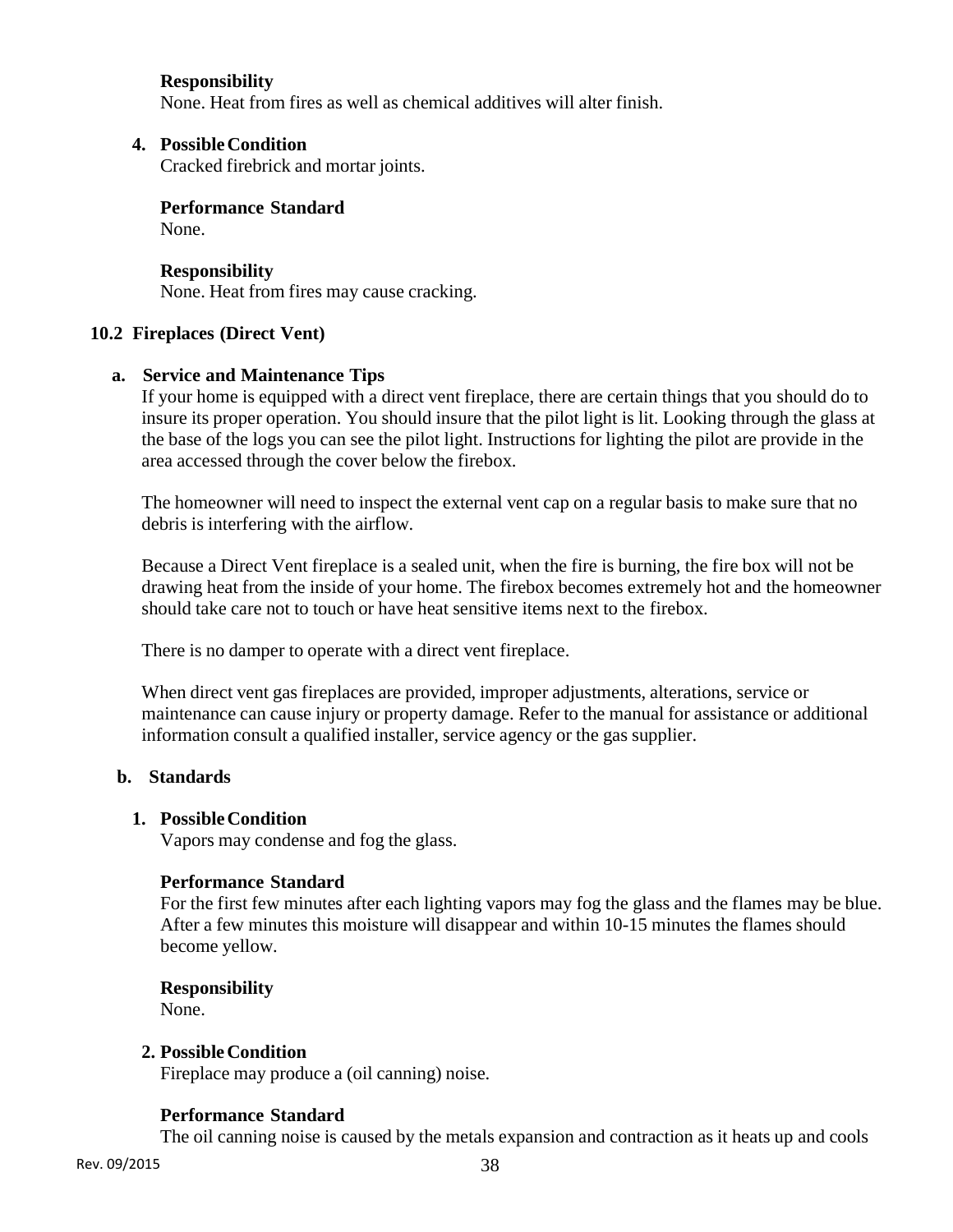down. This does not affect the operation or longevity of the fireplace.

# **Responsibility**

None.

# **3. Possible Condition**

Glass fronts may become dirty on the inside of the firebox.

# **Performance Standard**

It is possible that a film may build up on the side of the glass which faces the firebox created by emissions from the gas or propane flames.

# **Responsibility**

None. The Homeowner may be required to provide periodic cleaning to the glass surfaces. Refer to the manual for assistance.

# **WARNING: Turn off the gas valve located under the firebox prior to any servicing.**

# **WARNING: DO NOT OPERATE THE UNIT WITH OUT THE GLASS FRONTS PROPERLY INSTALLED AND SEALED. WARNING: DO NOT OPERATE THE UNIT**

# **10.3 Pools**

# **a. Service and Maintenance Tips**

Pools require regular maintenance in order to keep all aspects running efficiently. Please refer to any documents provided by the manufacturer/subcontractor regarding maintenance schedules and specific chemical levels for the system. Failure to follow the maintenance guidelines can lead to malfunction of the mechanical systems in the pool, and can cause algae growth on pool surfaces.

# **b. Standards**

# **1. Possible Condition**

Algae growth on sun deck and pool surfaces.

# **Performance Standard**

The pool surface should be free of algae if it is properly maintained. Homeowner should check maintenance guidelines from manufacturer to verify all requirements are being met. Please contact the manufacturer/subcontractor for their removal recommendations.

Algae growth on the pool deck surface can grow when water is allowed to puddle and is not removed. Please contact the manufacturer/subcontractor for their removal recommendations.

# **Responsibility**

None.

# **2. Possible Condition**

Discoloration of the marcite finish.

# **Performance Standard**

A light gray spotting or streaking called mottling can occur with the marcite finish and is a normal condition. This can be minimized by maintaining a proper chemical balance in the pool. Other stains can occur due to an improper chemical balance in the pool, these stains require a qualified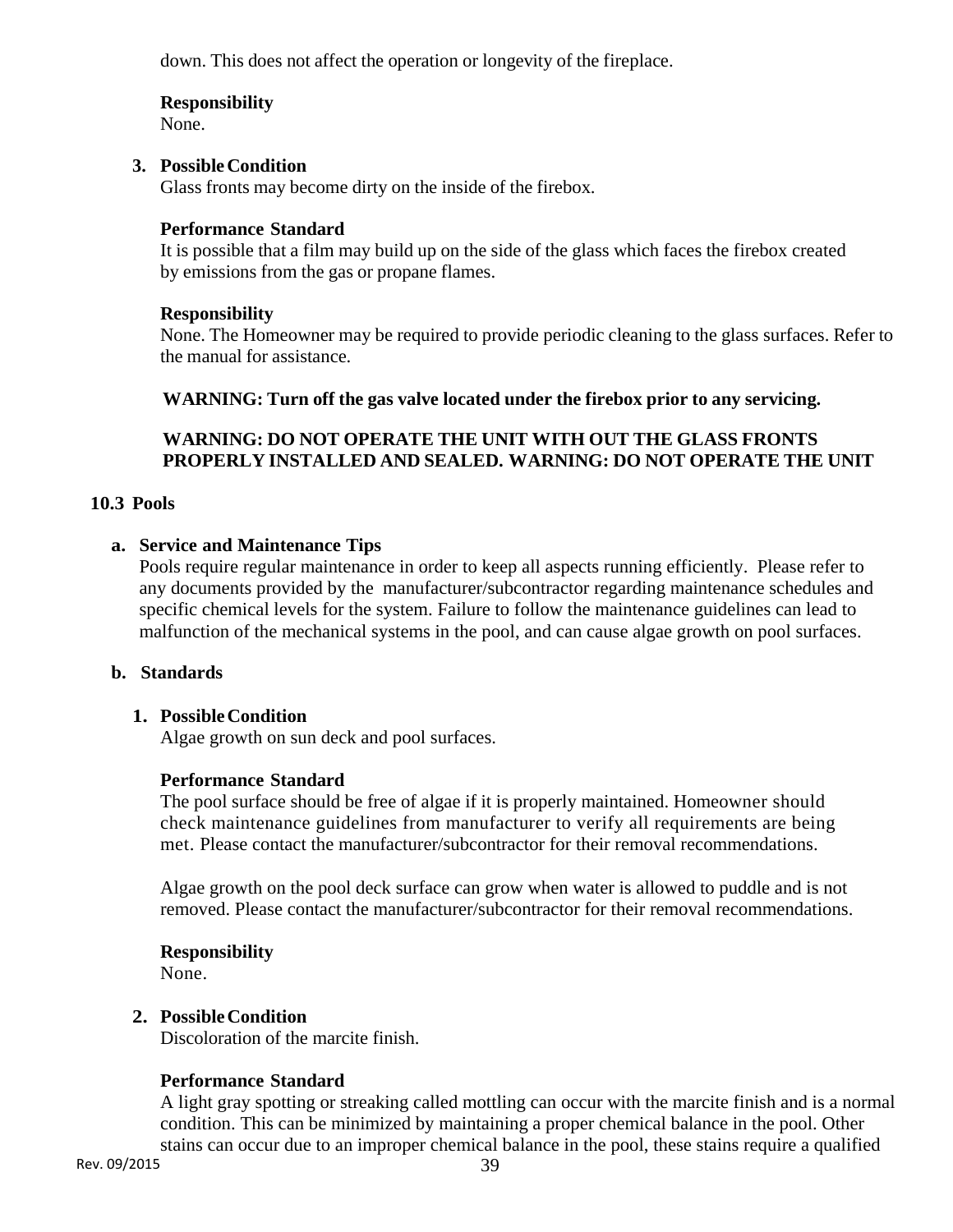professional to attempt to remove them and are not warranted.

# **Responsibility**

None.

### **3. Possible Condition**

Pool water is dirty.

### **Performance Standard**

Pool should be clear, and will need to have any leaves and debris from the environment skimmed out regularly. The filter needs to be cleaned out regularly; if it has clogged it will reduce the effectiveness of the filter and chemicals to keep the pool clean.

#### **Responsibility**

None.

# **4. Possible Condition**

Pool system is leaking water.

#### **Performance Standard**

While there will be natural evaporation of water from the pool, if you are having substantial changes in water levels then a leak may be present. Water should not be leaking from the liner or any of the plumbing within the pool system.

# **Responsibility**

None. Please contact the manufacturer/subcontractor as the liner and plumbing for the pool systems are warranted directly with them.

# **11.0 KITCHEN CABINETS, VANITIES AND COUNTER TOPS**

*Coverage:* 1st Year Only *Area:* Workmanship & Materials

# **11.1 Counter Tops/Surfaces**

#### **a. Service & Maintenance Tips**

All laminated kitchen countertops, cultured marble vanity, ceramic tile, Corian and granite tops and walls should be wiped down with a non-abrasive cleaner and brought to "sparkle" with a cleaner and polish recommended by the manufacturer. Granite tops should be sealed per manufacturer specifications.

# **b. Standards**

#### **1. Possible Condition**

Cultured materials (marble, granite, etc.) have sections of discoloration in areas of the stone.

### **Performance Standard**

Cultured materials are cut from natural stone and as such may color variances between pieces.

# **Responsibility**

None.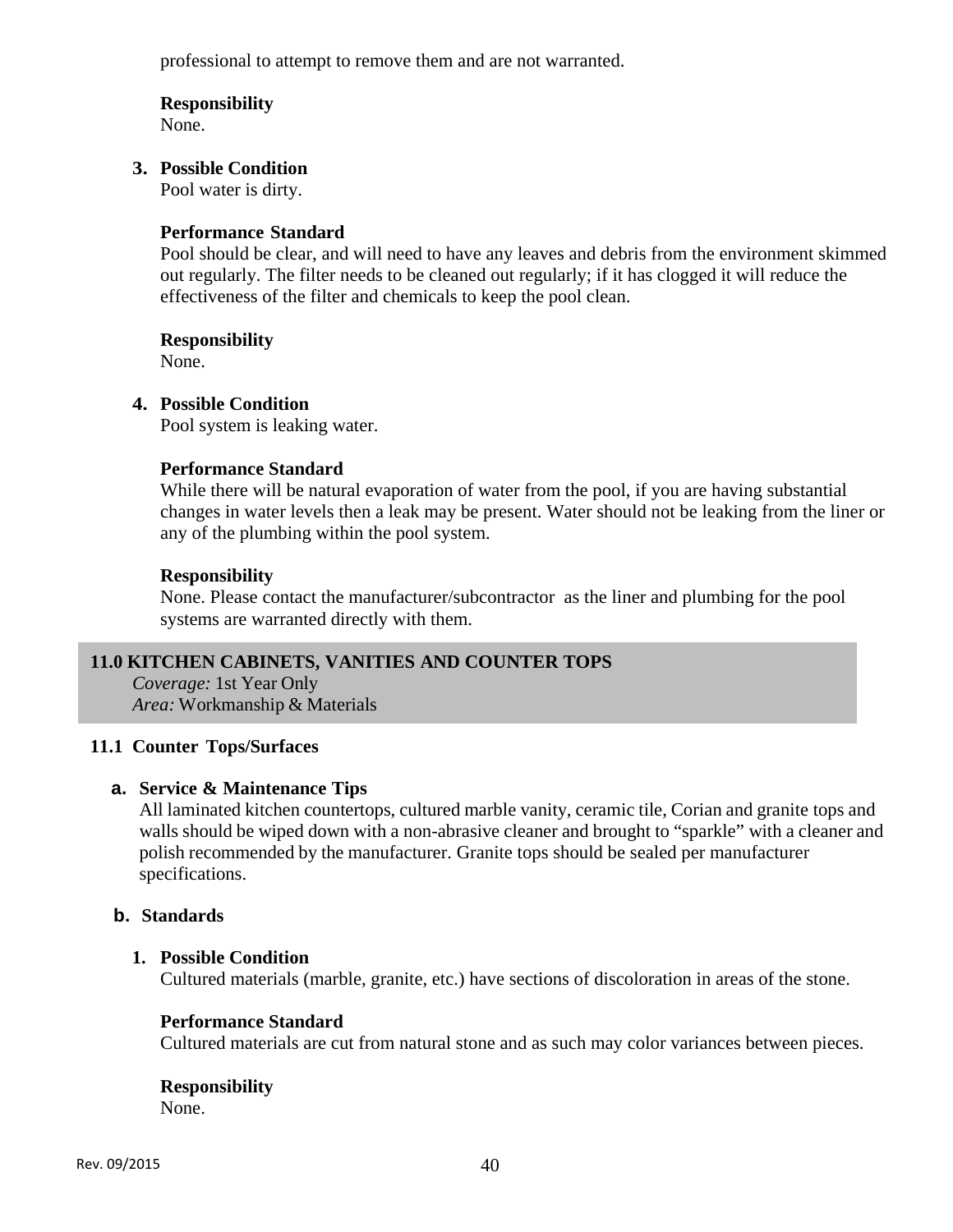# **2. Possible Condition**

Cultured material has developed a crack or chip inside of it.

#### **Performance Standard**

Stone should be free of chips and cracks at time home is settled.

### **Responsibility**

Cracks or chips that appear following settlement are not covered by the warranty since these were not caused by the original installation.

### **3. Possible Condition**

Surface cracks and joint delaminations in high pressure laminates on vanity and kitchen cabinet countertops and cabinets.

### **Performance Standard**

Countertops fabricated with high pressure laminate coverings will not delaminate or crack. However, it is recommended that water not be allowed to stand in the seams of counter tops.

#### **Responsibility**

We will replace delaminated or cracked coverings. We will not be responsible for chips, scratches, and cracks noted after the New Home Orientation or for delamination from water which causes swelling of the base material.

### **4. Possible Condition**

Kitchen cabinet malfunctions.

#### **Performance Standard**

Warpage not to exceed 1/4 inch as measured from face frame to point of furthermost warpage with door or drawer front in closed position.

#### **Responsibility**

We will correct or replace door or drawer fronts.

### **5. Possible Condition**

Gaps between cabinets, ceilings and walls.

#### **Performance Standard**

Acceptable tolerance is 1/4 inch in width.

#### **Responsibility**

We will correct any gap over  $1/4$  inch by installing a trim piece.

# **6. Possible Condition**

Variation in color between adjacent kitchen cabinets of the same style.

# **Performance Standard**

Variations of grain pattern and color are normal in wood veneer and solid wood cabinets and doors.

#### **Responsibility**  None.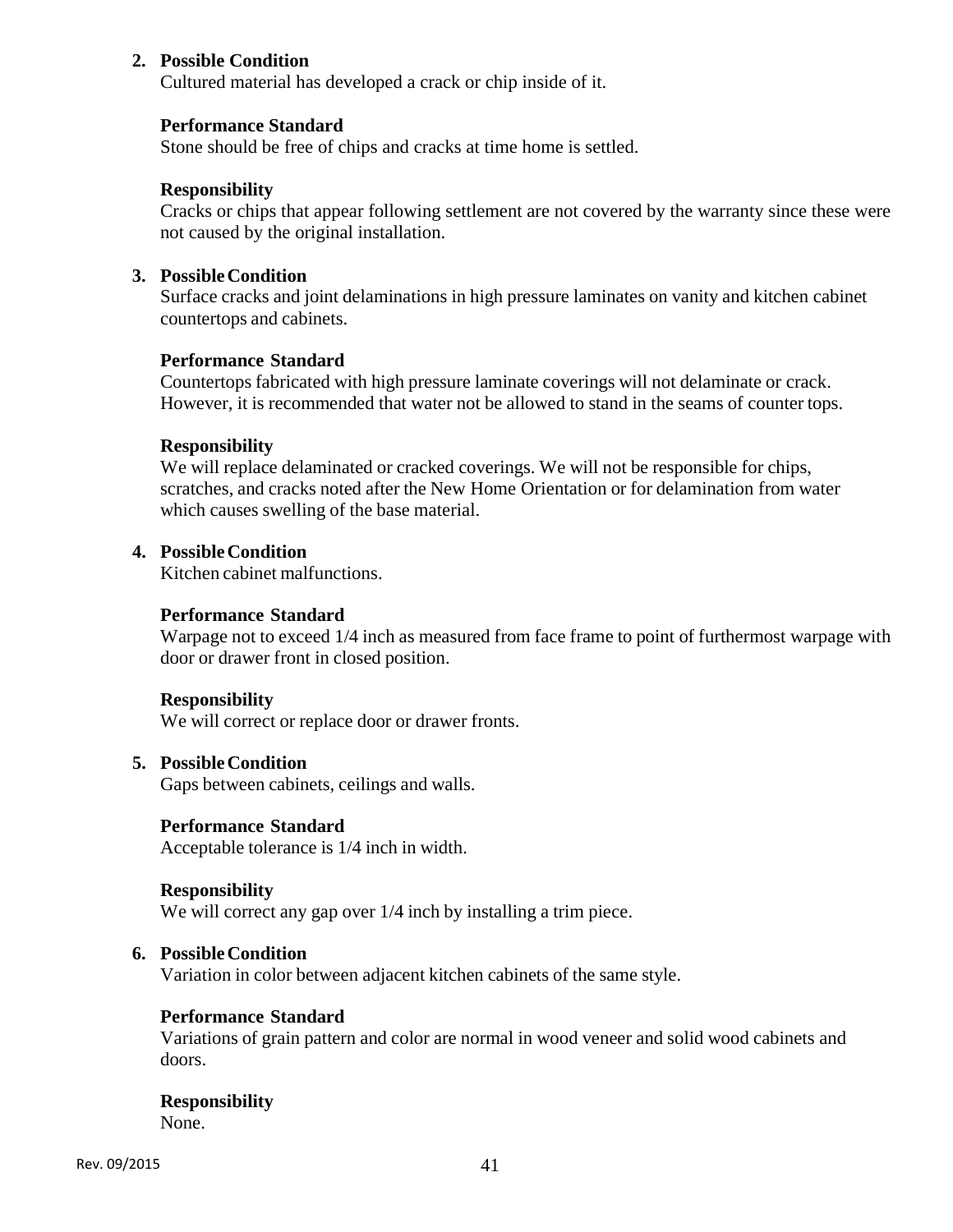# **7. Possible Condition**

Shrinkage of insert panels show raw wood edges.

# **Performance Standard**

Panels will shrink and expand and may expose unpainted surface.

### **Responsibility**

None. The Homeowner is responsible to touchup and maintain these areas to match the door color and finish.

### **8. Possible Condition**

Split in door panel.

# **Performance Standard**

Split panels shall not allow light to be visible through the doors.

# **Responsibility**

If light is visible, we will fill the split and match the paint or stain as closely as possible, one time only in the first year of the Warranty Period.

# **12.1 PLUMBING**

*Coverage:* 1st Year Only *Area:* Workmanship & Materials

# **12.2 Water Supply, Sewers, Fixtures & Drains**

# **a. Service and Maintenance Tips**

In preparing your home for occupancy, the sewers have been flushed and tested to work properly. Water supply systems and fixtures have been pressure tested to eliminate leaks. If however, clogging does occur due to our negligence, it should become apparent within the first 30 days after occupancy.

Should drainage from a tub, toilet, sink, or shower clog, you may attempt to relieve it by use of a plunger (available at most hardware stores). If the plunger does not work, a plumber's snake should be used to determine if a fixture or trap is blocked versus a system failure.

Temperature fluctuations may occur with the hot and cold water when other fixtures are being used at the same time. A "ticking" sound is sometimes noticeable when water pipes expand and contract.

Water pressure often varies by individual municipalities and is not controlled by us.

A series of maintenance tips should be employed by the Homeowner to minimize costly plumbing repairs:

- 1. Care should be observed to avoid disposal of paper towels, heavy tissue, sanitary products, and other such materials into plumbing fixtures in order to minimize the possibility of clogging. After thirty (30) days of occupancy, we will not be responsible for sewer clogs unless it is determined that faulty materials or workmanship have been employed or the original installation was improperly completed.
- 2. Winterize your exterior hose bibs and plumbing lines by closing the valve to each faucet inside the house and opening the hose connections at each exterior location. The water at the bleeder valve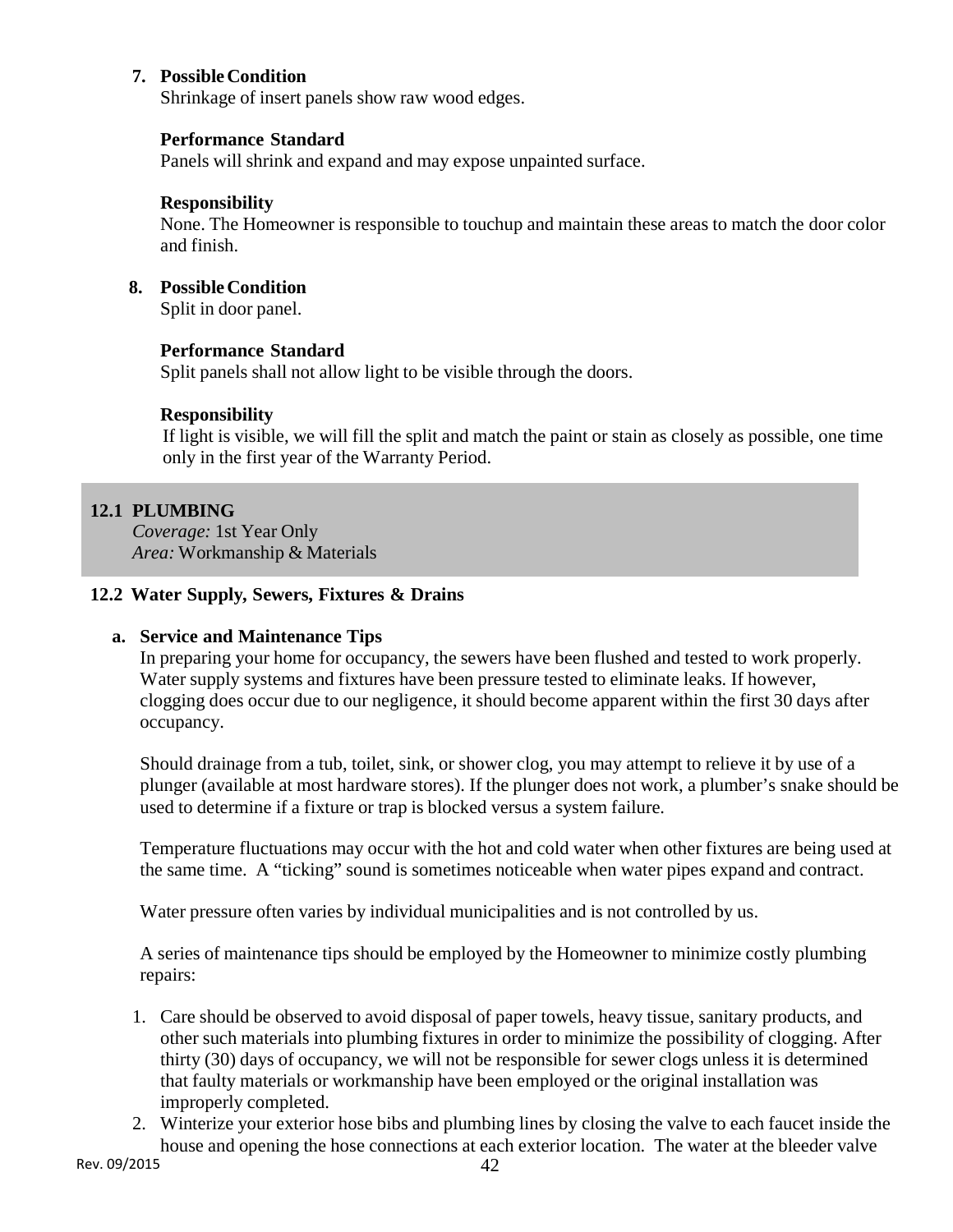inside should be drained.

- 3. Each plumbing fixture in your home has a drain "trap", a piece of drain pipe designed to provide a water barrier between your home and the possible odor of sewer gas. This "trap" holds water which prevents the airborne bacteria and odor of the sewer gas from entering the home. If a fixture is left unused, it should be turned on at regular intervals to replace evaporating water and to ensure that the trap barrier remains intact. Periodically refill the traps of unused fixtures.
- 4. Welled exit or areaway drains must be kept clear of debris and periodically cleaned in order to avoid water migration into the basement. (See Section 3.4).

# **b. Standards**

# **1. Possible Condition**

Defective plumbing fixtures, appliances, or trim fittings.

# **Performance Standard**

Fixtures, appliances, or fittings will function as designed.

# **Responsibility**

We will replace any defective fixture, fitting, or appliance which does not meet acceptable standards.

# **2. Possible Condition**

Faucet or valve leak.

# **Performance Standard**

A valve or faucet leak due to material or workmanship is a deficiency.

# **Responsibility**

We will repair or replace the leaking faucet or valve.

# **3. Possible Condition**

Noisy water pipes.

# **Performance Standard**

There will be some noise emitting from the water pipe system, due to the flow of water.

# **Responsibility**

None.

# **4. Possible Condition**

Cracking, chipping, or scratching of porcelain or fiberglass surfaces on tubs, showers lavatories, bar tops and sinks.

# **Performance Standard**

Chips and cracks on surfaces of bathtubs and sinks can occur when surface is hit with sharp or heavy objects.

# **Responsibility**

We will not be responsible for repairs unless damage has been reported to us prior to occupancy.

# **12.3 Water Heater**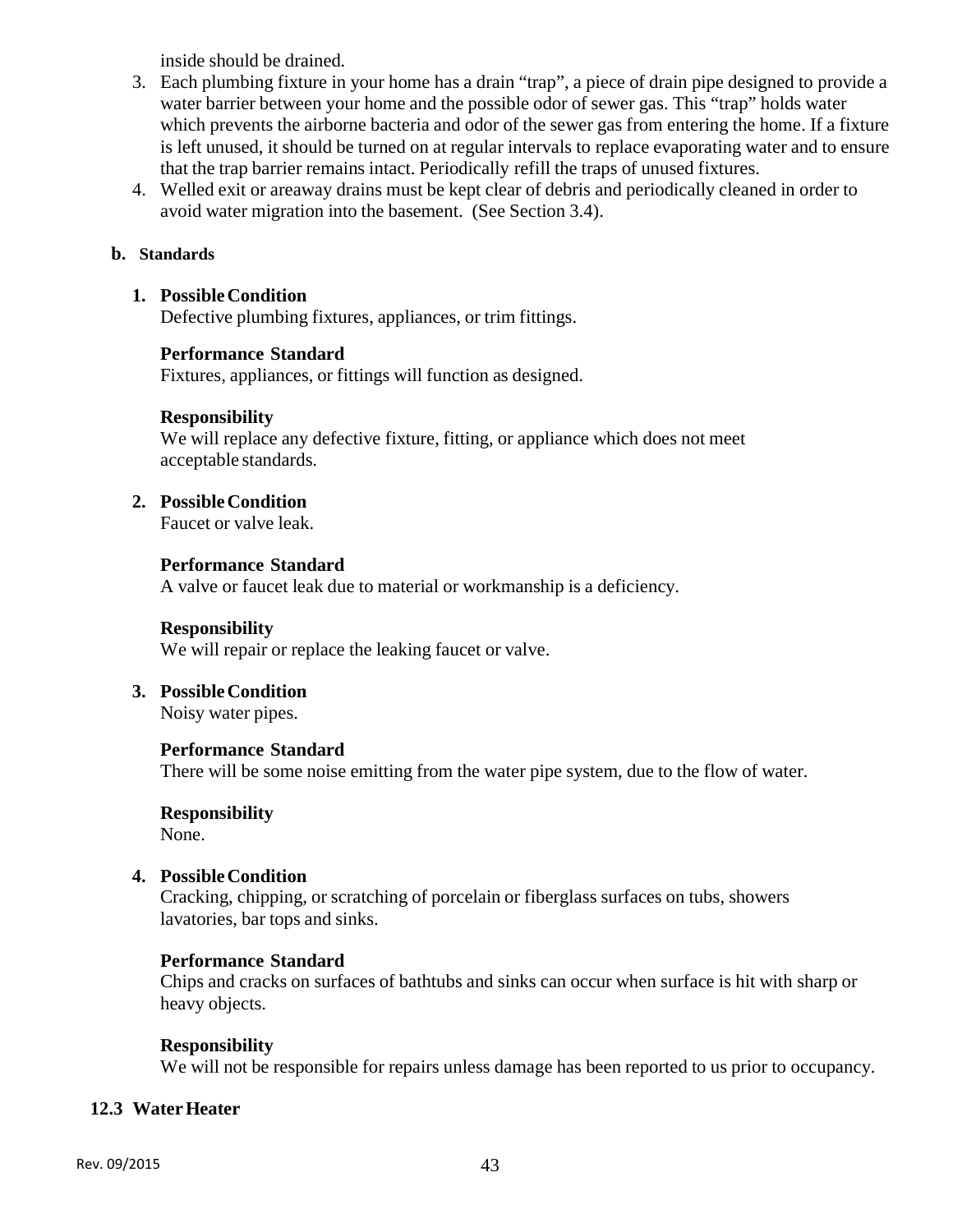# **a. Service and Maintenance Tips**

The water heater in your home, whether electric or gas, is equipped with a temperature and pressure relief valve, which is designed to open in the event excessive pressure or temperature builds up within the tank. When this happens, water is allowed to flow from the tank. As the temperature and/or pressure are reduced, the flow will stop. If a steady flow of water is coming from the pressure relief valve, the water main should be shut off.

Gas hot water tanks, normally have a temperature dial (hot, warm, mild) on the outside of the tank, and the temperature can be completely controlled by adjusting the dial.

On an electric hot water heater, because of the inherent danger in resetting the temperature, we suggest that you call a serviceman.

Refer to the manual provided with the water heater from the manufacturer for suggested maintenance of your hot water tank, in all cases, before making any adjustments.

Though we warrant the operation of the water tank appliance for one year, the manufacturer's warranty may exceed our Warranty. Please refer to your Homeowner's Package for your exact coverage.

Under no circumstances should you turn on an electric water heater without water in the tank because the element will quickly burn out. **In the case of any emergency with water or hot water heaters, be sure to familiarize yourself with where and how to turn off the water supply.**

# **12.4 Wells**

# **a. Well Service and Maintenance Tips**

A well water system utilizes groundwater contained in soil and rock pores and is susceptible to pollution from contaminants that move through the soil and filter down to the groundwater.

Do not store toxic or hazardous substances near your well.

Protect the well head from cars, mowers, or other traffic, which may damage it.

Have your well inspected and sampled regularly by your local health department or qualified independent lab to assure it is properly protected.

Do not overuse or abuse pesticides, herbicides and fertilizers. Follow the package directions carefully.

Do not flush toxic or hazardous substances down the toilet or pour such substances into home drains, storm drains or onto the ground surface.

Many Health Departments recommend you have your well tested after any repairs are made to your well or if you notice a change in the taste or color of your well water. Your Health Department or independent lab can test your well for bacteriological quality and conduct chemical analysis for certain substances such as iron, acidity, or hardness.

# **b. Standards**

# **1. Possible Condition**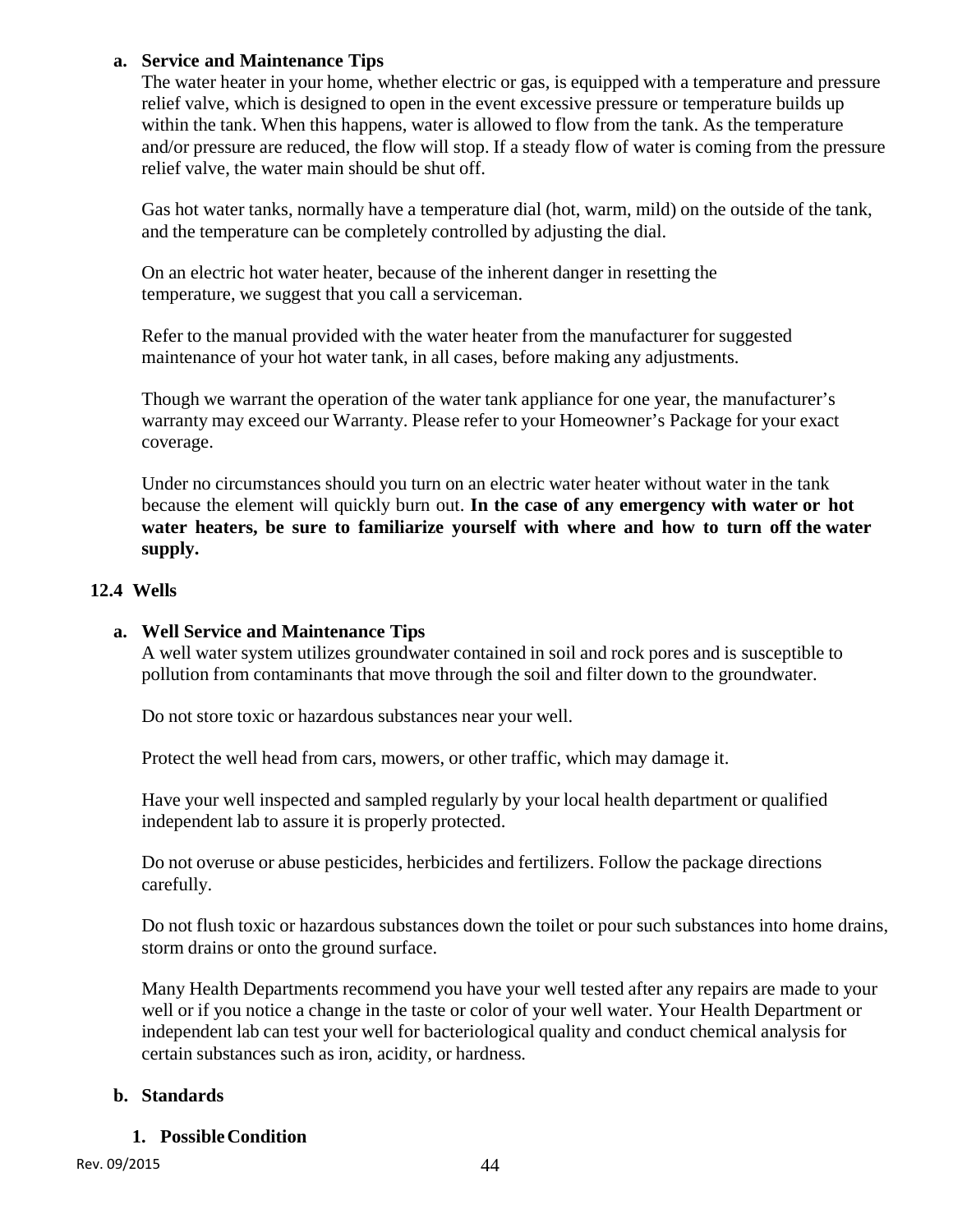Well supply system fails to deliver water.

# **Performance Standard**

All well systems shall be designed and installed in accordance with all approved building, plumbing, and health codes.

# **Responsibility**

We will repair if failure is the result of defective workmanship or materials during the warranty period. If conditions beyond our control disrupt or eliminate the sources of the supply, we have no responsibility. This Warranty does not cover potability or quantity of well water provided the well water complies with all applicable permitting requirements at the time of settlement.

# **13.1 HVAC**

*Coverage:* 1st Year Only *Area:* Workmanship & Materials

# **a. Service and Maintenance Tips**

A complete and correct understanding of your heating and cooling equipment can help you minimize your energy consumption.

Your home may be equipped with a gas or electric furnace, with or without air conditioning or an electric heat pump which provides both heating and cooling. One basic rule applies to all these systems: during the heating season the thermostat should be set to maintain the lowest temperature at which you are comfortable in your home. Each degree of higher temperature setting results in a marked increase in the fuel consumption. Likewise, during the cooling season, each degree of lower setting also increases fuel consumption by a significant amount.

All the HVAC systems utilize a furnace, ductwork, registers, filter, and a thermostat to control the temperature in the home.

# **Thermostat**

The thermostat controls the temperature produced by the HVAC system. If your home is heated by a warm air system, your thermostat may also have controls for converting the system from heating to cooling and vice versa.

# **Registers**

The registers in your home help to regulate the flow of air to maintain the desired temperature. Personal taste in comfort levels may require slight adjustments in the registers to keep each living area at the desired temperature.

If your lower level is too cool in the winter, start closing upper level registers until the desired results are obtained. If your upper level is too warm in the summer, close lower level registers until the desired results are obtained.

# **Maintenance**

In all forced air heating systems, the basic requirement for maintaining economical operation of your furnace is to keep the air filter clean. Building activity in and around the home creates excessive amounts of dust and dirt, the filter should be checked and replaced monthly.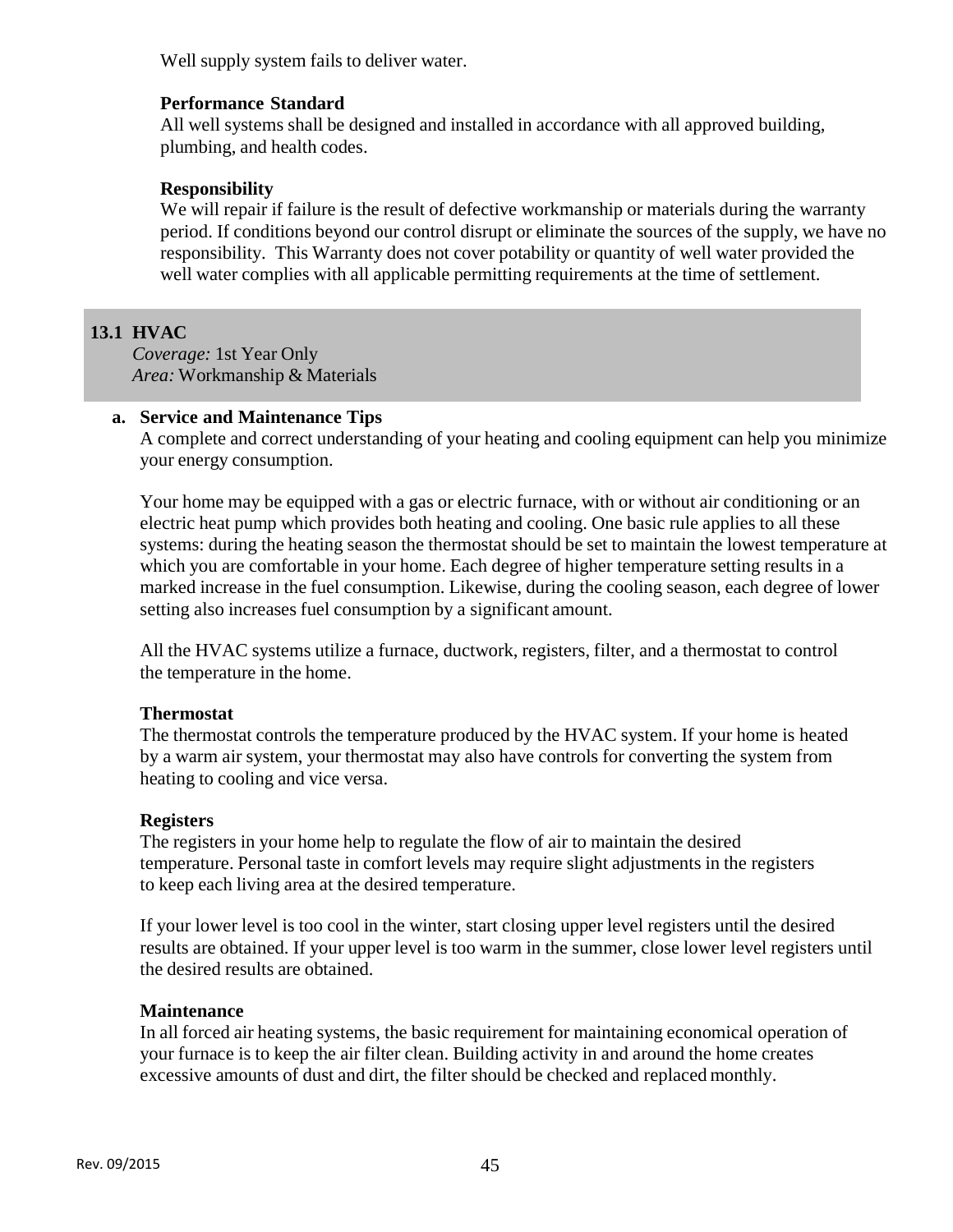With outdoor heating/cooling units, it is important to keep leaves and snow from around the unit, and to keep the unit level for maximum efficiency. It is also recommended to have a qualified person annually clean the mildew that collects on the evaporator and condenser coils. The heat exchanger should also be checked regularly for damage or defects.

You might also notice steam rising from your outdoor heat pump unit during cold weather. This is a normal occurrence when the unit is completing its defrost cycle.

# **Service**

There are some things that you should check prior to calling for service.

- 1. If your system is operating but is not providing adequate heating or cooling, check the following:
	- Filter
	- Thermostat setting
- 2. If your system doesn't function at all, check the following:
	- (a) In homes equipped with a gas furnace with a pilot light, it may go out. (It should be visible near the main burner). You may relight it by following the instructions printed on the unit.
	- (b) With all systems, check the circuit breakers to see if they have tripped. Circuit breakers may be reset by switching all the way to "off" and then to "on".

**NOTE:** Gas furnaces may have a separate switch located near the furnace unit inside the home.

If the circuit breakers trip immediately after resetting, call a repairman for service. Interruptions of power (such as during electrical storms when lights blink) can cause a circuit breaker to trip. If your system malfunctions during or just after a thunderstorm, the circuit breaker would be the first item to check.

Whatever system you have in your home, it should be checked and cleaned by a professional repairman. See your instruction manual for the recommended frequency of care for your system. You may wish to contact your HVAC contractor to establish a regular maintenance program.

# **b. Standards**

# **1. Possible Condition**

Inadequate heating.

# **Performance Standard**

The heating system shall be capable of producing an inside temperature of 70 degrees F, as measured in the center of each room at a height of 5 feet above the floor, under local outdoor winter design conditions. Temperature at the thermostat will be plus or minus  $3^\circ$  F from the set point temperature. Federal, state, or local energy codes shall supersede this standard where such codes have been adopted.

# **Responsibility**

We will correct heating system to provide the required temperatures.

# **2. Possible Condition**

Inadequate cooling.

# **Performance Standard**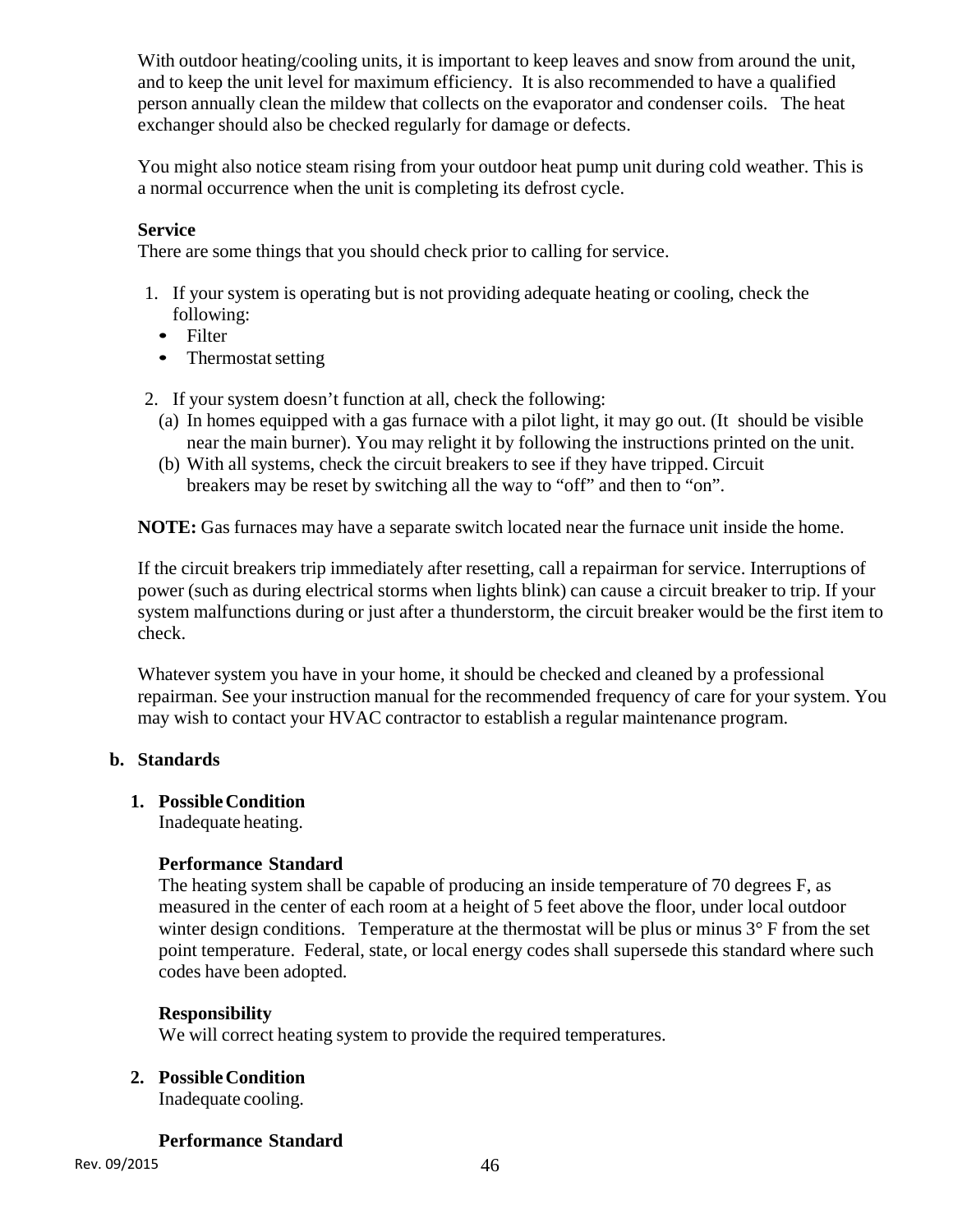Where air conditioning is provided, the cooling system shall be capable of maintaining a temperature of 78 degrees F, as measured in the center of each room at a height of 5 feet above the floor under local outdoor summer design conditions. Temperature at the thermostat will be plus or minus 3° F from the set point temperature. In the case of outside temperatures exceeding 95 degrees F, a differential of 20 degrees F from the outside temperature will be maintained. Federal, state, or local energy codes shall supersede this standard where such codes have been adopted.

# **Responsibility**

We will correct cooling system to meet temperature conditions, in accordance with specifications.

### **3. Possible Condition**

Condensation lines clog.

#### **Performance Standard**

None.

#### **Responsibility**

Condensation lines will clog eventually under normal use. This is a Homeowner maintenance item. We shall provide unobstructed condensation lines at the time of first occupancy.

#### **4. Possible Condition**

Improper mechanical equipment operation of evaporative cooling system.

# **Performance Standard**

Equipment should function properly at temperature standard set without unreasonable fuel consumption.

# **Responsibility**

We will correct and adjust so that blower and water systems operate as designed.

# **14.0 ELECTRICAL**

*Coverage:* 1st Year Only *Area:* Workmanship & Materials

# **14.1 Electrical Systems**

# **a. Service and Maintenance Tips**

To provide complete safety, high-quality electrical wiring, outlets and switches have been installed in your new home to meet both local and federal standards of safety. Part of the electrical system is located in the circuit breaker terminal box. It is here that electrical power enters and is distributed throughout the home.

Large appliances or too many small appliances on one circuit may cause the circuit breaker to trip. Other causes of a breaker tripping could be:

- 1. Worn-out cords
- 2. Defective plug connections
- 3. Defective appliances
- 4. Starting of electrical motors (motors require more current to start than they use while running)

To restore electrical power to its circuit: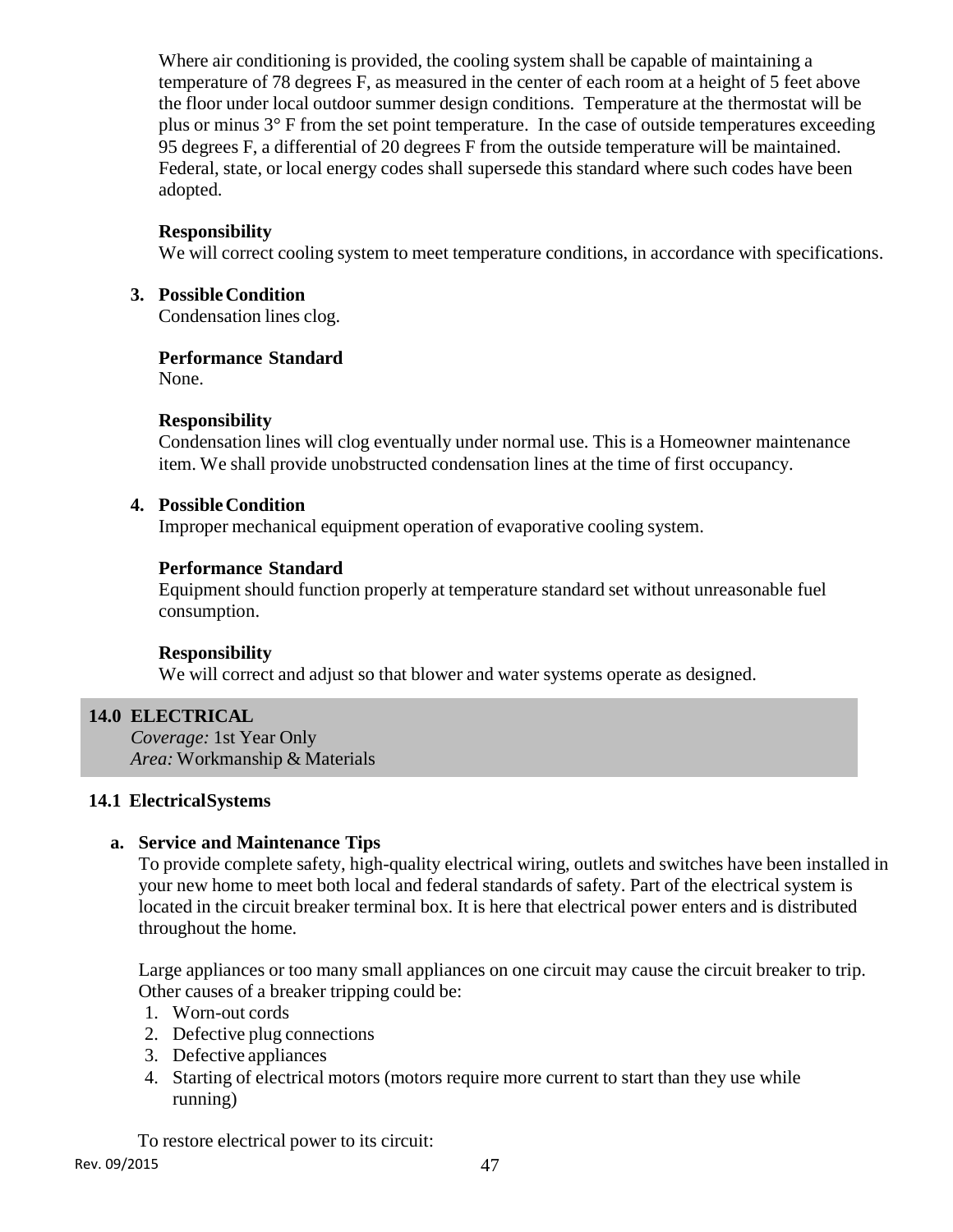- 1. Remove plug or plugs which may be causing the overloading.
- 2. Reset the circuit breaker by pushing it all the way to the off position, then push the switch to the on position. If the reset switch automatically switches off again, your circuit is still overloaded, or that particular circuit has a short. If one circuit continues to break, call a qualified electrician.

Light fixtures require various wattages of bulbs. The instructions on the fixture should be followed carefully. In no event, should bulbs of higher than recommended wattage be utilized.

Problems with appliances should be directed to the appliance manufacturer involved.

Selected receptacles in kitchens, baths, garages, and outside of the home are covered by a ground fault interrupter or breaker. These GFI's sense low level ground faults and assure optimum protection for our homeowners. Due to the sensitivity of the GFI circuit, it may trip more frequently than other circuits. These receptacles are not to be used for appliances which demand high current usage; such as freezers, refrigerators, and other appliances with motors or compressors.

**WARNING "Do it yourself" electrical wiring is dangerous and may void the Warranty. The electrical circuit in your home has been designed for trouble free service and safety. If you desire additional wiring, call a qualified electrician. Don't jeopardize your home and the lives of your family and yourself by installing unauthorized circuits.** 

#### **b. Standards**

#### **1. Possible Condition**

Fuses blow or circuit breakers "kick out".

# **Performance Standard**

Fuses and circuit breakers which deactivate under normal usage when reset or replaced are deficient.

# **Responsibility**

We will check wiring circuits for conformity with local, state, or approved National Electrical Code requirements. We will replace wiring or breakers if they do not perform adequately or are defective.

# **2. Possible Condition**

Malfunction of electrical outlets, switches or fixtures.

# **Performance Standard**

All switches, fixtures, and outlets should operate as intended.

#### **Responsibility**

We will repair or replace defective switches, fixtures, and outlets.

#### **3. Possible Condition**

Ground fault circuit interrupter and arc fault trips frequently.

# **Performance Standard**

Ground fault interrupters and arc faults are sensitive safety devices installed into the electrical system to provide protection against electrical shock. These sensitive devices can be tripped very easily. Ground fault interrupters are required in outlets located in the garage, kitchen, bath, and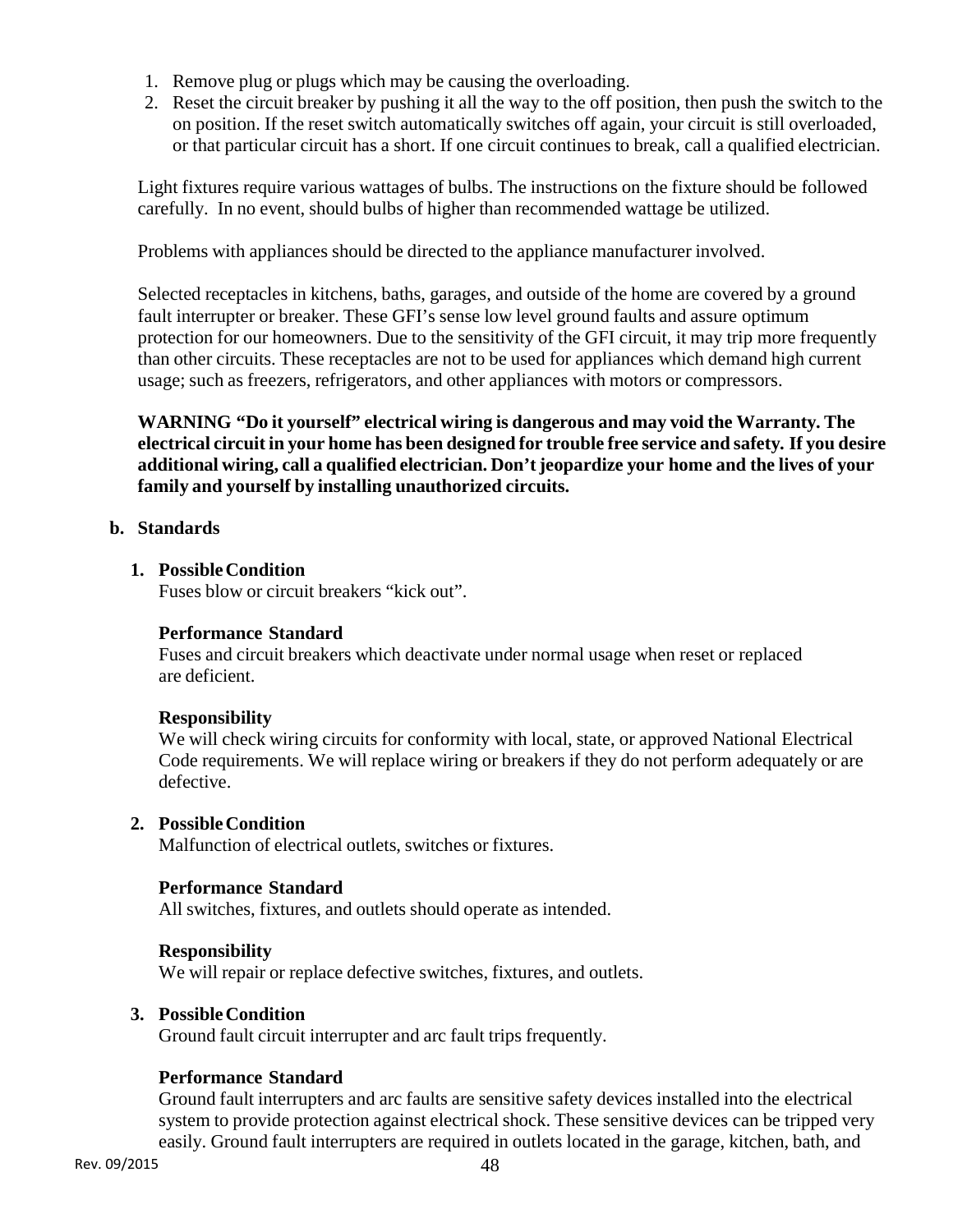powder room along with all exterior outlets. Ground fault interrupters should operate as intended.

# **Responsibility**

We will install ground fault interrupters in accordance with applicable electrical codes. We will replace the device if found to be defective.

# **B. TWO YEAR WARRANTY ITEMS**

# **15.0 PLUMBING**

*Coverage:* 1st & 2nd Year *Area:* Installation of Systems

**15.1** Water Supply, Sewers, Fixtures & Drains

### **a. Service and Maintenance Tips**

All water lines have been installed in your home in accordance with applicable building and plumbing codes.

In some municipalities water pressure is abnormally high, and regulators are installed to reduce the water pressure within the home so that appliance life may be maintained. Do not adjust this regulator once it is installed.

#### **b. Standard**

# **1. Possible Condition**

Water supply system fails to deliver water.

### **Performance Standard**

All on-site service connections to municipal water main and private water supply shall be our responsibility. Private systems shall be designed and installed in accordance with all approved building, plumbing, and health codes.

# **Responsibility**

We will repair if failure is the result of defective workmanship or materials. If conditions beyond our control, disrupt or eliminate the sources of the supply, we will have no responsibility.

# **15.2 Septic System**

# **a. Service & Maintenance Tips**

Septic systems are individual wastewater treatment systems that use the soil to treat small wastewater flows, usually from individual homes. They are typically used in rural or large lot settings where centralized wastewater treatment is impractical. There are many types of septic systems in use today. While all septic systems are individually designed for each site, most septic systems are based on the same principles.

The accumulated solids or sludge in the bottom of the septic tank should be pumped out every three to five years to prolong the life of your system. Septic systems must be maintained regularly in order to function properly.

Neglect or abuse of your septic system can cause it to fail. Failing septic systems can:

- cause a serious health threat to your family and neighbors,
- degrade the environment, especially lakes, streams and groundwater,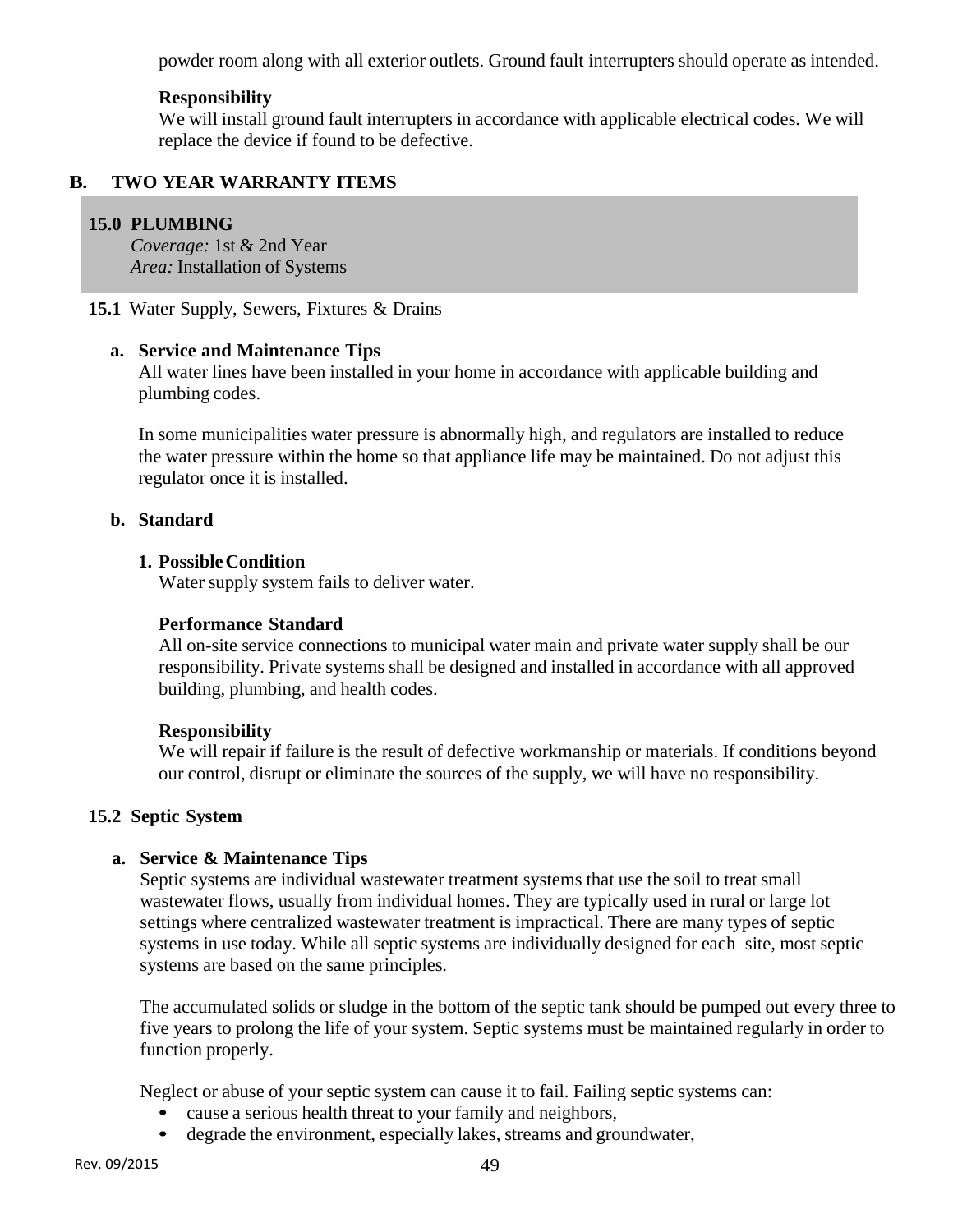- reduce the value of your property,
- be very expensive to repair.
- put thousands of water supply users at risk if you live in a public water supply watershed and fail to maintain your system.

Be alert to these warning signs of a failing system:

- sewage surfacing over the drainfield (especially after storms),
- sewage back-ups in the house,
- lush, green growth over the drainfield,
- slow draining toilets or drains,
- sewage odors.

# **b. Standards**

### **1. Possible Condition**

Septic system fails to operate properly.

# **Performance Standard**

Septic system will function adequately during all seasons, under climatic conditions normal or reasonably anticipated, based on local records, for the location of the home. Septic systems shall be designed and installed to comply with applicable laws.

#### **Responsibility**

We will repair, or otherwise correct, a malfunctioning or nonoperating system, if failure is caused by inadequate design, faulty installation, or other causes relating to ours actions or contractors or subcontractors under our control. We will not be responsible for system malfunction or damage which is caused by Homeowner negligence, lack of system maintenance, or other causes attributable to actions of the Homeowner or Homeowner's contractors, not under our control, including, but not necessarily limited to; the addition of fixtures, items of equipment appliances or other sources of waste or water to the plumbing system served by the septic system; and damage, or changes to the septic system installation or surrounding soil conditions critical to the system's functioning.

# **15.3 Piping**

# **a. Standards**

**1. Possible Condition** 

Leakage from any piping.

# **Performance Standard**

No leaks of any kind are to be present in any sanitary soil, waste vent, or water piping. Condensation on piping does not constitute leakage, and is not covered except where pipe insulation is required.

# **Responsibility**

We will make repairs to eliminate leakage.

#### **15.4 Sewers, Fixtures and Drains**

#### **a. Standards**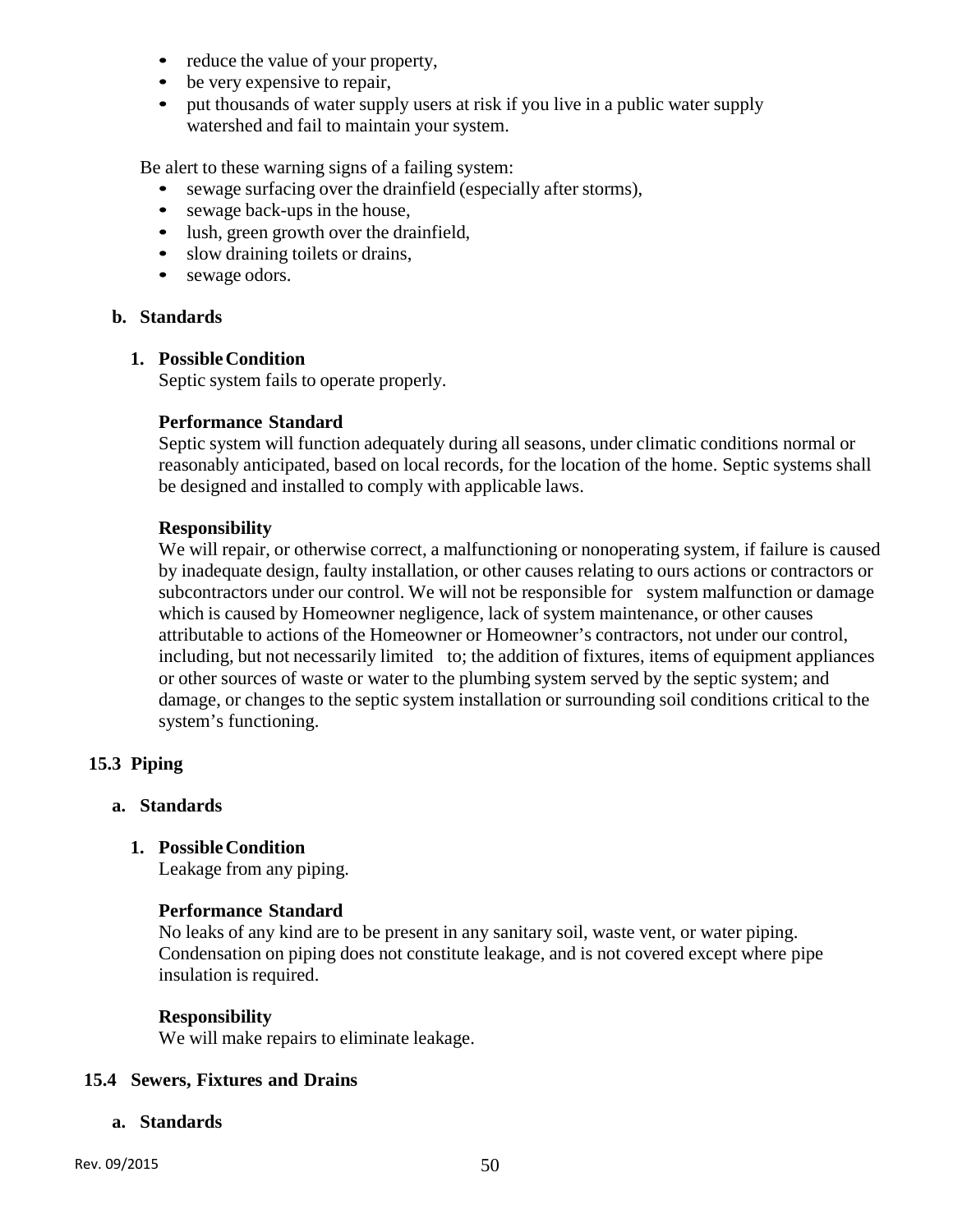### **1. Possible Condition**

Stopped up sewers, fixtures, and drains.

#### **Performance Standard**

Sewers, fixtures, and drains shall operate properly.

#### **Responsibility**

We will not be responsible for sewers, fixtures, and drains which are clogged due to Homeowner negligence or lack of maintenance. If a problem occurs, the Homeowner should consult with us for a proper course of action. Where defective construction is shown to be the cause, we will assume the cost of the repair; where Homeowner negligence or lack of maintenance is shown to be the cause, the Homeowner shall assume all repair costs.

### **2. Possible Condition**

Plumbing pipes freeze and burst.

#### **Performance Standard**

Drain, waste, and water supply pipes are to be adequately protected to prevent freezing during normally anticipated cold weather.

#### **Responsibility**

We will correct condition responsible for pipes freezing, and repair damaged piping. It is the Homeowner's responsibility to drain or otherwise protect lines and exterior faucets commonly exposed to freezing temperatures, including closing and protection of foundation vents in crawl space foundation areas, when applicable. The Homeowner is also responsible for maintaining suitable temperatures in the home as a safeguard against freezing pipes and in no event should a Homeowner turn off the home's service of heat while vacationing or otherwise being away from the home.

### **16.1 HVAC**

*Coverage:* 1st & 2nd Year *Area:* Installation of Systems

#### **a. Standards**

#### **1. Possible Condition**

Noisy ductwork.

#### **Performance Standard**

When metal is heated, it expands and when cooled, it contracts. The result is "ticking" or "crackling" which is to be expected.

# **Responsibility**

None.

# **2. Possible Condition**

Oil canning.

#### **Performance Standard**

The stiffening of the ductwork and the gauge of the metal used shall be such that ducts do not "oil can". The booming noise caused by "oil canning" is not acceptable.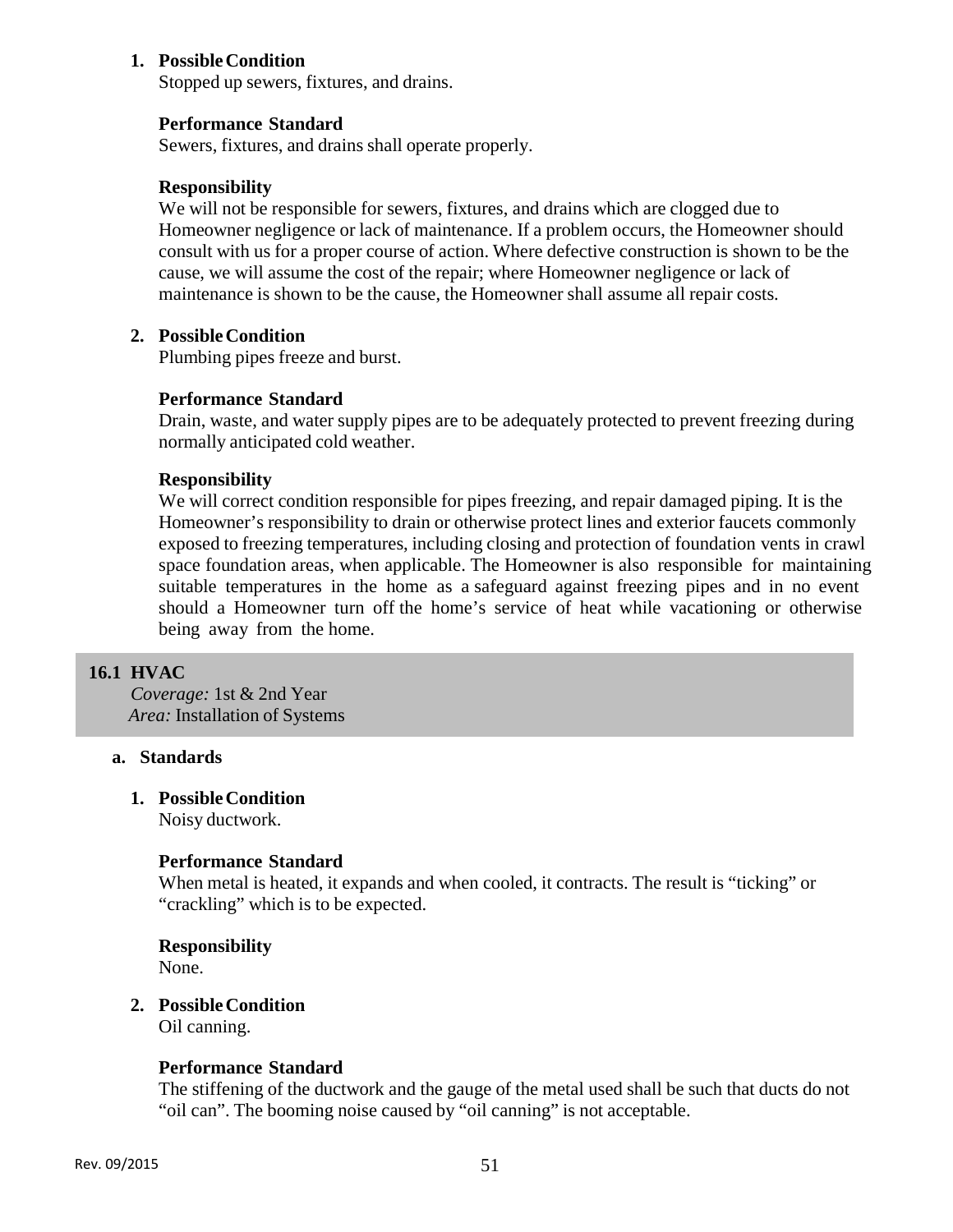# **Responsibility**

We will correct to eliminate this sound during 2 year Warranty Period.

# **3. Possible Condition**

Ductwork separates or becomes unattached.

# **Performance Standard**

Ductwork shall remain intact and securely fastened.

#### **Responsibility**

We will re-attach and re-secure all separated or unattached ductwork.

### **4. Possible Deficiency**

Refrigerant lines leak.

# **Performance Standard**

Refrigerant lines shall not develop leaks during normal operation.

# **Responsibility**

We will repair leaking refrigerant lines and recharge unit, unless damage was caused by the Homeowner.

# **17.0 ELECTRICAL**

*Coverage:* 1st & 2nd Year *Area:* Installation of Systems

### **17.1 Electrical Systems**

# **a. Service and Maintenance Tips**

Smoke detectors should be vacuum cleaned semi-annually and checked for replacement 5 years after settlement. Replace battery annually.

# **b. Standards**

# **1. Possible Condition**

Failure of wiring to carry its designed circuit load to switches and receptacles.

# **Performance Standard**

Wiring should be capable of carrying the designed load for normal residential use.

#### **Responsibility**

We will check wiring for conformity with local, state, or approved national electrical code requirements. We will replace wiring if it fails to carry the design load.

# **18.0 FIRE SUPPRESSION SPRINKLER SYSTEM**

*Coverage:* 1st & 2nd Year *Area:* Installation of Systems

### **a. Standards**

The pipes are filled with water under pressure from the domestic water supply. In the unfortunate event of a fire, the heat from the fire will open the sprinkler head and water will spread over the fire. All sprinkler heads operate independently; therefore, not all heads will open at one time.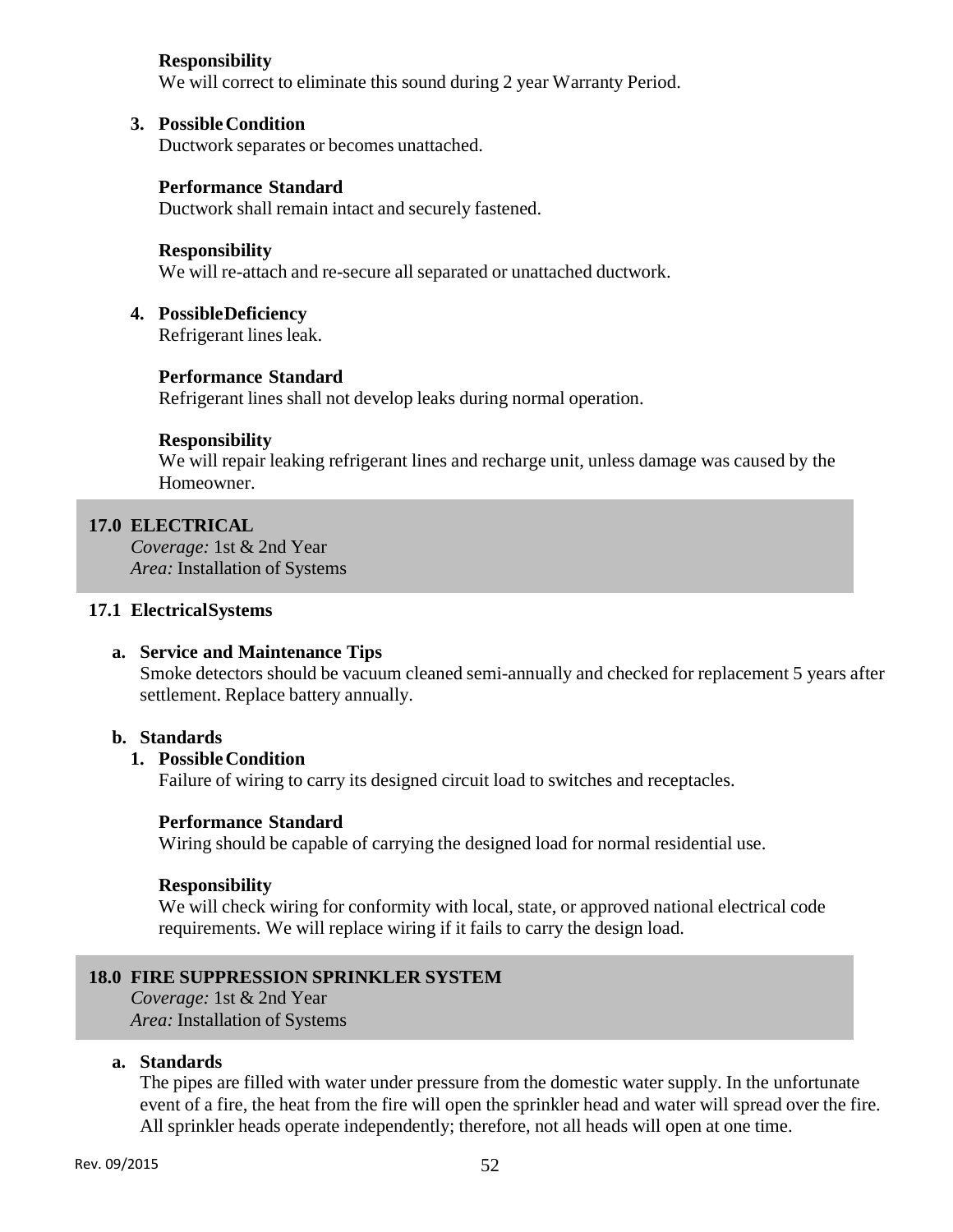You should not install ceiling fans or other objects which might affect the spray pattern of the head without first contacting a qualified fire protection professional.

Sprinkler pipes have been installed in your attic and covered with insulation. You should use extreme caution when you enter your attic to avoid stepping on the pipe or removing insulation from around the pipe. We also recommend that you inform any workmen who may need to enter your attic of this also.

The sprinkler pipes are full of water so it is very important that you do not turn your heat off during cold weather. **FROZEN SPRINKLER PIPES WILL CRACK.**

Painting the sprinkler heads or hanging anything from them will violate the building code and could result in improper operation of the system.

A minimum monthly maintenance program should include the following:

- 1. Visually inspect all sprinklers to ensure against obstruction of spray.
- 2. Inspect all water supply valves to assure that they are open.
- 3. Test all waterflow devices if applicable.
- 4. Maintain and test all smoke detectors.

# **IV. APPENDIX A - DEFINITIONS**

**DEFINITIONS** - In general - In this subtitle the following words have the meanings indicated.

- **A. Appliances, Fixtures, and Items of Equipment -**"Appliances, fixtures, and items of equipment" means furnaces, propane tanks and fittings, air purifiers, air handling equipment, ventilating fans, air conditioning equipment, water heaters, pumps, stoves, refrigerators, garbage disposals, compactors, dishwashers, automatic door openers, washers and dryers, bathtubs, sinks, toilets, faucets and fittings, lighting fixtures, circuit breakers, and other similar items.
- **B. Builder -** NVR, Inc., a Virginia corporation trading as Ryan Homes, NVHomes, Heartland Homes or Fox Ridge Homes.
- **C. Electrical Systems -** "Electrical Systems" means all wiring, electrical boxes, switches, outlets and connections up to the public utility connection.
- **D. Heating, Cooling and Ventilating Systems -** "Heating, cooling, and ventilating systems" means all duct work, steam, water and refrigerant lines, registers, convectors, radiation elements and dampers.
- **E. Load-bearing portions of the Home -** "Load-bearing portions of the home" means the loadbearing portions of the:
	- **1.** Foundation system and footings;
	- **2.** Beams;
	- **3.** Girders;
	- **4.** Lintels;
	- **5.** Structural columns;
	- **6.** Load-bearing walls and partitions;
	- **7.** Floor framing systems;

Rev. 09/2015 53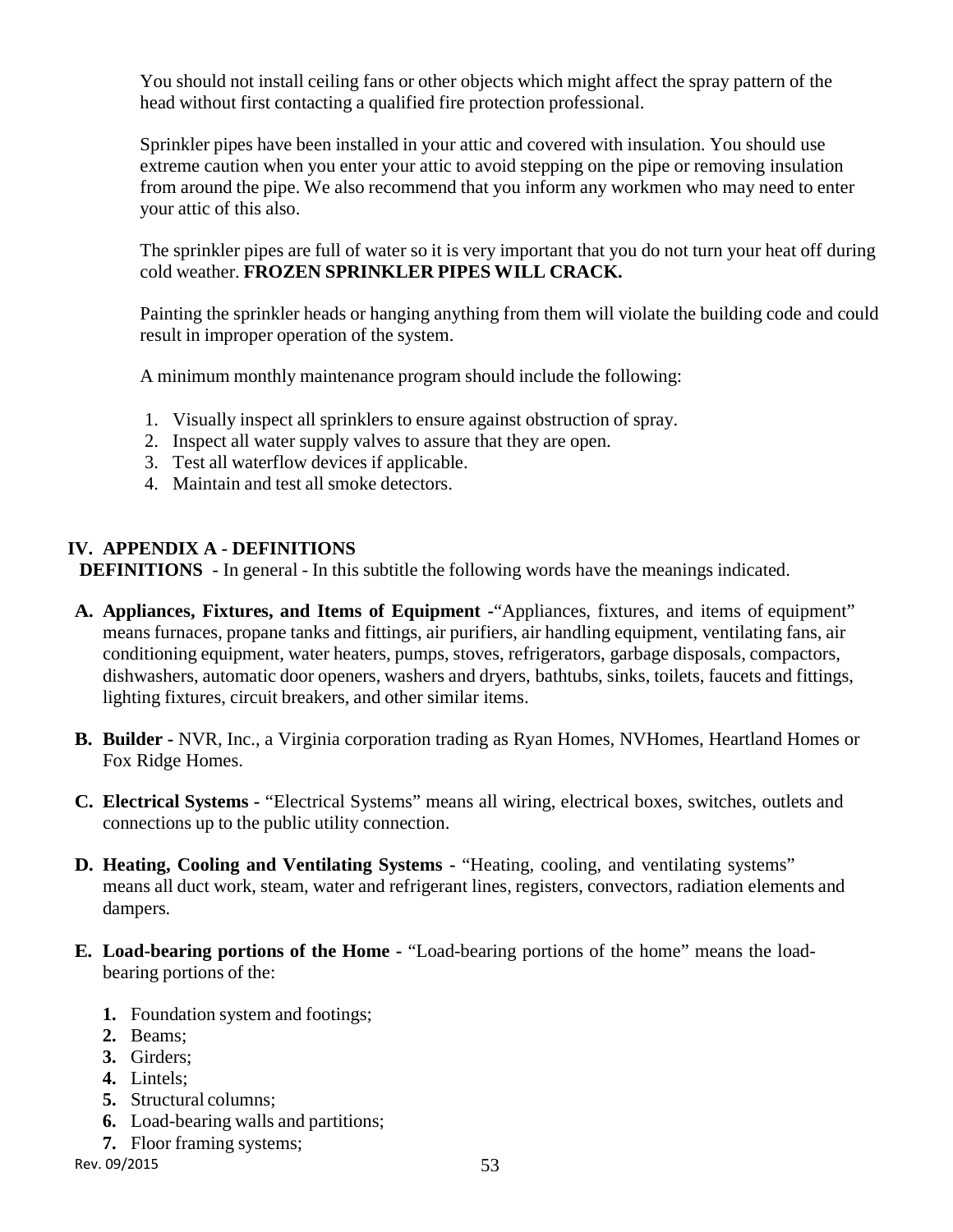- **8.** Roof framing system; and
- **9.** Porches (including screened-in) and decks installed by Builder during the initial construction of the New Home, specifically the roof framing system and deck footers.
- **F. Local Jurisdiction -** "Local Jurisdiction" means any local government entity having permit and inspection requirements for the construction of a new home.

# **G. New Home**

- **1.** "New Home" means every newly constructed private dwelling unit and the fixtures and structure that are made a part of a newly constructed private dwelling unit at the time of construction.
- **2.** "New Home" does not include:
	- (i) Outbuilding, including detached garages and detached carports, except outbuildings that contain plumbing, electrical, heating, cooling, or ventilation systems serving the new home;
	- (ii) Decks and/or Screened-in Porches which are not part of the original construction of the home installed by NVR
	- (iii) Boundary walls;
	- (iv) Retaining walls not necessary for the structural stability of the new home;
	- (v) Landscaping;
	- (vi) Fences;
	- (vii) Off-site improvement;
	- (viii) Appurtenant recreational facilities, and
	- (ix) Other similar items.
- **H. New Home Warranty -** "New Home Warranty" means a series of written promises made by a Builder that meets the requirements of this subtitle.
- **I. Owner** The "Owner" is defined as the original purchaser(s) and all subsequent owners (if any) who take both title and possession of the designated home within the applicable warranty periods for residential purposes.
- **J. Plumbing Systems -** "Plumbing Systems" means:
	- **1.** Gas supply lines and fittings;
	- **2.** Water supply, waste, and vent pipes and their fittings;
	- **3.** Septic tanks and their drain fields;
	- **4.** water, gas, and sewer service piping and their extensions to the tie-in of a public utility connection; or
	- **5.** On-site wells and sewage disposal systems.

# **K. Structural Defect**

- **1.** "Structural Defect" means any defect in the load-bearing portions of a new home that adversely affects its load-bearing function to the extent that the home becomes or is in serious danger of becoming unsafe, unsanitary, or otherwise uninhabitable.
- **2.** "Structural Defect" does not include damage caused by movement of the soil:
	- (i) Resulting from a flood, earthquake, acts of God, or
- (ii) For which compensation has been provided.
- (iii) Accidental loss or damage from causes beyond the fault and control of us, including but not limited to the following: fire, explosion, smoke, water escape, windstorm, frost, hail, lightning, flood, blasting, mining, falling trees, changes in the underground water table not reasonably foreseeable and earth movement not attributable to negligence on the part of us or its subcontractors or employees.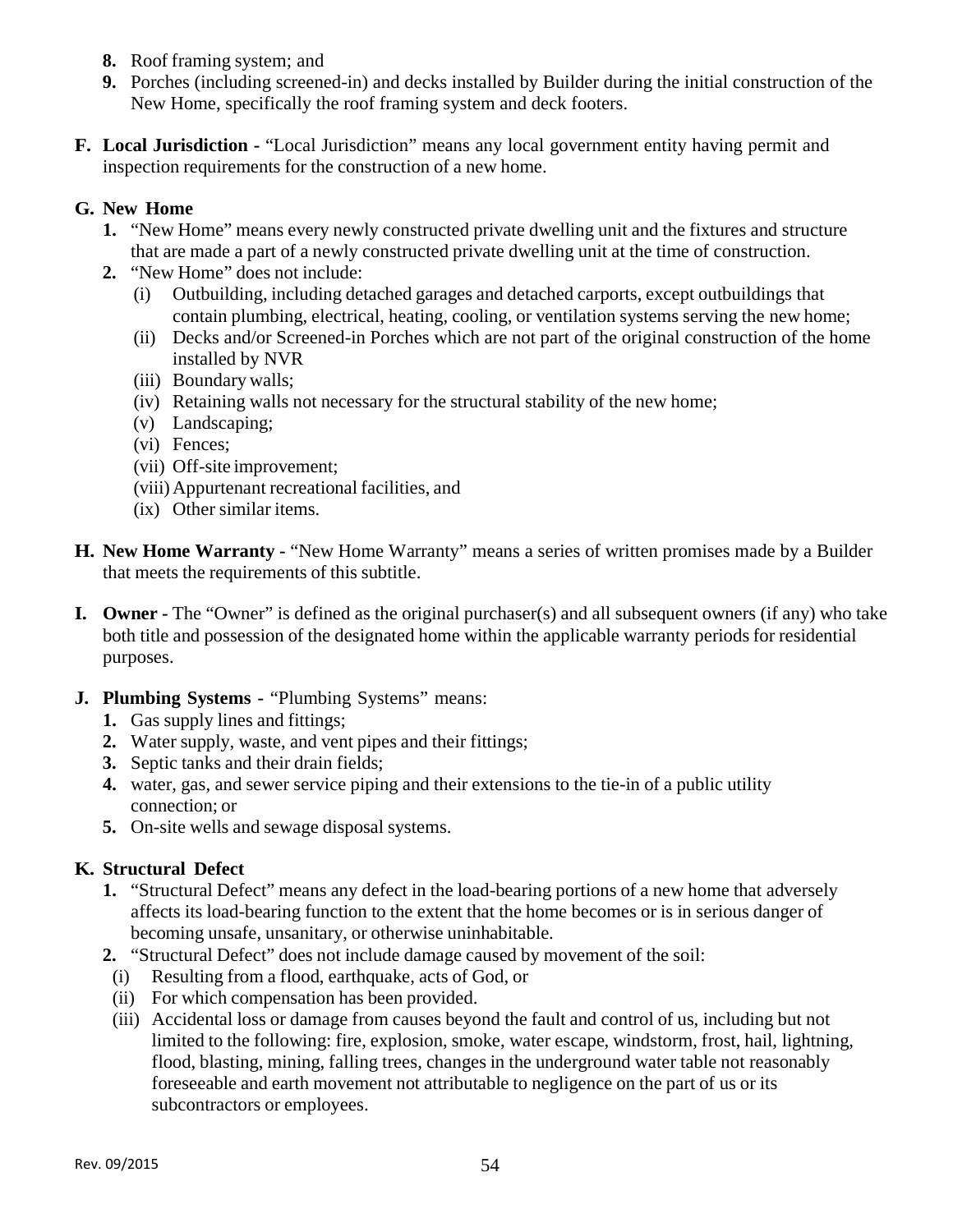- **L. -Warranty Date -** "Warranty Date" means the first day that the original Purchaser occupies the new home, settles on the new home, makes the final contract payment on the new home, or obtains an occupancy permit for the new home if the home is built on the owner's property, whichever is earlier.
- **M. Warranty Period –** "Warranty Period" means the period of warranty coverage (1 year, 2 year or 10 year) commencing on the Warranty Date.

# **APPENDIX B - BUILDING CODES**

### **BUILDING CODES**

Your home will be built according to the codes in force in your particular region during the time of construction.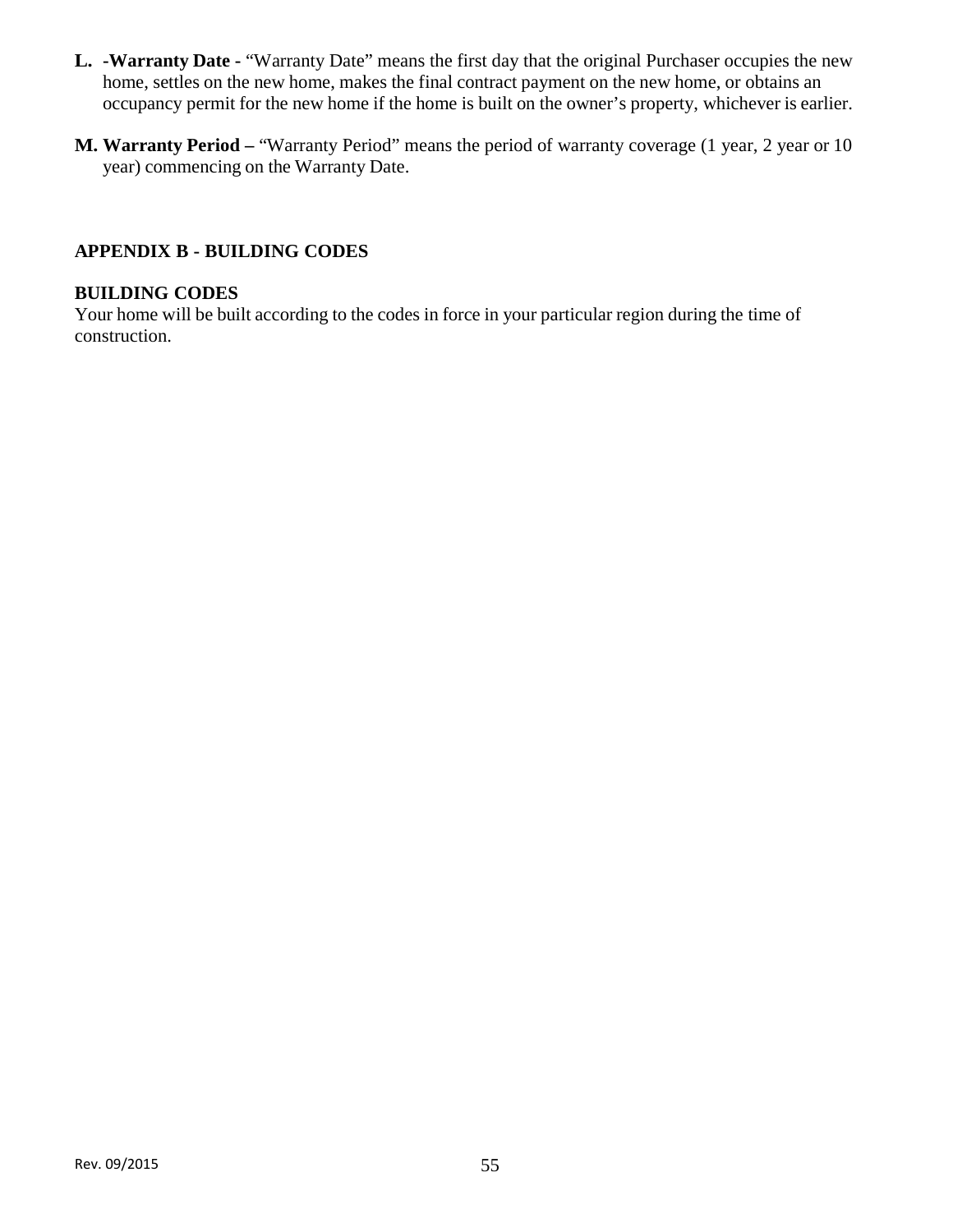# **Homeowner Limited Warranty**

Name(s) of Original Purchaser(s):

| Settlement Date: |  |  |
|------------------|--|--|

**Note:** Special, incidental and consequential damages are excluded under paragraph 10a, and implied warranties are limited under paragraph 10b. Please be sure to read this entire Homeowner Limited Warranty (the "Warranty").

# **SPECIAL WARNING REGARDING WINDOW SCREENS**

The window and door screens, frames and fastening systems have been designed by the window, door and screen manufacturers only to keep most insects out of your Home. The manufacturers have not designed the system to support any weight other than that of the screen itself, therefore, the screen system will not prevent children or pets from falling through open windows to the ground below. Parents should be careful to prevent children and pets from leaning against the screens.

# **1. PERSONS PROTECTED**

This Warranty of NVR, Inc. (the "Builder") is extended to the original purchaser(s) identified above and to all subsequent owners (if any) who take both title and possession of the designated home (the "Home") within the applicable warranty periods for residential purposes (the "Purchaser").

# **2. WARRANTY DATE**

The "Warranty Date" is the first day the original Purchaser occupies the new home, settles on the new home, makes the final contract payment on the new home, or obtains an occupancy permit for the new home if the new home is built on the owner's property, whichever is earlier.

# **3. ONE YEAR LIMITED WARRANTY ON THE BASIC HOME**

Builder warrants that the Home and driveway, walkways, steps, patios, porches, fences (if any) and decks (if any) supplied by Builder with the Home under the same purchase agreement will be free from defects in materials and workmanship of the original construction for a period of one (1) year from the Warranty Date.

# **4. TWO YEAR LIMITED WARRANTY MECHANICAL SYSTEMS**

Builder warrants that the installation of the plumbing, electrical, and HVAC systems will be free from defects in workmanship of the original installation which appear at any time within two (2) years after the Warranty Date.

# **5. TEN YEAR LIMITED WARRANTY AGAINST MAJOR STRUCTURAL DEFECT**

Builder warrants that the Home will be free from major structural defects in the materials or workmanship of the original construction which appear any time within ten (10) years after the Warranty Date, and which significantly affect the load-bearing functions of the Home or otherwise render it unsuitable for residential purposes.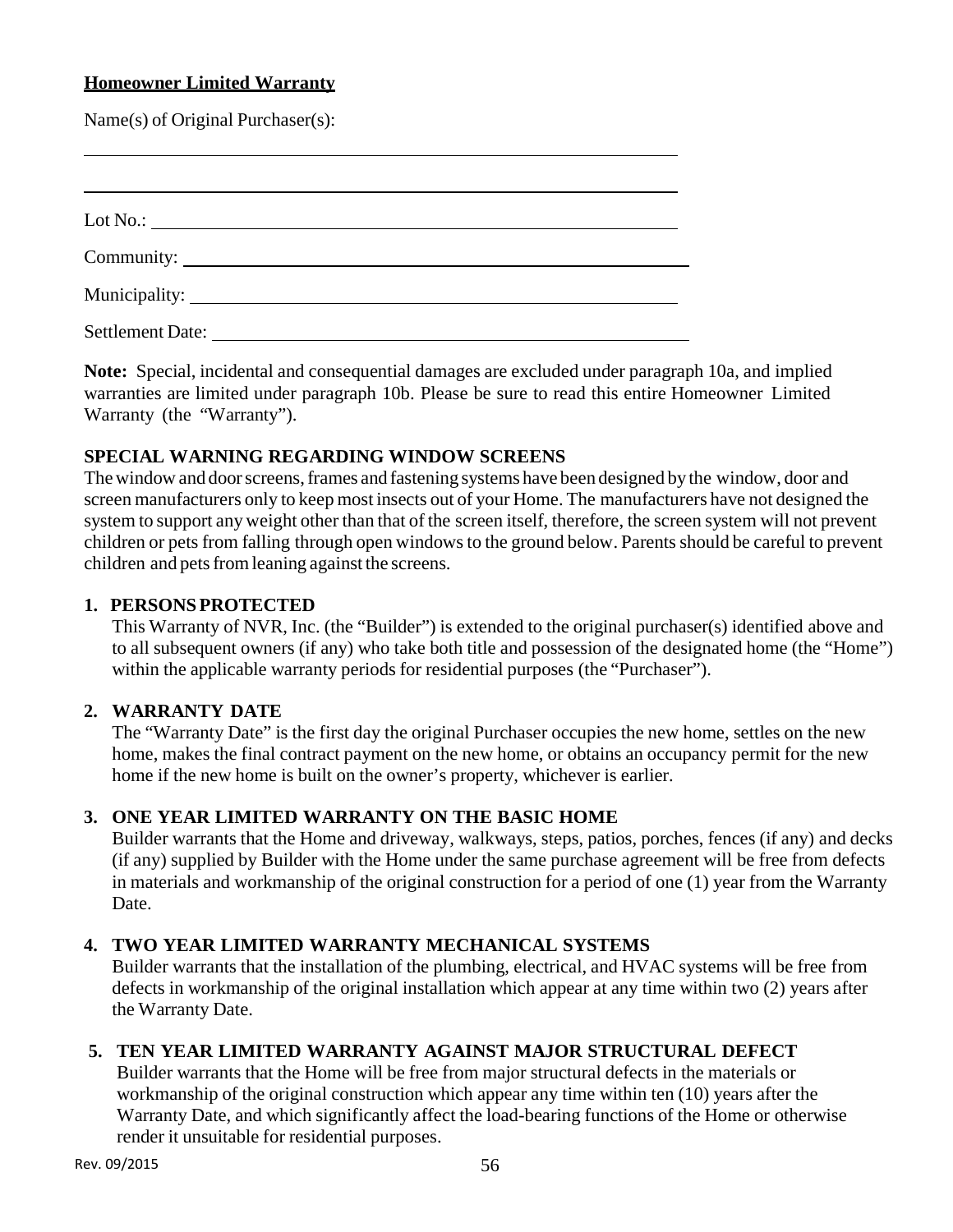# **6. MANUFACTURERS' WARRANTIES**

Some appliances, equipment and other components included in the Home will be covered by separate written warranties of the manufacturers or suppliers of those items. These manufacturers' warranties are hereby assigned to the Purchaser as of the Warranty Date. All of the separate manufacturers' warranties represent the obligations of the manufacturers or suppliers of those components, and they are not warranties of the Builder. If and when any item covered by such a manufacturer's warranty is defective, the Purchaser must contact the manufacturer or supplier directly to seek the performance of the applicable manufacturer's warranty.

# **7. EXCLUSIONS FROM WARRANTY COVERAGE**

- a. Damage to real property that is not part of the Home covered by the Warranty or that is not included in the purchase price.
- b. Bodily injury or damage to personal property.
- c. Any defect in material supplied or work performed by anyone other than the Builder or the Builder's employees, agents or subcontractors.
- d. Any damage that the Purchaser has not taken timely action to minimize or for which the Purchaser has failed to provide timely notice to the Builder.
- e. Normal wear and tear or normal deterioration.
- f. Insect damage, except where the Builder has failed to use proper materials or construction methods as required by local building codes.
- g. Any loss or damage that arises while the Home is being used for nonresidential purposes.
- h. Any damage to the extent it is caused or made worse by negligence, improper maintenance or improper operations by anyone other than the Builder or the Builder's employees, agents, or subcontractors
- i. Any damage to the extent it is caused or made worse by changes in grading or the ground by anyone other than the Builder, the Builder's employees, agents or subcontractors.
- j. Any damage caused or made worse by the failure of the Purchaser to maintain adequate heat or air conditioning in the Home.
- k. Any damage caused or made worse by a heavy item such as a waterbed or pool table. If Purchaser desires to use such an item, Purchaser should consult a structural engineer for advice on whether the floors of the Home can withstand the weight of the particular item desired to be used in the Home.
- l. Any loss or damage caused by acts of God or natural occurrences.
- m. Any loss or damage caused by naturally occurring gases such as radon and methane.
- n. Any claim for which Purchaser files a claim under any insurance policy (including homeowners) and Purchaser fails to provide Builder the opportunity to inspect and make a determination of coverage under this Warranty.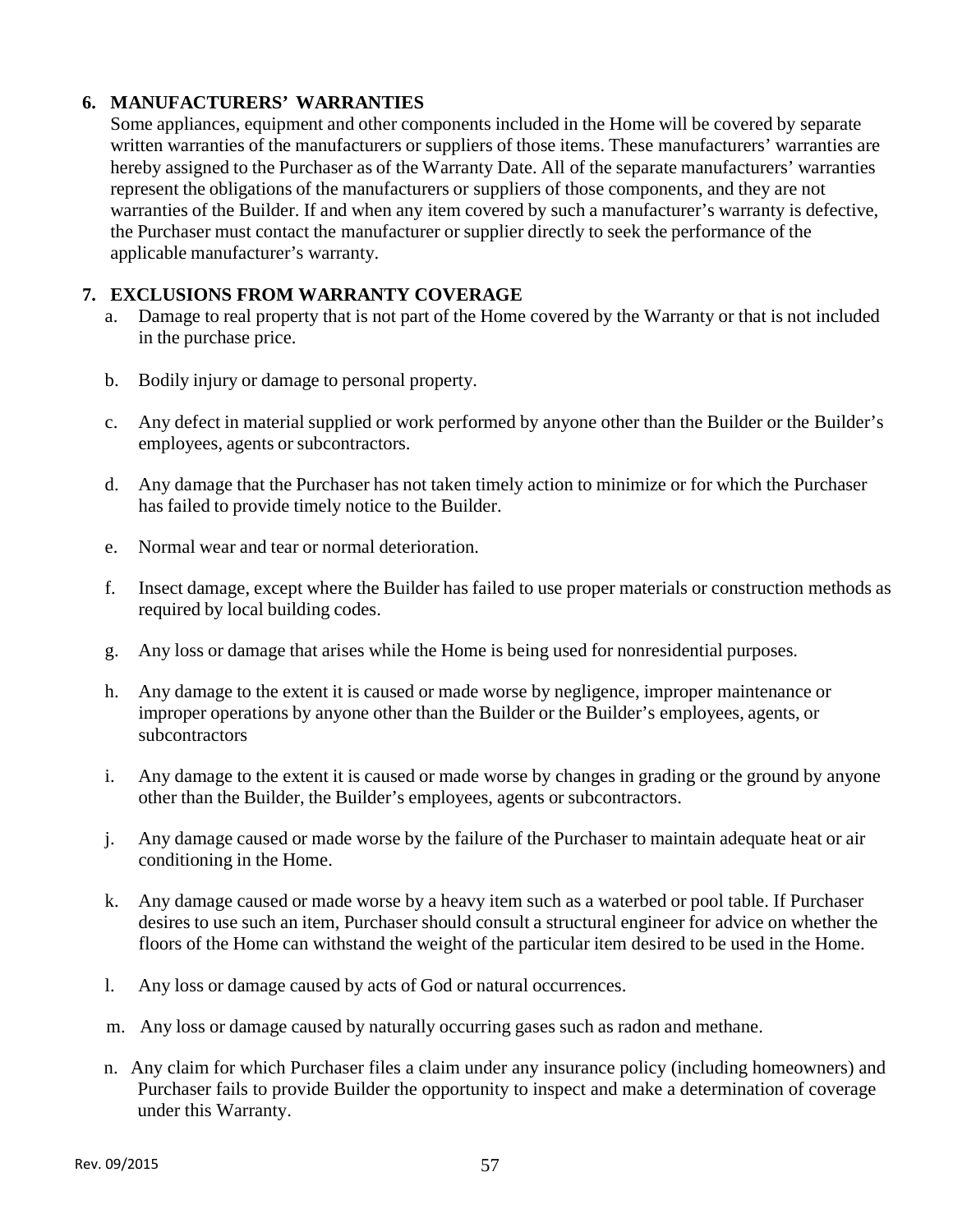# **8. REMEDIAL ACTIONS TO BE TAKEN BY BUILDER**

If and when a defect for which the Builder is responsible under Sections 3, 4 or 5 of this Warranty occurs, the Purchaser must give prompt and written notice to the Builder in the manner specified in Section 11. In that event, the Builder will repair, replace, or pay the reasonable cost of repairing or replacing the defective component. The Builder will have the right to decide in its own discretion which of those remedies it will provide. If the Builder voluntarily offers or furnishes any remedy not legally required of it in any one instance, that action will not create an obligation to do so in any other instance; nor will any remedial action taken by the Builder at any time extend the time periods or alter the scope or conditions of the Warranty relating to the Home.

# **9. SUBROGATION**

If the Builder repairs, replaces or pays the cost of repairing or replacing under this Warranty any defect or component for which the Purchaser is covered by a manufacturer's warranty or by insurance, the Builder will be subrogated, automatically, to the rights of the Purchaser under that manufacturer's warranty or insurance coverage, to the extent of the costs paid or incurred by the Builder.

# **10. ADDITIONAL LIMITATIONS**

- a. Under no circumstances will the Builder be liable for special, incidental or consequential damages (including, but not limited to, bodily injury, death, loss of the use of the Home, damage to property of any kind not furnished by the Builder, or attorney's / expert's / consultant's fees and costs), regardless of the form of action or legal theory under which any claim is asserted against the Builder for breach of warranty, breach of contract, negligence or strict liability.
- b. There is no express warranty of any kind, or implied warranty obligation (including, but not limited to, any implied warranty of merchantability, habitability, or fitness for a particular purpose) given or undertaken by the Builder in connection with the construction or sale of the Home, and relating to the quality or condition of any part of the Home, except for this Warranty. No officer, employee or agent of the Builder is authorized to grant any other express warranty or representation or undertake any implied warranty obligation beyond the provisions of this Warranty at any time.
- c. The repair, replacement or payment remedy selected by the Builder will be the exclusive remedy for which the Builder will be liable with respect to the pertinent defect. In no event will the Builder be liable for repair costs or other Warranty obligations amounting in the aggregate to more than the purchase price of the Home.

# **11. SUBMITTING A WARRANTY CLAIM/SERVICE TICKET**

During the Warranty periods of the home, if a concern arises that you as the Purchaser believe should fall under the coverage detailed in this Homeowner's Manual, please submit a service ticket by contacting Customer Care by one of the following methods:

| Phone: | 855-583-6844                                          |
|--------|-------------------------------------------------------|
|        | Monday-Friday $7:00 \text{ am} - 7:00 \text{ pm EST}$ |

Website: www.myheartlandluxuryhome.com

Once you have submitted a service request to Customer Care, you should expect a response within 1-3 business days. The Builder has thirty (30) days in which to address the concern. You must make yourself and your Home available to the Builder for inspection at a mutually agreeable time during normal business hours (Monday through Friday) during this thirty (30) day period.